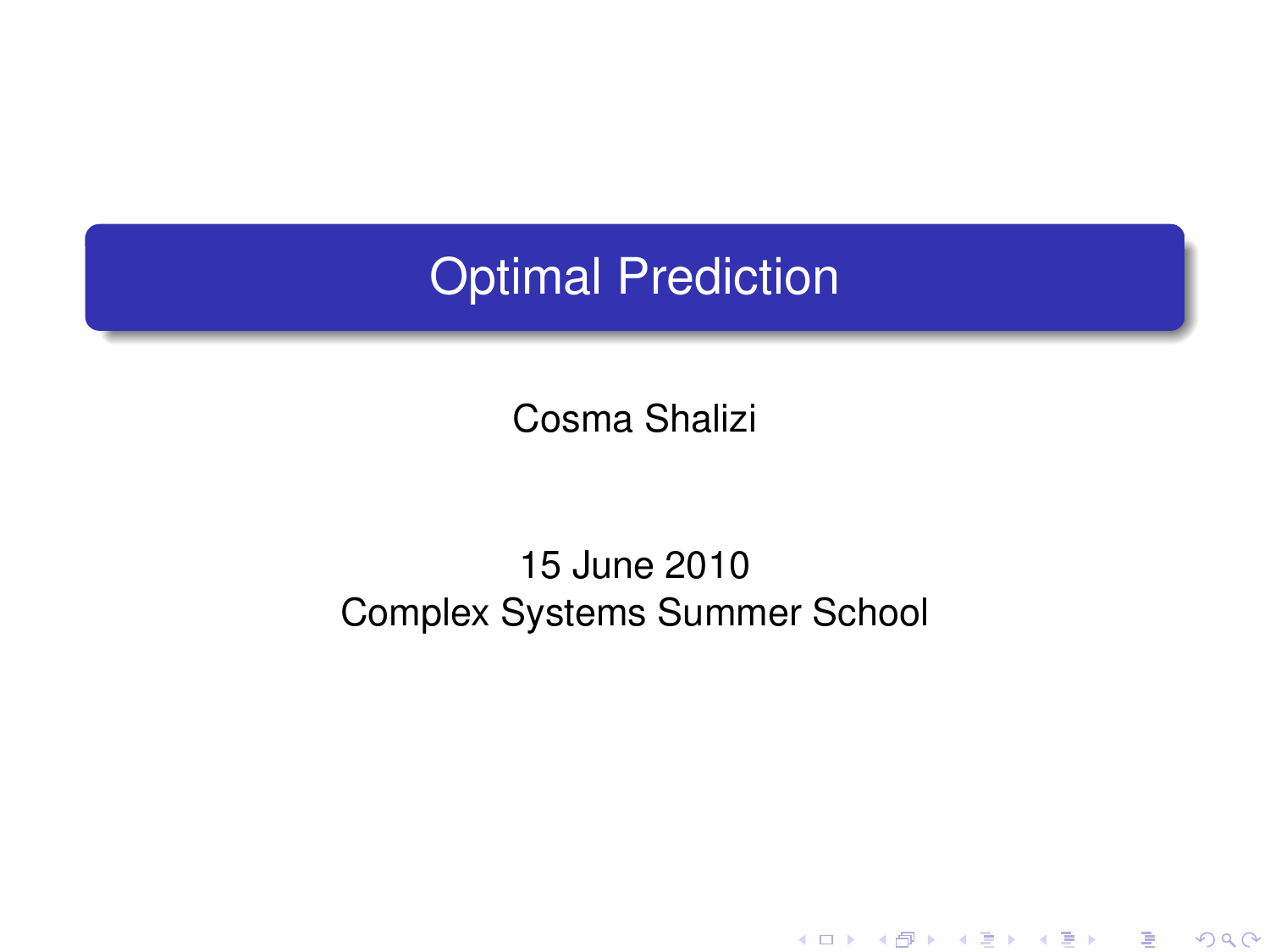[Notation and setting](#page-1-0)

### Notation etc.

Upper-case letters are random variables, lower-case their realizations Stochastic process  $\dots$ ,  $X_{-1}$ ,  $X_0$ ,  $X_1$ ,  $X_2$ ,  $\dots$  $X_s^t = (X_s, X_{s+1}, \ldots X_{t-1}, X_t)$ Past up to and including  $t$  is  $X_{-\infty}^t,$  future is  $X_{t+1}^\infty$ 

イロメ イ押 メイヨメ イヨメ

<span id="page-1-0"></span>÷.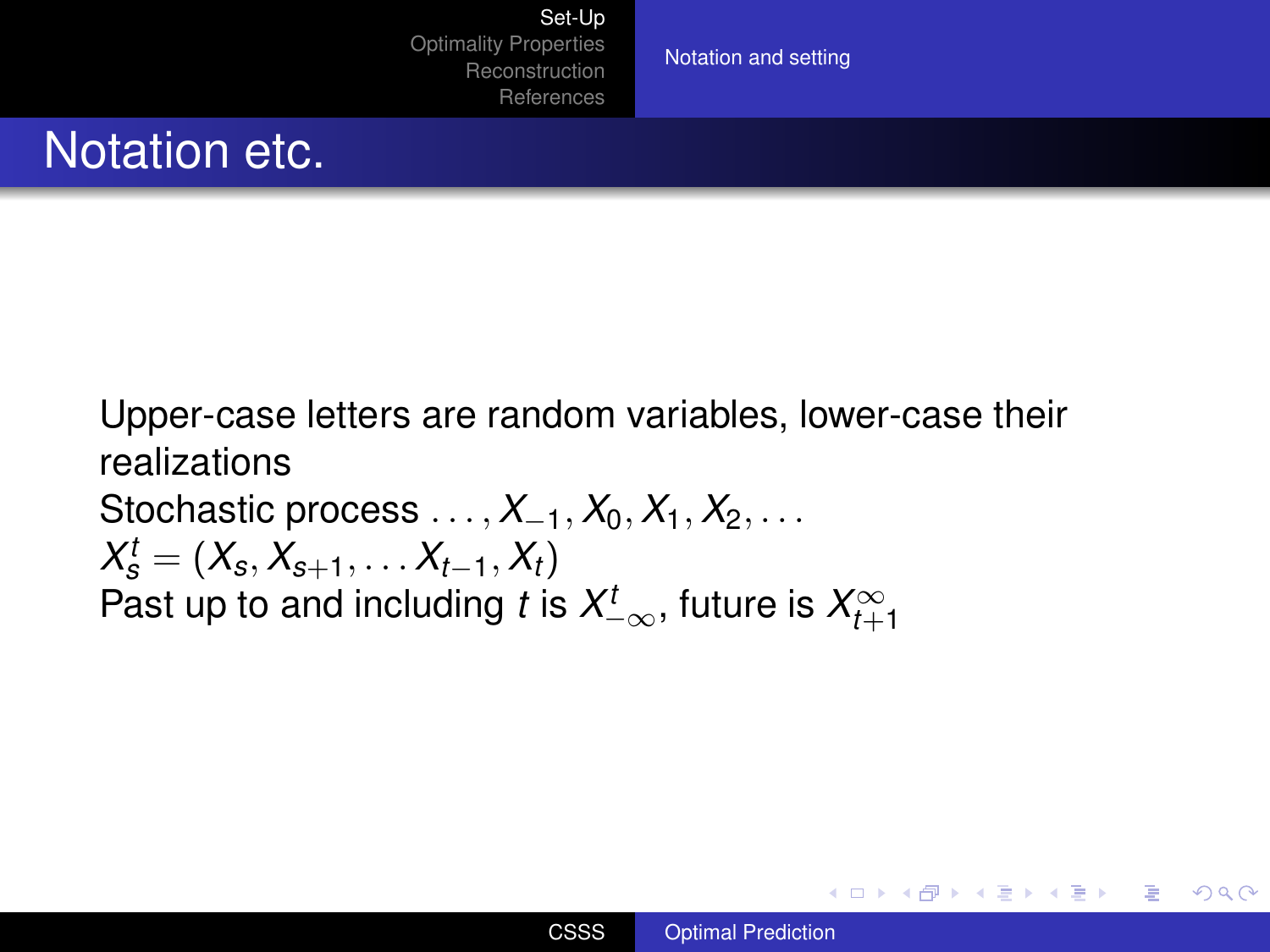[Set-Up](#page-1-0) [Optimality Properties](#page-13-0) [Reconstruction](#page-47-0)

[References](#page-60-0)

[Notation and setting](#page-1-0)

#### Making a Prediction

Look at  $X_{-\infty}^t$ , make a guess about  $X_{t+1}^\infty$ Most general guess is a probability distribution Only ever attend to selected aspects of  $\mathcal{X}_{-\infty}^t$ 



K ロ ⊁ K 個 ≯ K 君 ⊁ K 君 ⊁

ă.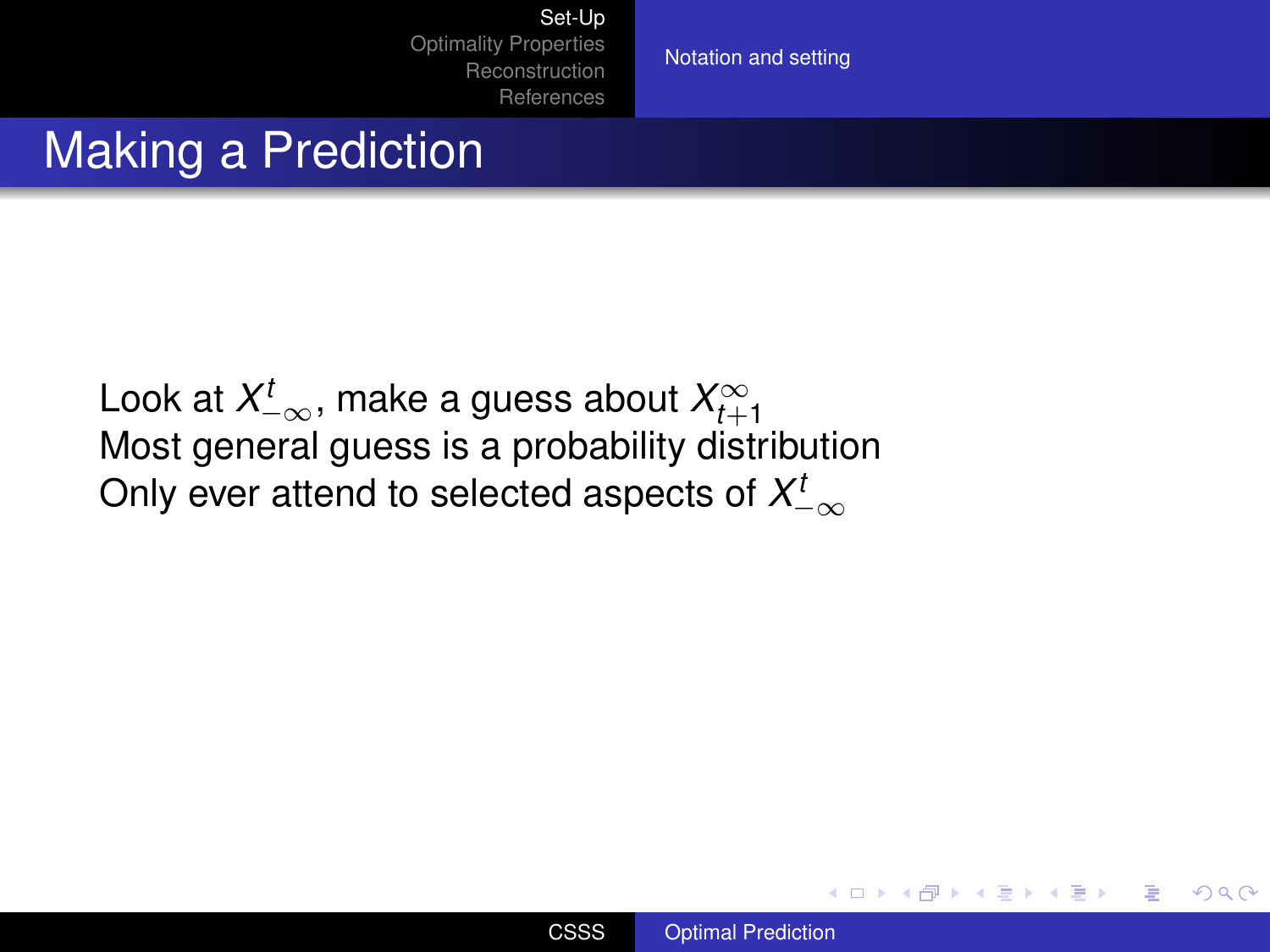[Notation and setting](#page-1-0)

### Making a Prediction

Look at  $X_{-\infty}^t$ , make a guess about  $X_{t+1}^\infty$ Most general guess is a probability distribution Only ever attend to selected aspects of  $X_{-\infty}^t$  mean, variance, phase of 1st three Fourier modes ∴ guess is a *function* or **statistic** of *X t* −∞ What's a good statistic to use?

4 ロ ) (何 ) (日 ) (日 )

 $QQ$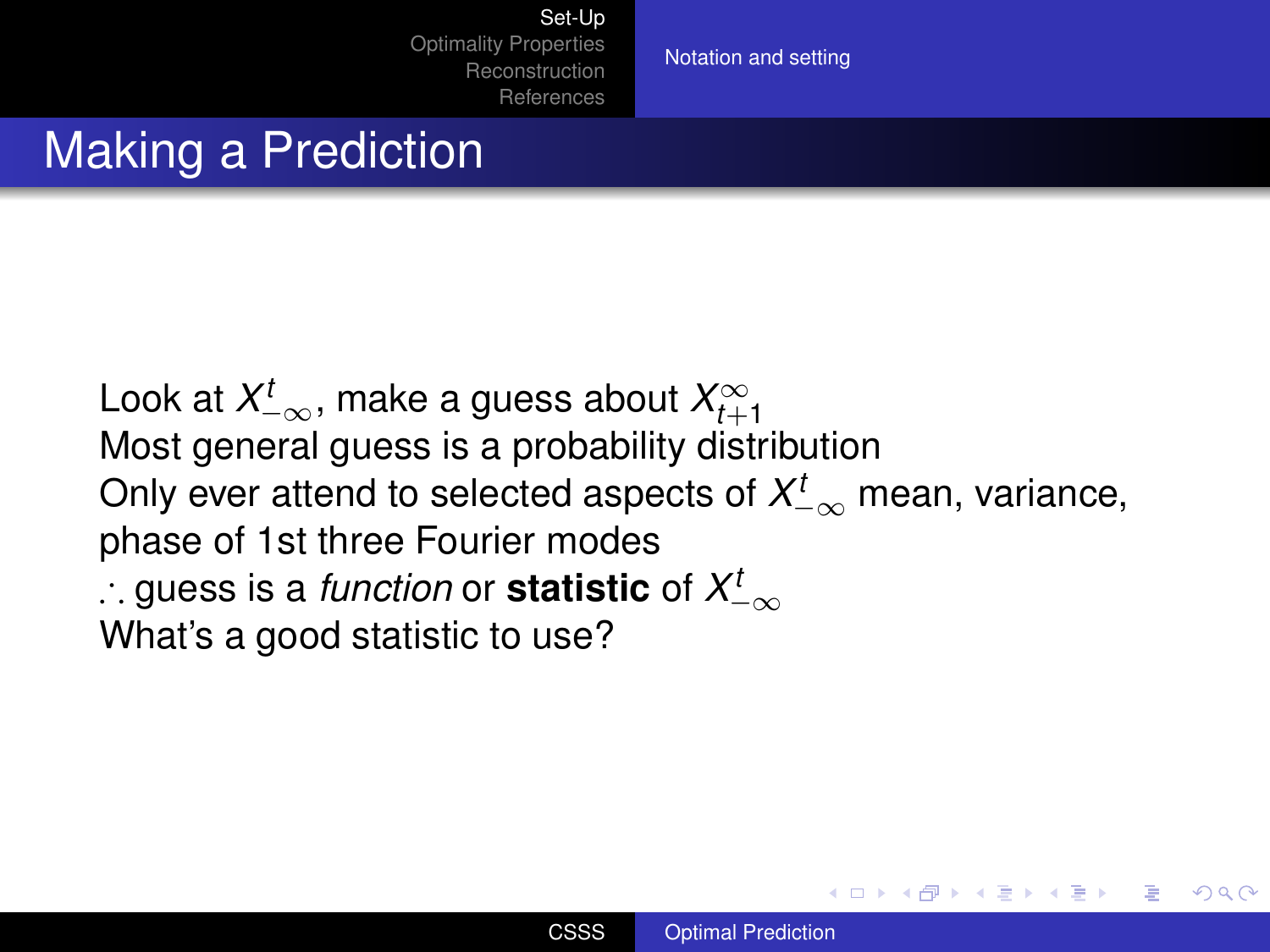[Notation and setting](#page-1-0)

#### **Predictive Sufficiency**

For any statistic  $\sigma$ ,

 $I[X_{t+1}^{\infty}; X_{-\infty}^t] \geq I[X_{t+1}^{\infty}; \sigma(X_{-\infty}^t)]$ 

σ is **sufficient** iff

$$
I[X_{t+1}^{\infty};X_{-\infty}^t]=I[X_{t+1}^{\infty};\sigma(X_{-\infty}^t)]
$$

Sufficient statistics retain all predictive information in the data (need information theory to be precise about this)

イロメ イ押 メイヨメ イヨメ

÷.  $QQ$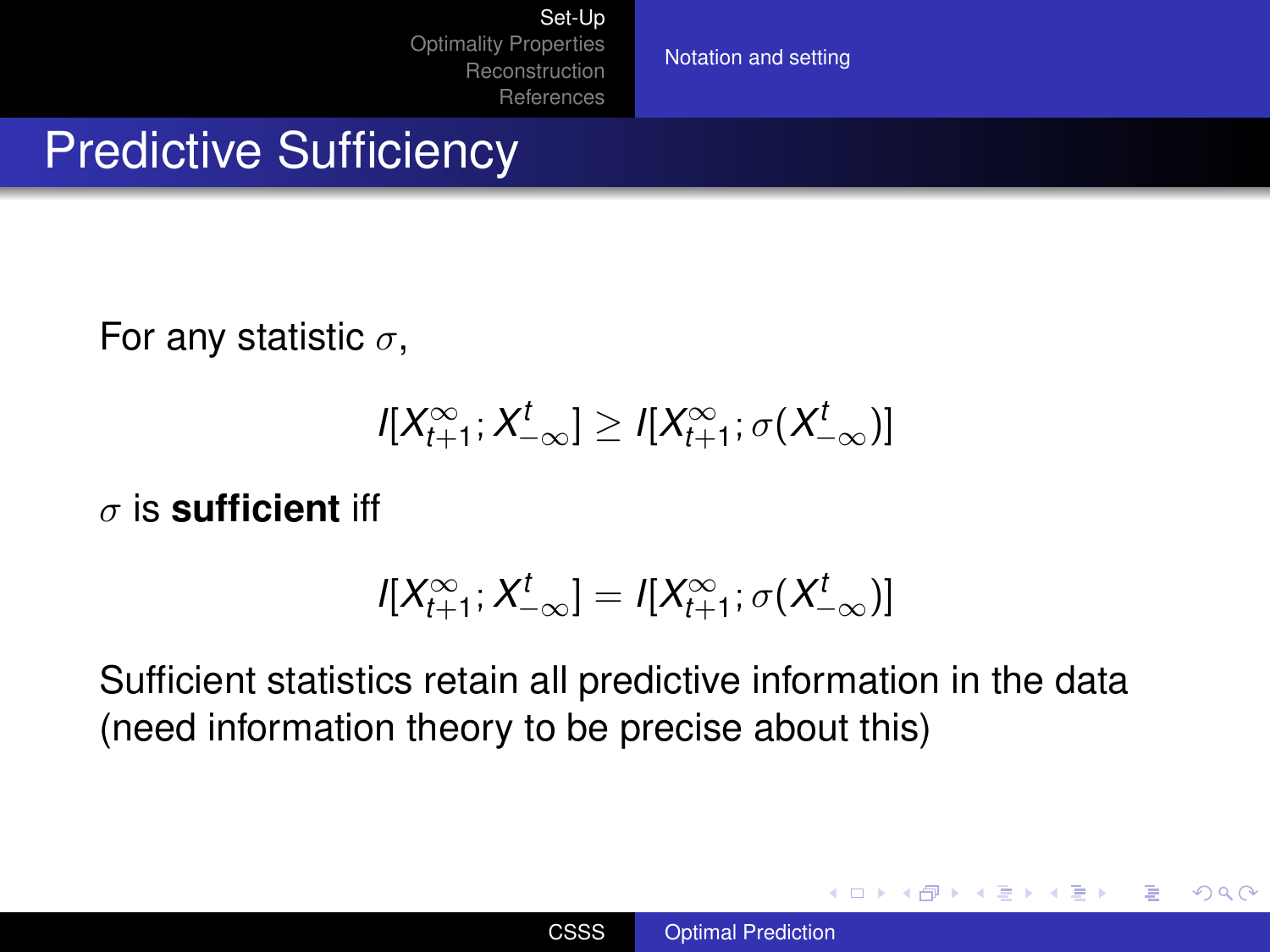[Set-Up](#page-1-0)

[Optimality Properties](#page-13-0) [Reconstruction](#page-47-0) [References](#page-60-0)

[Notation and setting](#page-1-0)

### Why Care About Sufficiency?



イロト 不優 トメ 君 トメ 君 トー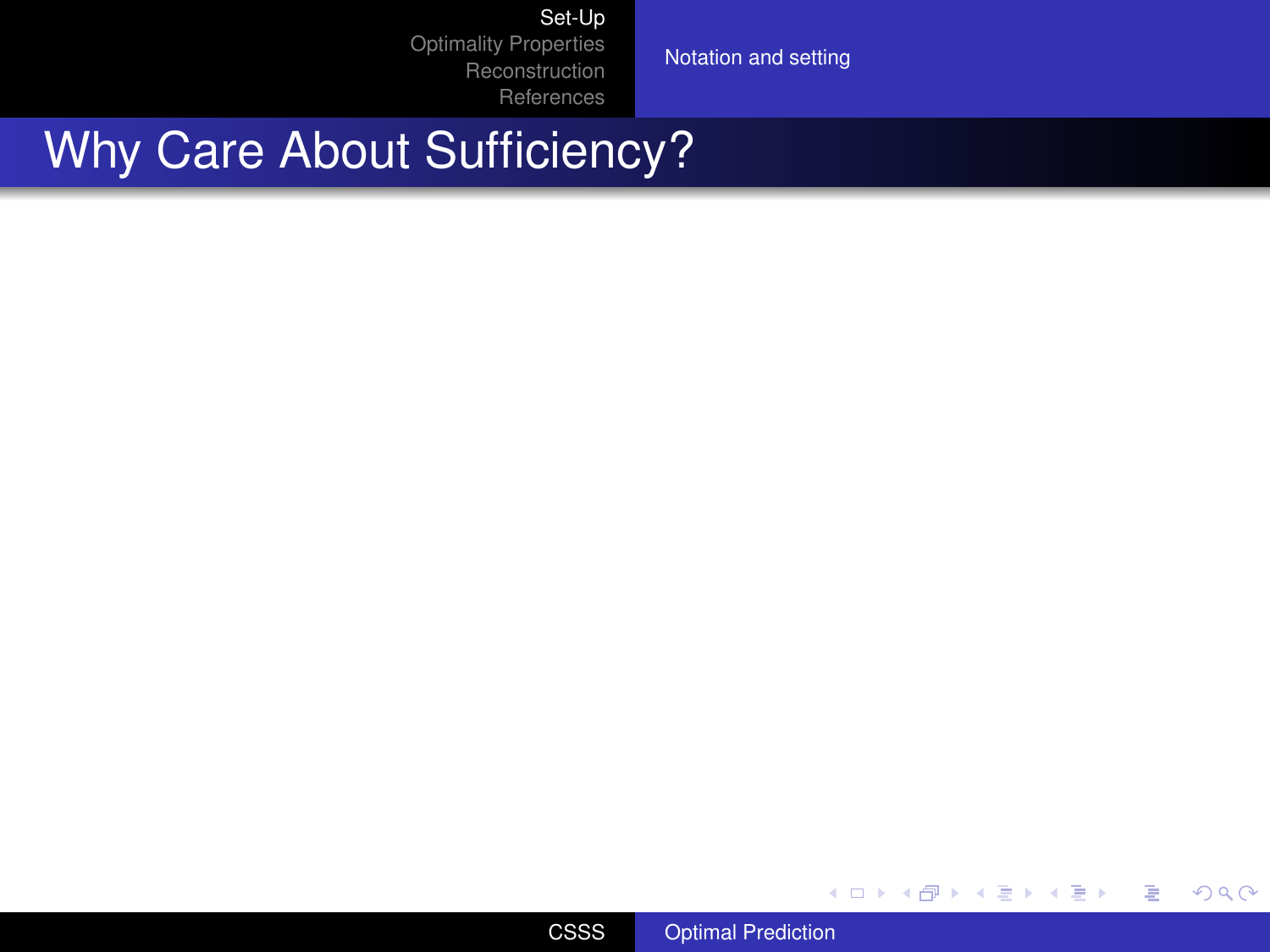[Notation and setting](#page-1-0)

## Why Care About Sufficiency?

Optimal strategy, under any loss function, only needs a sufficient statistic (Blackwell & Girshick)



イロト イ部 トイ磨 トイ磨 ト

÷.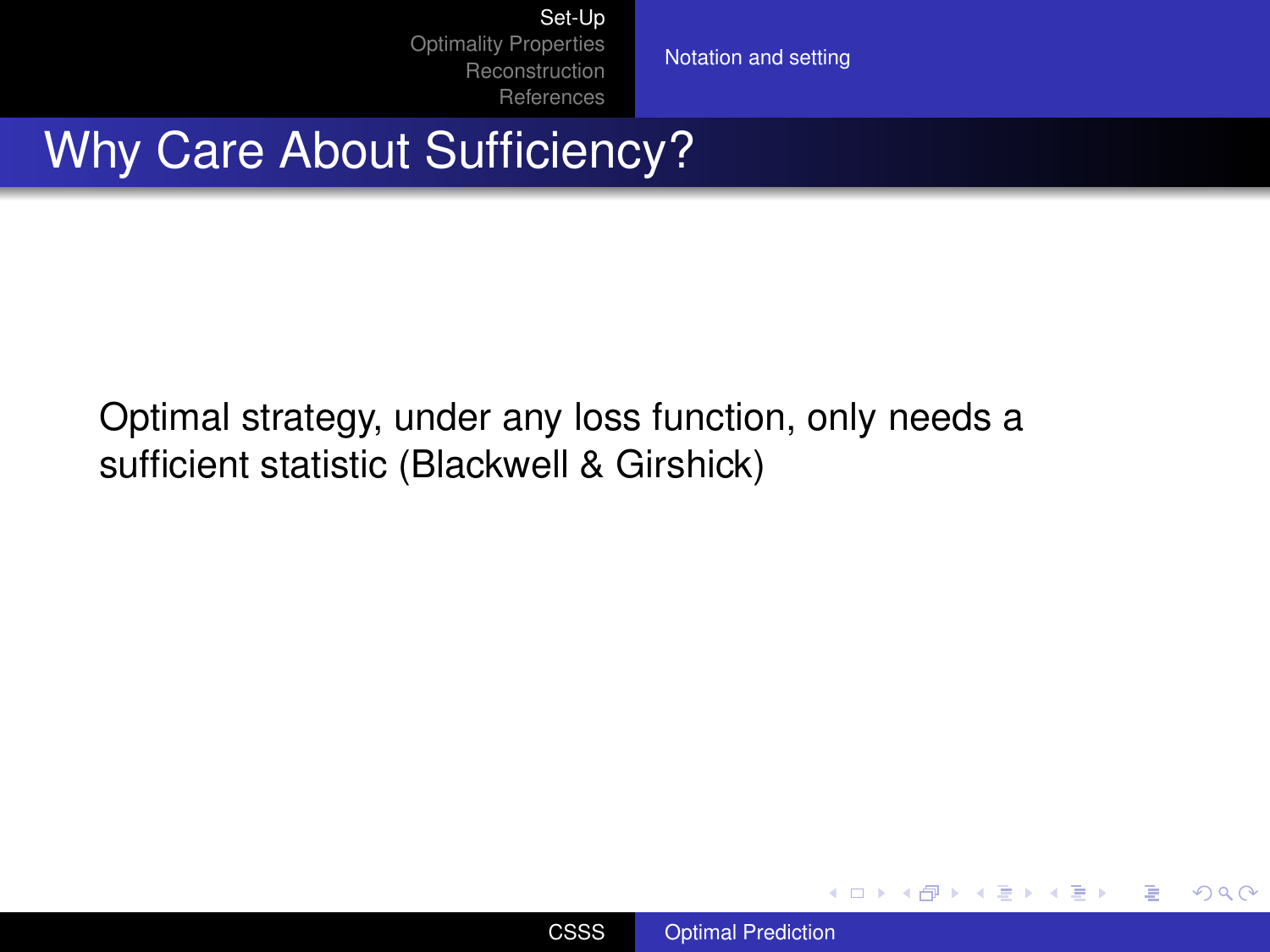[Notation and setting](#page-1-0)

## Why Care About Sufficiency?

Optimal strategy, under any loss function, only needs a sufficient statistic (Blackwell & Girshick) Strategies using insufficient statistics can generally be improved (Blackwell & Rao)



イロメ イ押 メイヨメ イヨメ

B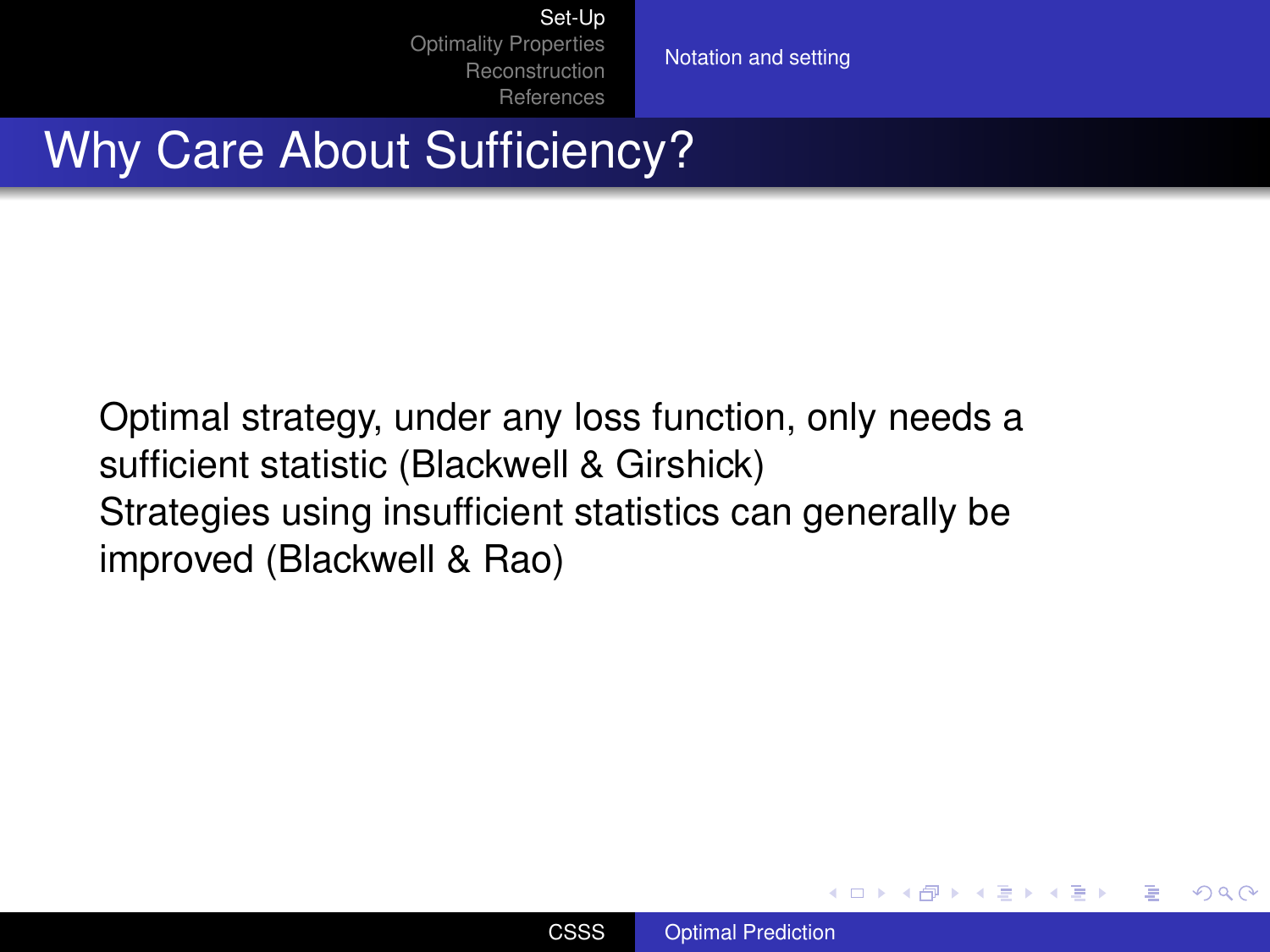[Notation and setting](#page-1-0)

### Why Care About Sufficiency?

Optimal strategy, under any loss function, only needs a sufficient statistic (Blackwell & Girshick) Strategies using insufficient statistics can generally be improved (Blackwell & Rao) Excuse for not worrying about particular loss functions

イロメ イ押 メイヨメ イヨメ

 $2Q$ 

э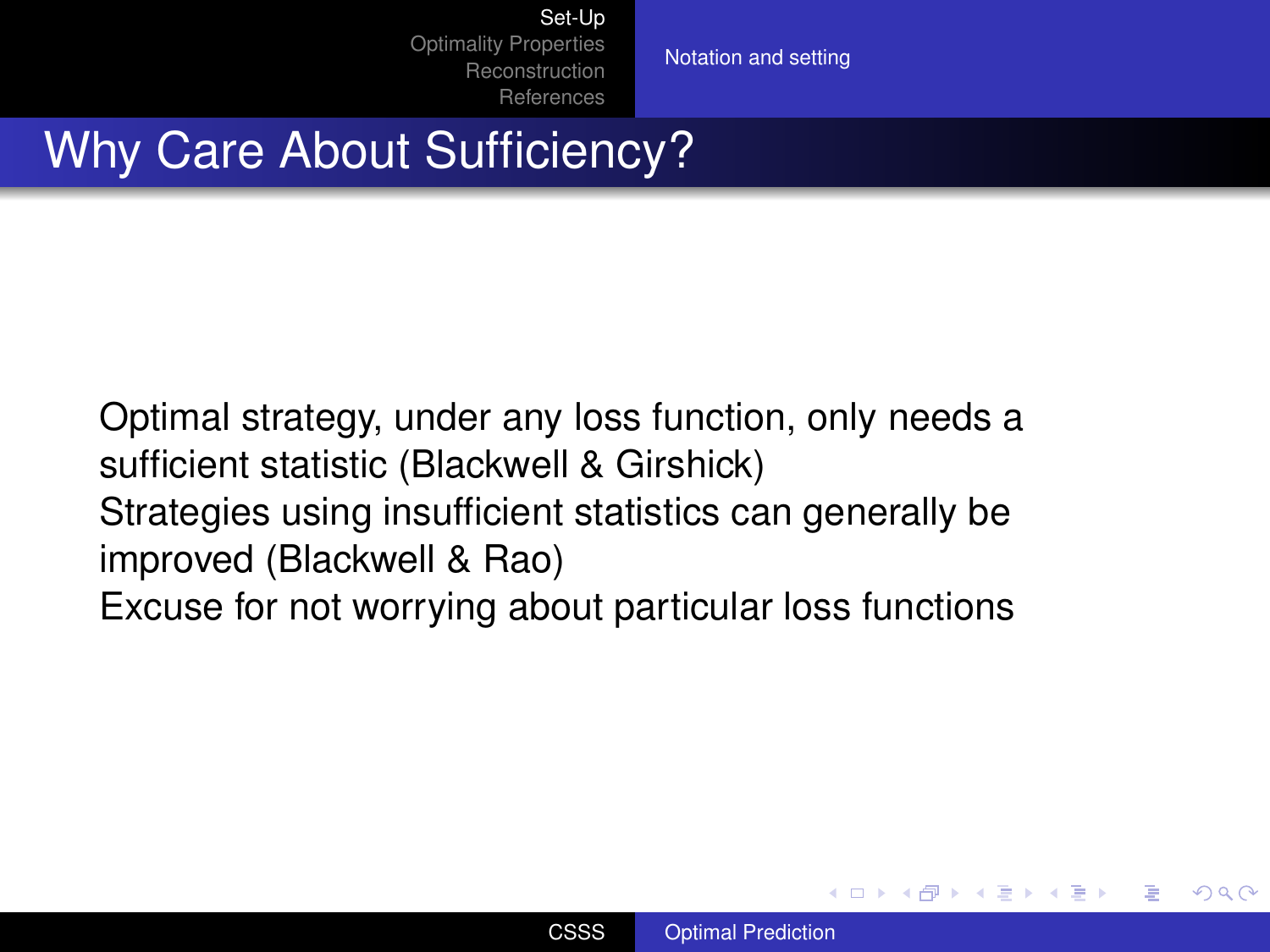[Notation and setting](#page-1-0)

#### Causal States

Crutchfield and Young (1989) Histories *a* and *b* are equivalent iff

$$
\Pr\left(X_{t+1}^{\infty}|X_{-\infty}^t=a\right)=\Pr\left(X_{t+1}^{\infty}|X_{-\infty}^t=b\right)
$$

[*a*] ≡ all histories equivalent to *a* The statistic of interest, the **causal state**, is

$$
\epsilon(\mathbf{x}_{-\infty}^t)=[\mathbf{x}_{-\infty}^t]=\mathbf{s}_t
$$

Each state is an equivalence class of histories Each state is a conditional distribution over future events IID = 1 state, periodic = *p* states

**K ロ ト K 伊 ト K ヨ ト K**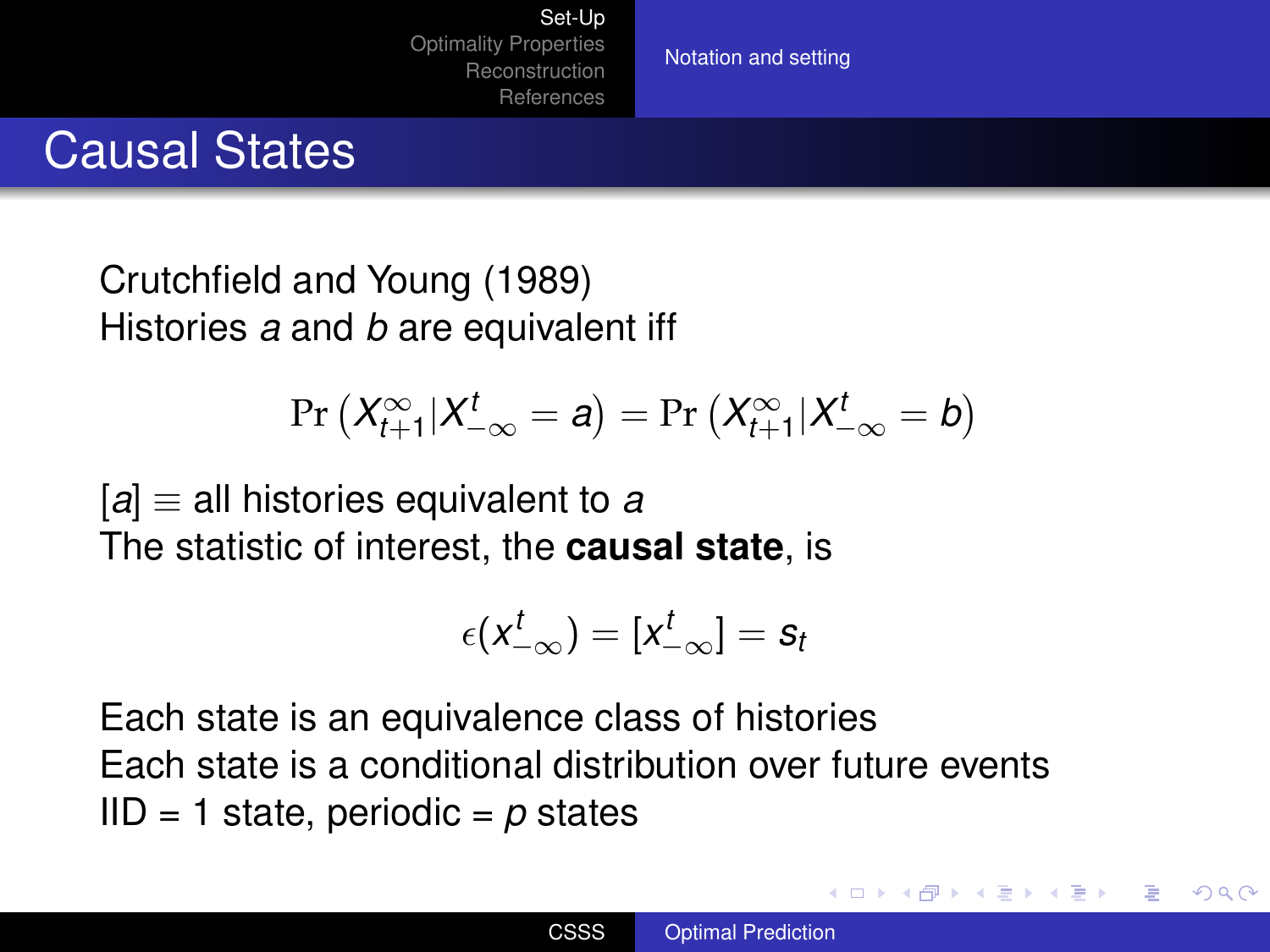[Notation and setting](#page-1-0)

#### About "Causal"

Term introduced by Crutchfield and Young (1989) For statistics, "causal" ≈ conditional independence *under manipulation* (Spirtes *et al.*, 2001; Pearl, 2009) These states give us conditional independence but no guarantees about counterfactuals; *candidates* for causal models (Shalizi and Moore, 2003)

 $2Q$ 

э

∢ ロ ▶ ∢ 何 ▶ ∢ 后 ▶ ∢ 后 ▶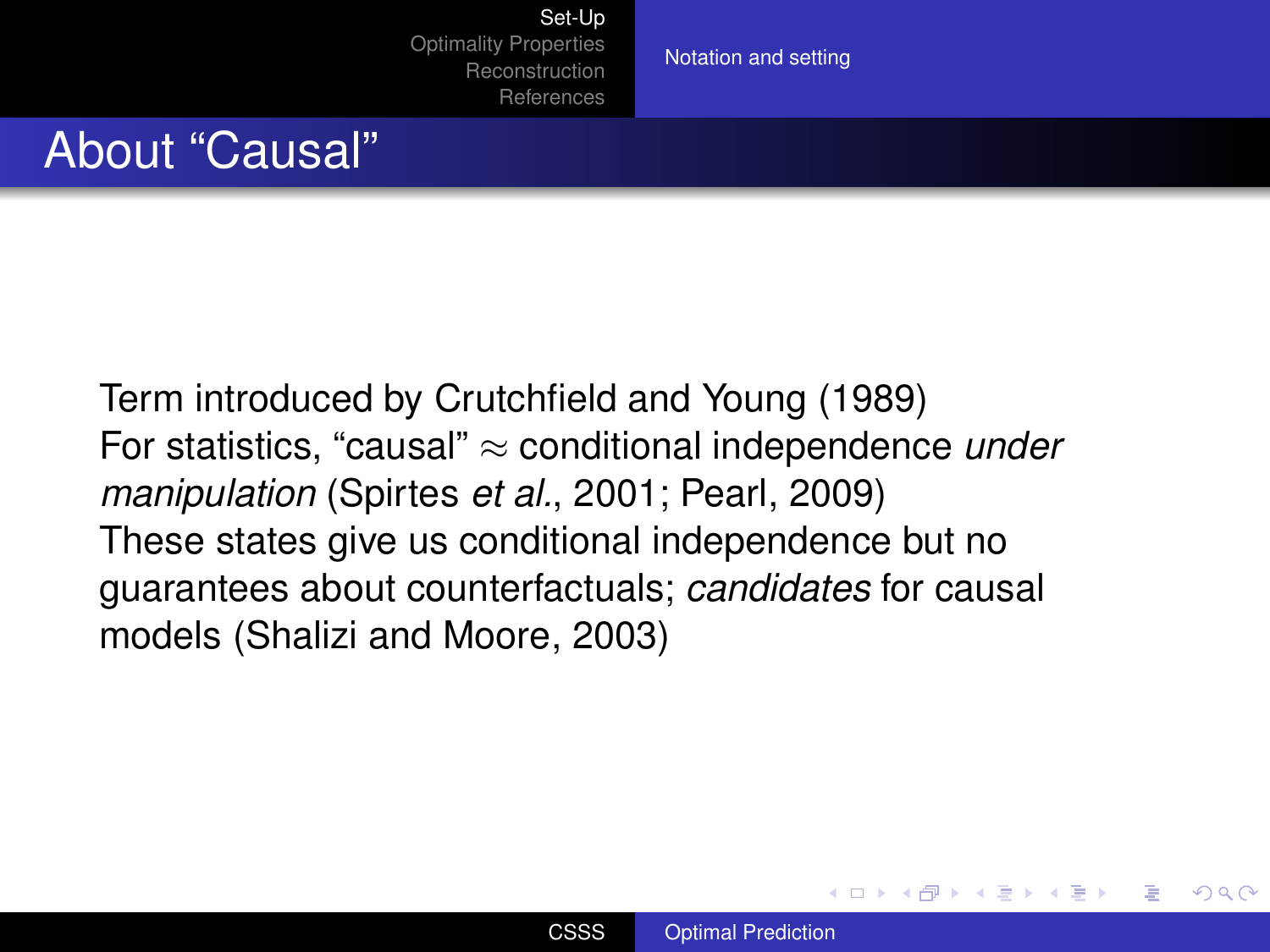#### [Set-Up](#page-1-0)

[Optimality Properties](#page-13-0) [Reconstruction](#page-47-0) [References](#page-60-0)

[Notation and setting](#page-1-0)



set of histories, color-coded by conditional distribution of futures

イロメイ部メイ君メイ君メー

重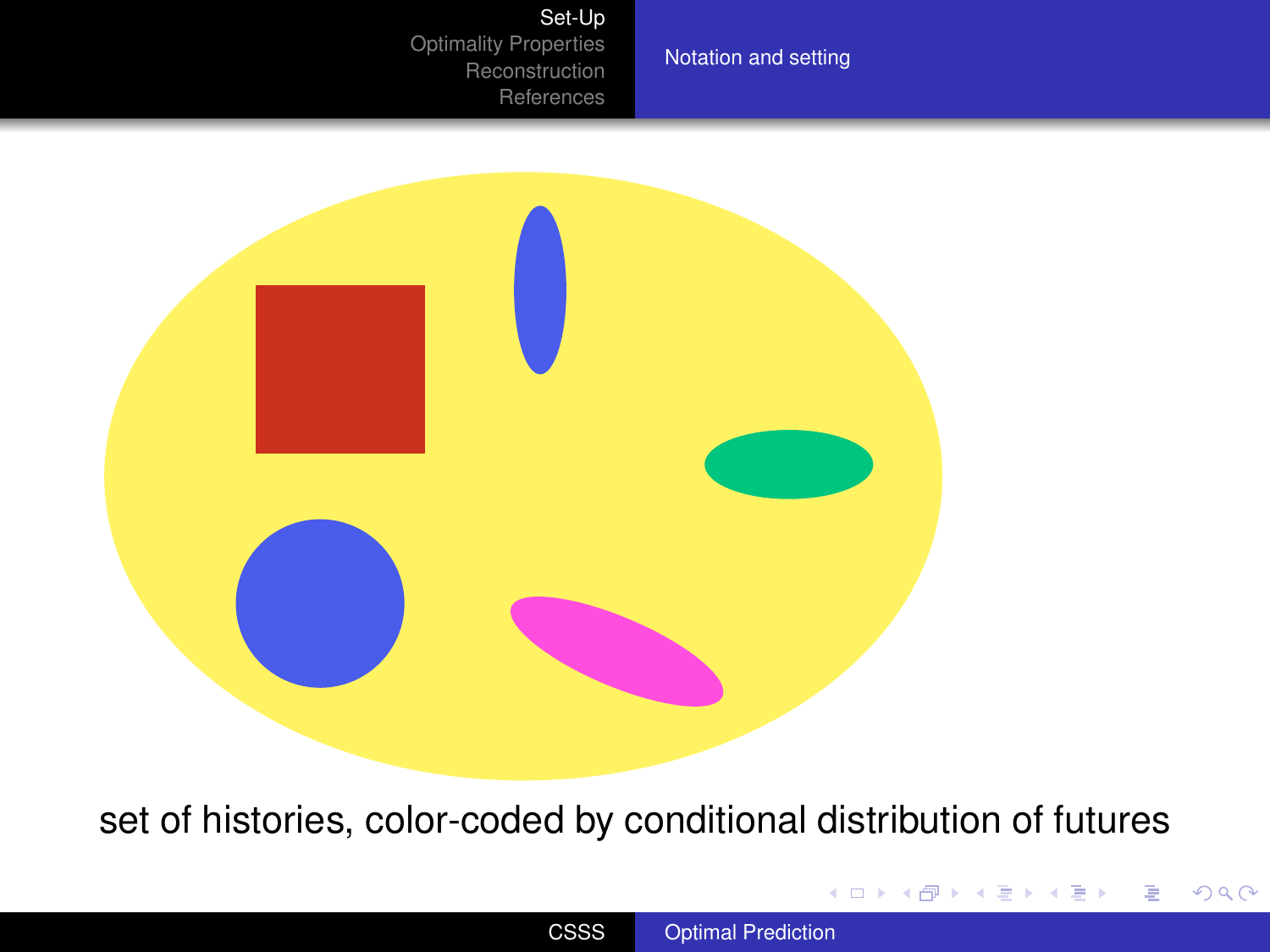#### [Set-Up](#page-1-0)

[Optimality Properties](#page-13-0) [Reconstruction](#page-47-0) [References](#page-60-0)

[Notation and setting](#page-1-0)



#### Partitioning histories into causal states

イロトメ 御 トメ 君 トメ 君 トー 君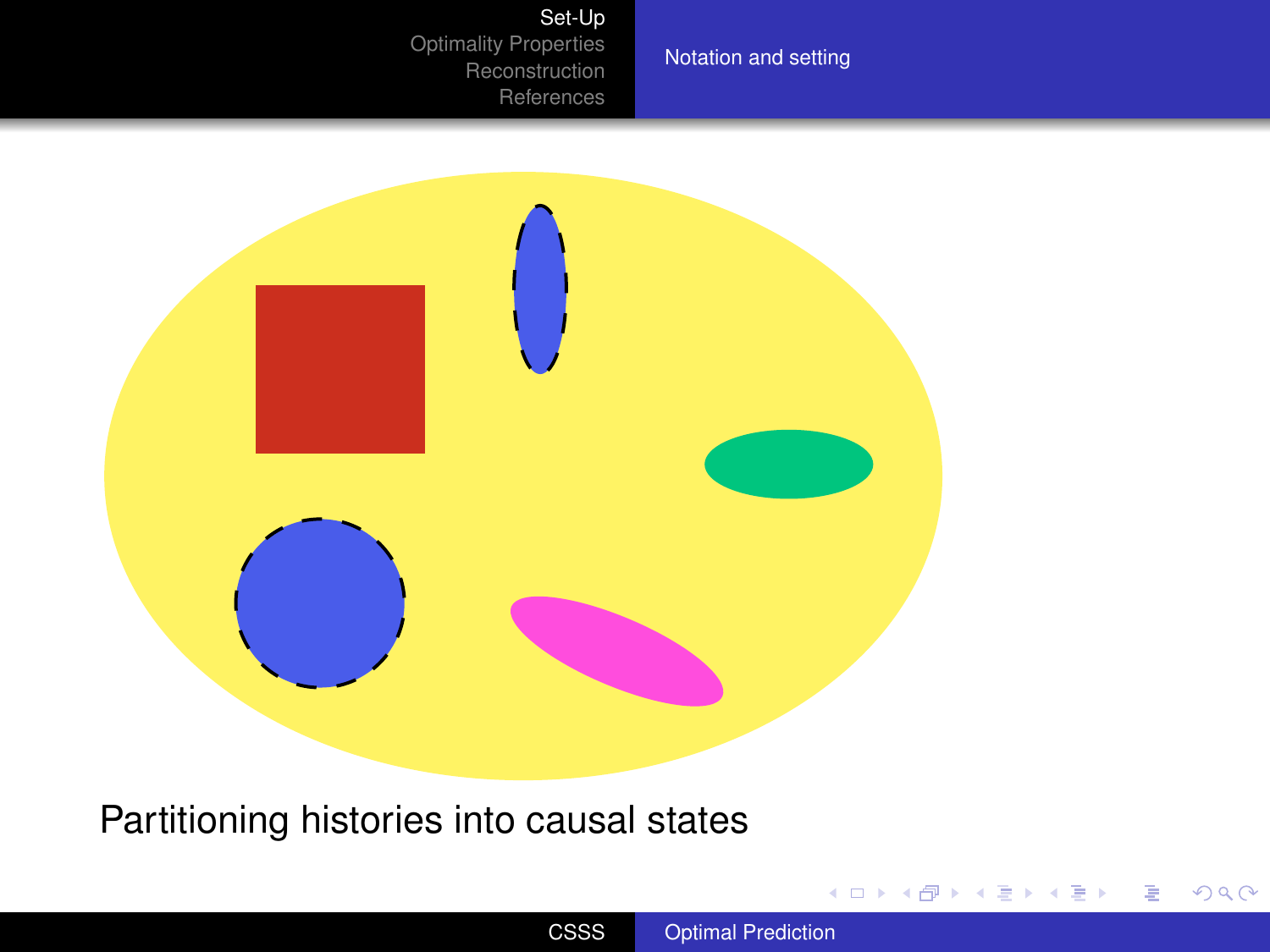**[Sufficiency](#page-13-0)** [Markov Properties](#page-16-0) **[Minimalities](#page-21-0)** 

# **Sufficiency**

Shalizi and Crutchfield (2001)

$$
I[X_{t+1}^{\infty};X_{-\infty}^t]=I[X_{t+1}^{\infty};\epsilon(X_{-\infty}^t)]
$$

#### because

$$
\Pr(X_{t+1}^{\infty} | S_t = \epsilon(x_{-\infty}^t))
$$
\n
$$
= \int_{y \in [x_{-\infty}^t]} \Pr(X_{t+1}^{\infty} | X_{-\infty}^t = y) \Pr(X_{-\infty}^t = y | S_t = \epsilon(x_{-\infty}^t)) \, dy
$$
\n
$$
= \Pr(X_{t+1}^{\infty} | X_{-\infty}^t = x_{-\infty}^t)
$$

イロメ 不優 おす 重 おす 悪 おし

<span id="page-13-0"></span>ă.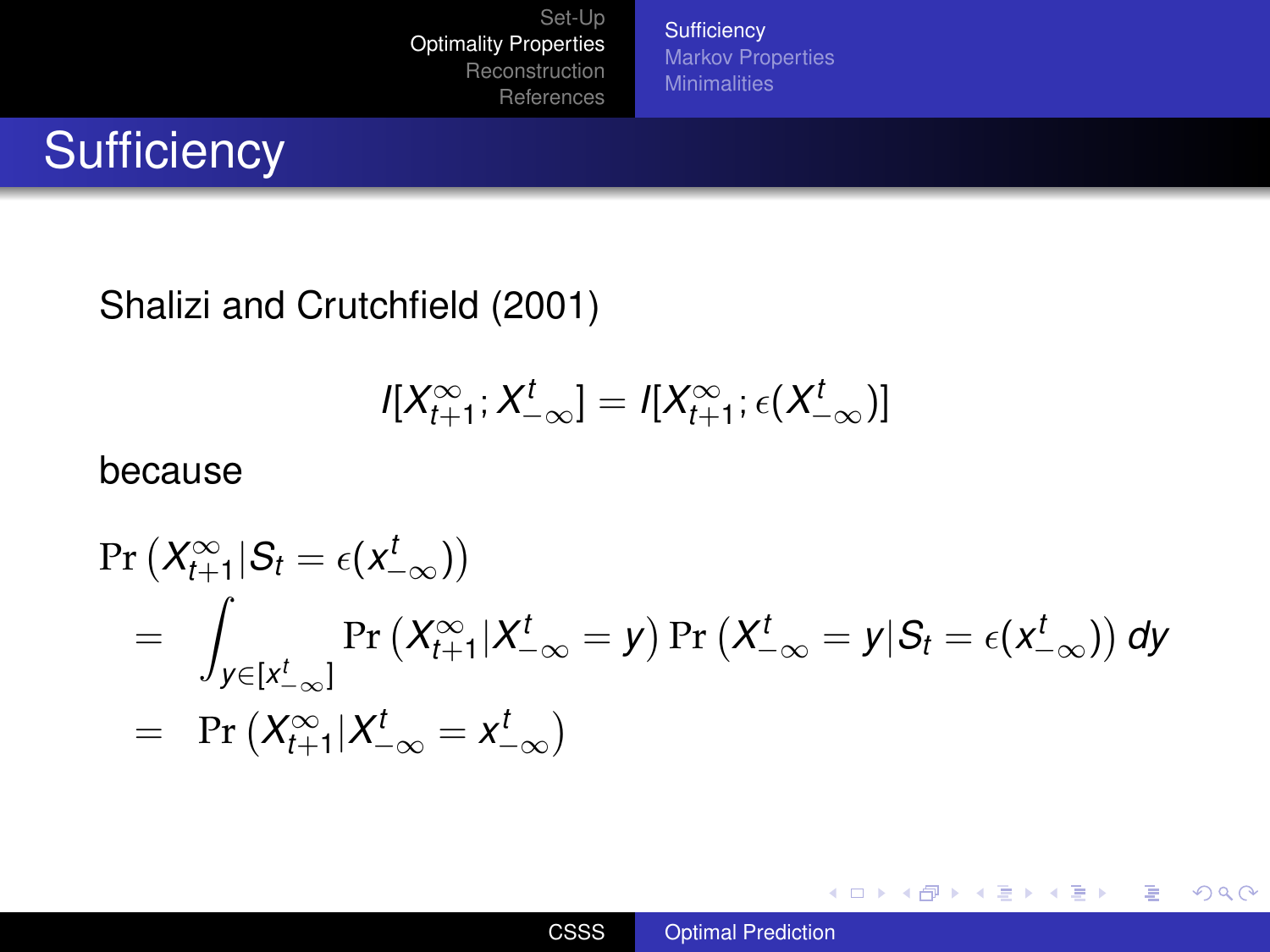**[Sufficiency](#page-13-0)** [Markov Properties](#page-16-0) **[Minimalities](#page-21-0)** 



A non-sufficient partition of histories

イロトメ 御 トメ 君 トメ 君 トー 君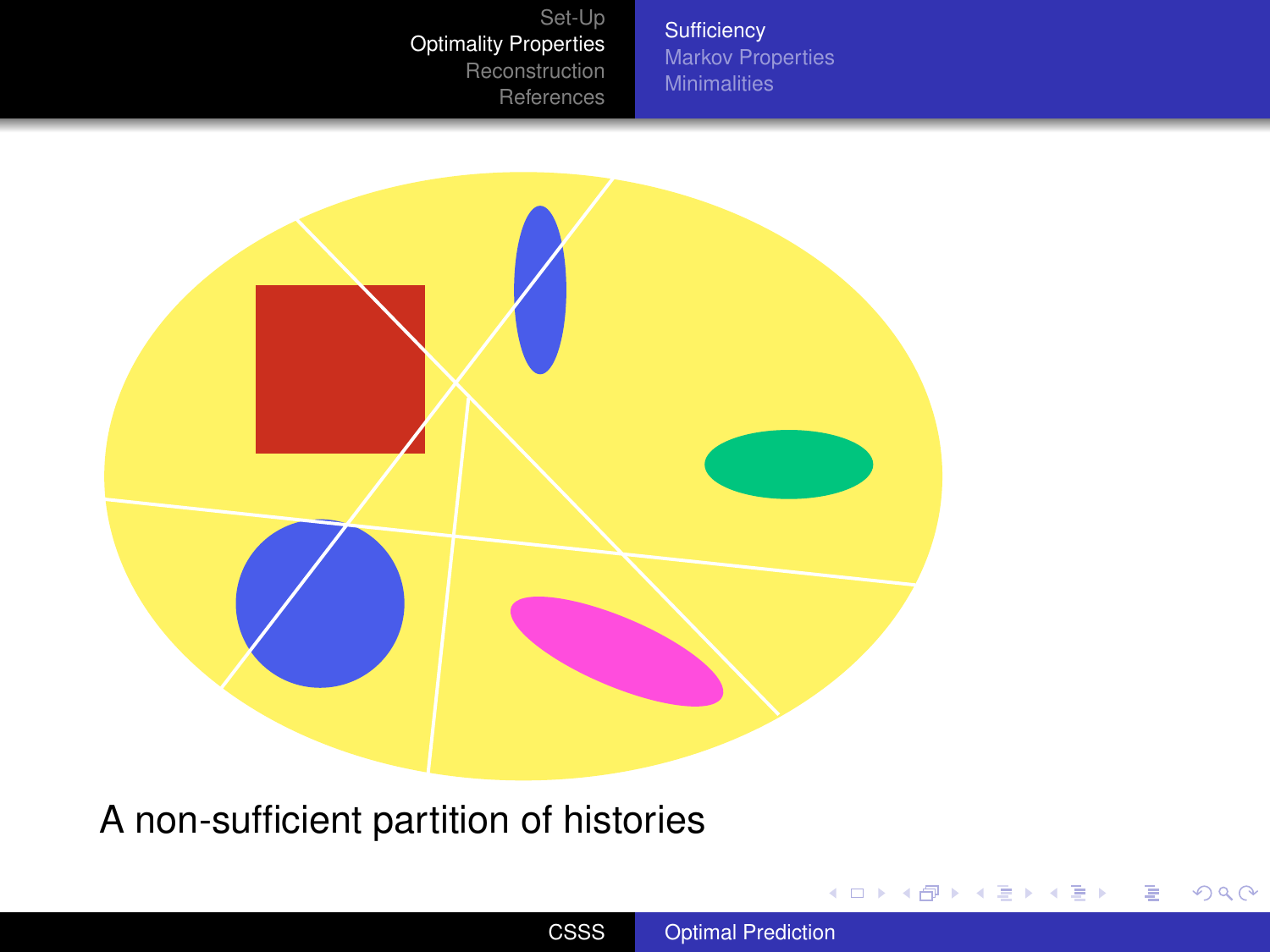**[Sufficiency](#page-13-0)** [Markov Properties](#page-16-0) **[Minimalities](#page-21-0)** 



Effect of insufficiency on predictive distributions

イロト 不優 トイ君 トイ君 トー君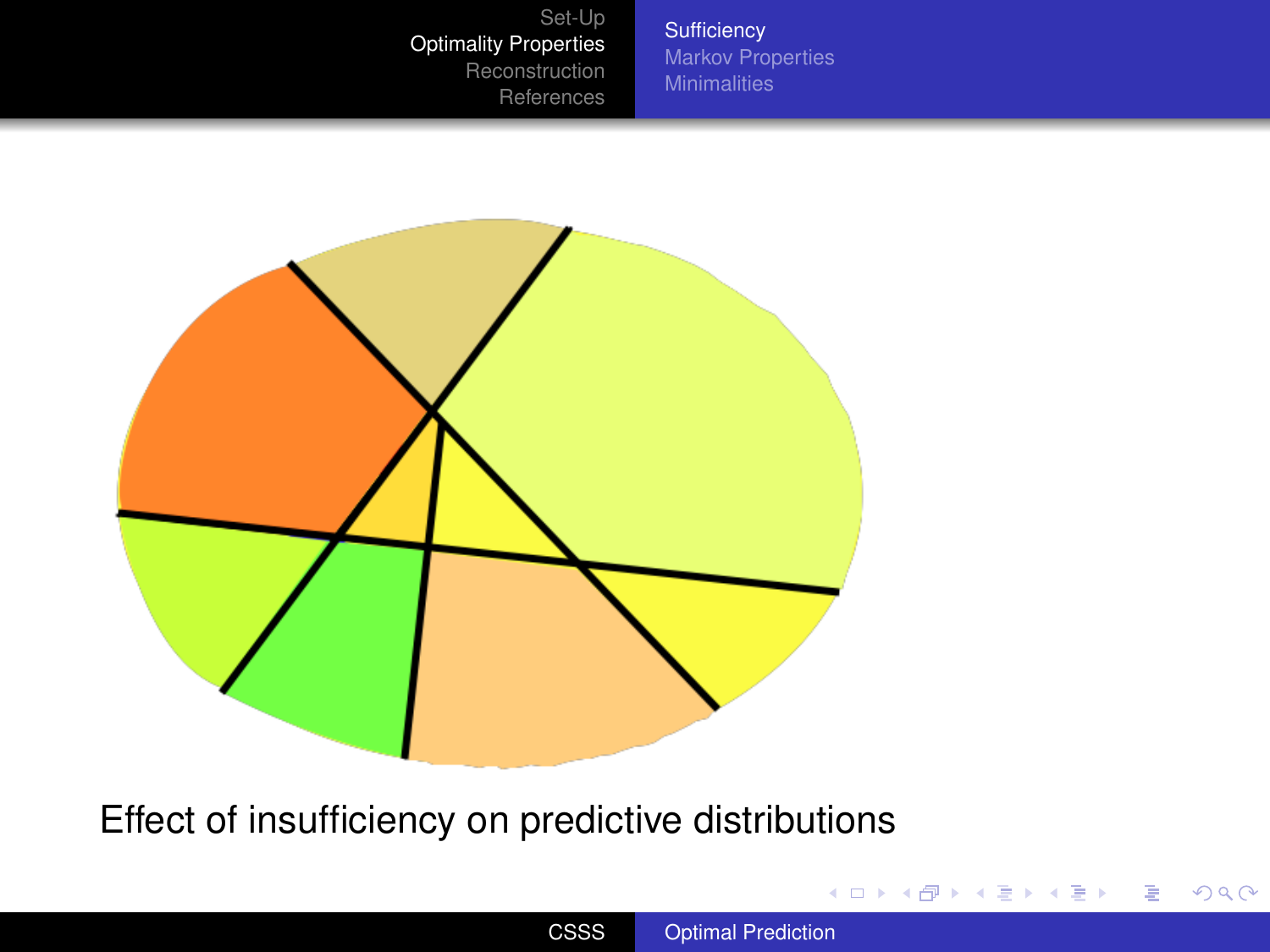[Markov Properties](#page-16-0)

### Markov Properties

Future observations are independent of the past given the causal state:

$$
X_{t+1}^{\infty}{\perp\!\!\!\perp} X_{-\infty}^t|S_t
$$

*because* of sufficiency:

$$
\Pr\left(X_{t+1}^{\infty}|X_{-\infty}^t = x_{-\infty}^t,S_t = \epsilon(x_{-\infty}^t)\right)\\ = \Pr\left(X_{t+1}^{\infty}|X_{-\infty}^t = x_{-\infty}^t\right)\\ = \Pr\left(X_{t+1}^{\infty}|S_t = \epsilon(x_{-\infty}^t)\right)
$$

メロトメ 御 トメ 君 トメ 君 トッ

<span id="page-16-0"></span>÷.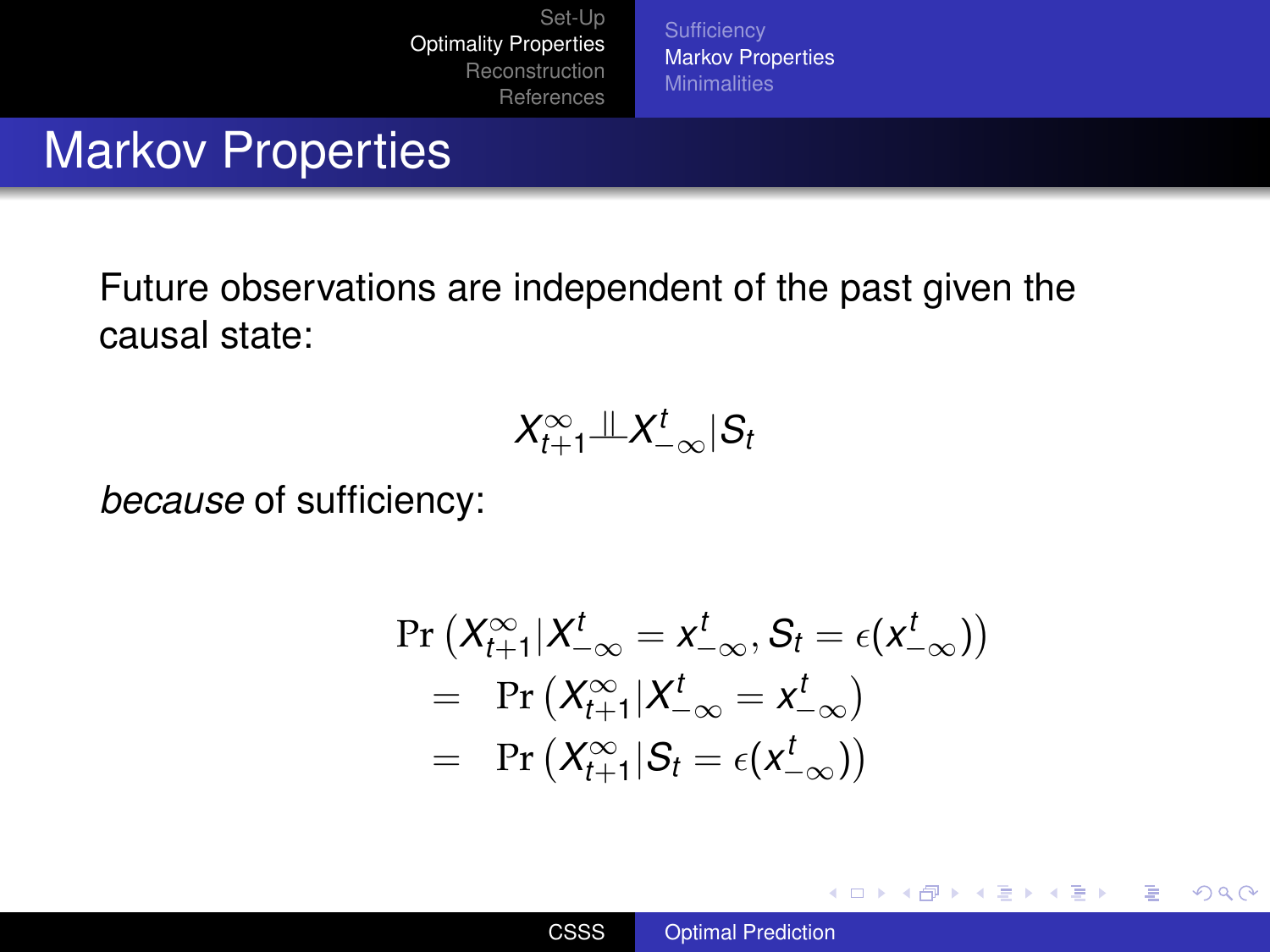**[Sufficiency](#page-13-0)** [Markov Properties](#page-16-0)

Recursive Updating/Deterministic Transitions

Recursive transitions for states:

$$
\epsilon(\mathsf{X}_{-\infty}^{t+1}) = \mathsf{T}(\epsilon(\mathsf{X}_{-\infty}^{t}),\mathsf{X}_{t+1})
$$

Automata theory: "deterministic transitions" (even though there are probabilities)

イロト イ押 トイヨ トイヨ トー

÷.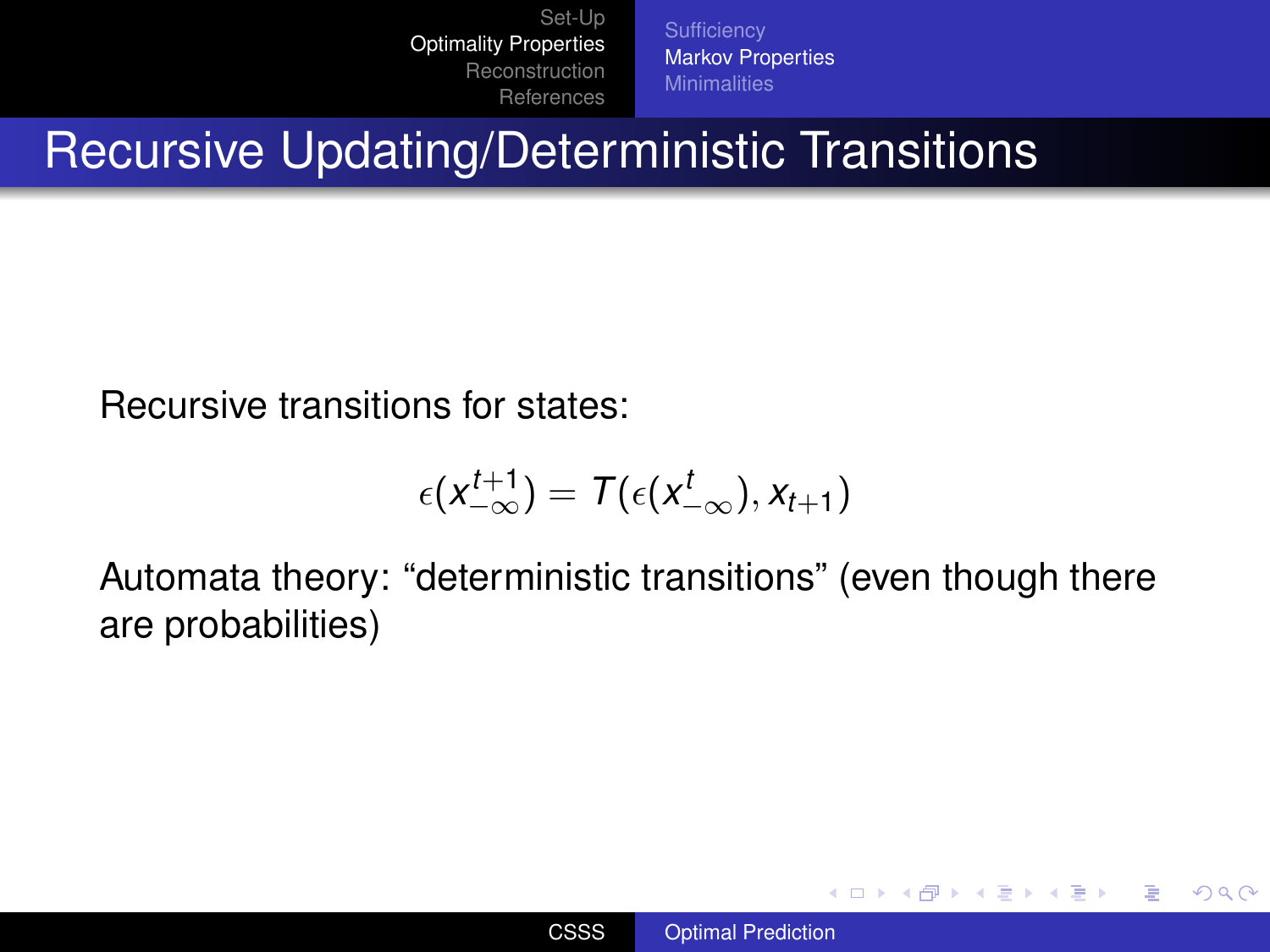[Markov Properties](#page-16-0) **[Minimalities](#page-21-0)** 

If *a* ∼ *b*, any future event *F*, and single observation *f*

$$
\Pr(X_{t+1}^{\infty} \in fF | X_{t-\infty}^t = a) = \Pr(X_{t+1}^{\infty} \in fF | X_{t-\infty}^t = b)
$$
\n
$$
\Pr(X_{t+1} = f, X_{t+2}^{\infty} \in F | X_{t-\infty}^t = a) = \Pr(X_{t+1} = f, X_{t+2}^{\infty} \in F | X_{t-\infty}^t = b)
$$
\n...\n
$$
\Pr(X_{t+2}^{\infty} \in F | X_{t-\infty}^t = a, X_{t+1}^{\infty} = f) = \Pr(X_{t+2}^{\infty} \in F | X_{t-\infty}^t = b, X_{t+1}^{\infty} = f)
$$
\n
$$
\Pr(X_{t+2}^{\infty} \in F | X_{t-\infty}^{t+1} = a f) = \Pr(X_{t+2}^{\infty} \in F | X_{t-\infty}^{t+1} = b f)
$$
\n
$$
a f \sim b f
$$

EXERCISE: Filling in the missing step

イロト イ押 トイヨ トイヨ トー

 $\equiv$   $\Omega Q$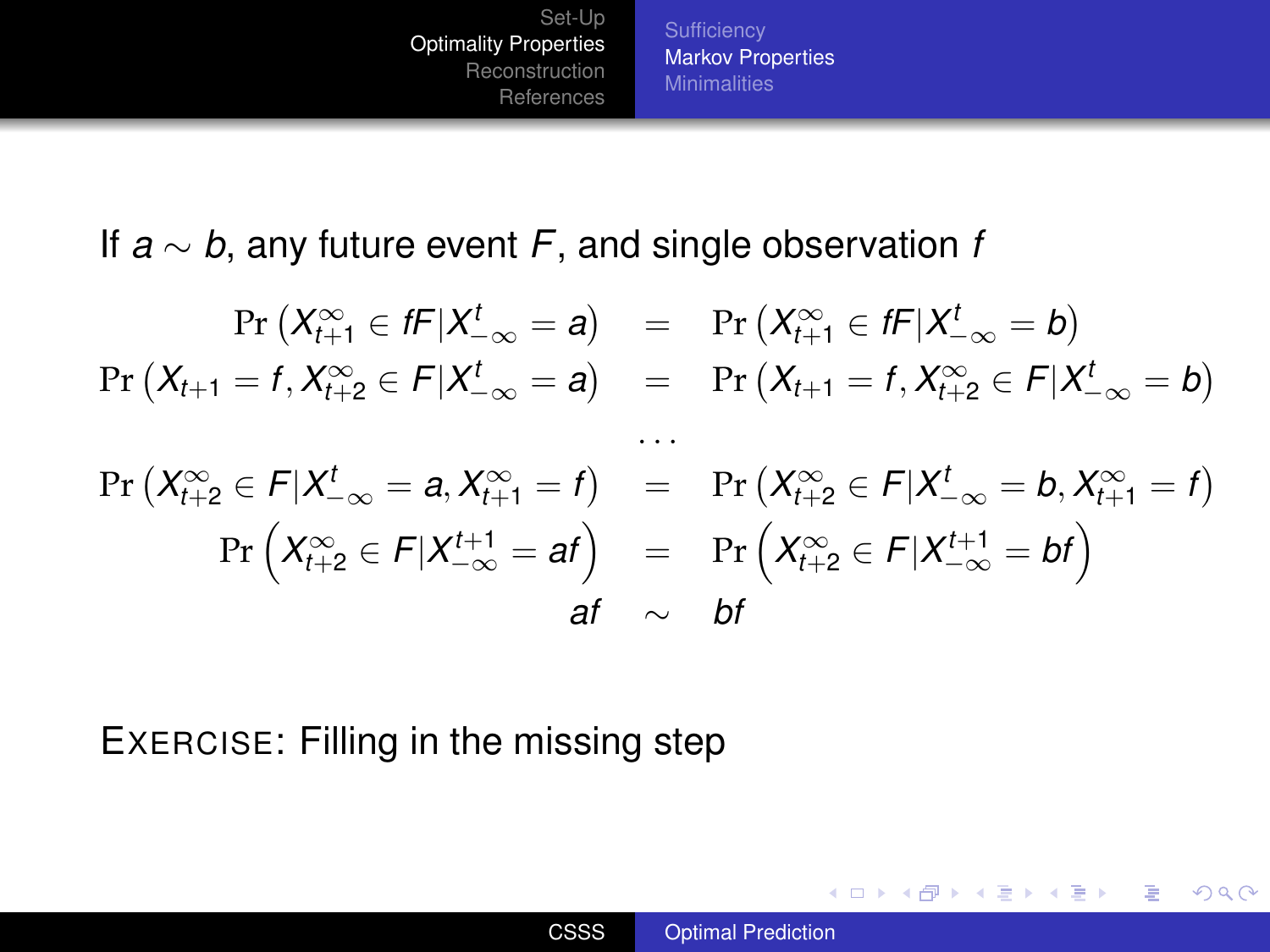[Markov Properties](#page-16-0) **[Minimalities](#page-21-0)** 

### Causal States are Markovian

$$
S^\infty_{t+1} \mathcal{L} S^{t-1}_{-\infty} | S_t
$$

*because*

$$
S_{t+1}^{\infty}
$$
 is a function of  $S_t$  and  $X_{t+1}^{\infty}$  and

 $X_{t+1}^{\infty}$  is independent of *all* of the past given  $S_t$ 

イロト イ押 トイヨ トイヨ トー

重し  $2990$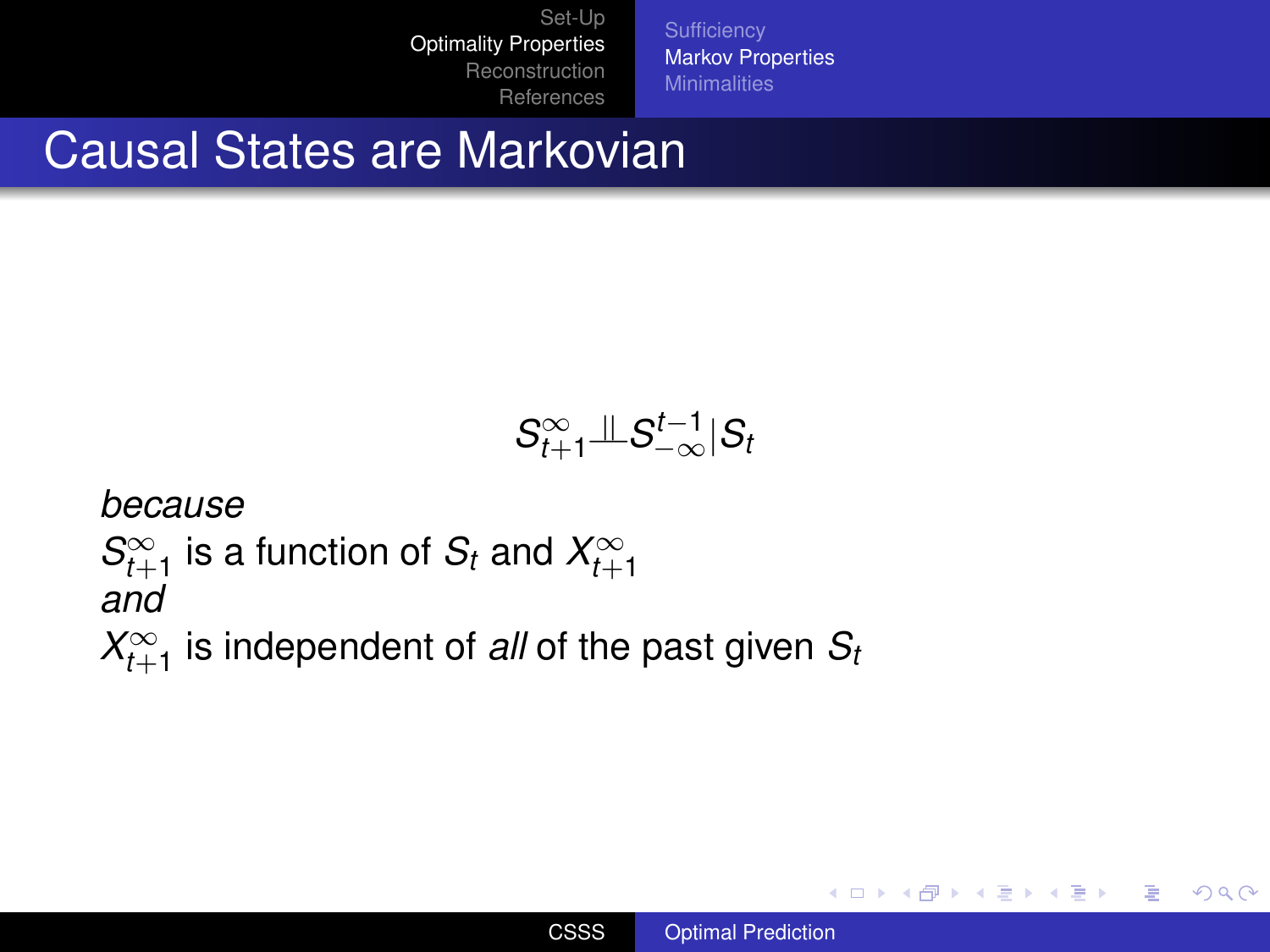**[Sufficiency](#page-13-0)** [Markov Properties](#page-16-0)

# Markovian Representation

The observed process (*Xt*) is non-Markovian and ugly But it is generated from a homogeneous Markov process (*St*) Not the usual sort of hidden Markov model because of the deterministic transitions (An advantage, HMMs need complicated calculations to

estimate distributions over their states)

**K ロ ト K 伊 ト K ヨ ト K**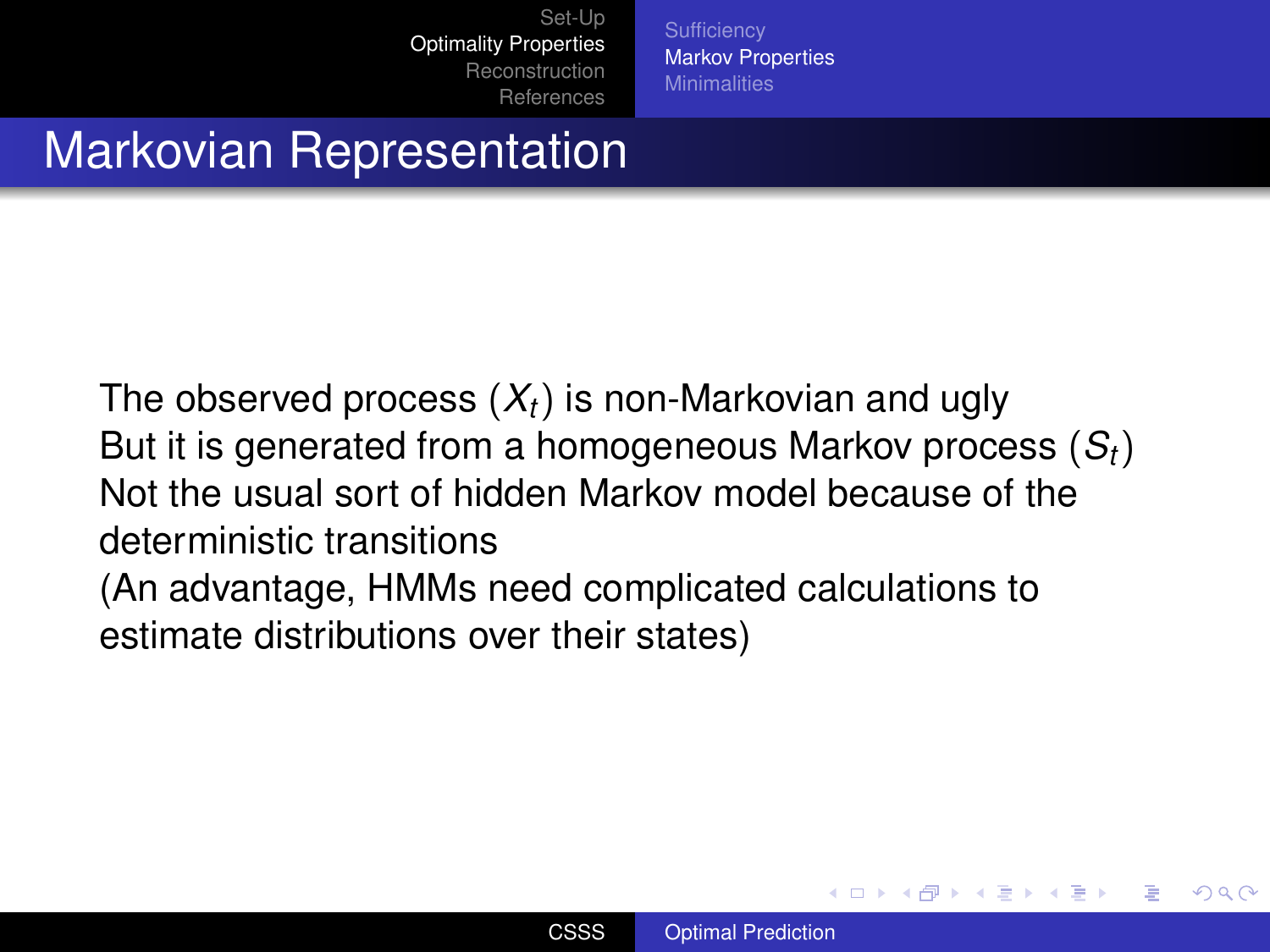[Markov Properties](#page-16-0) **[Minimalities](#page-23-0)** 

# **Minimality**

#### is **minimal sufficient**

#### $=$  can be computed from any other sufficient statistic



**K ロ ト K 何 ト K ヨ ト K ヨ ト** 

<span id="page-21-0"></span>÷.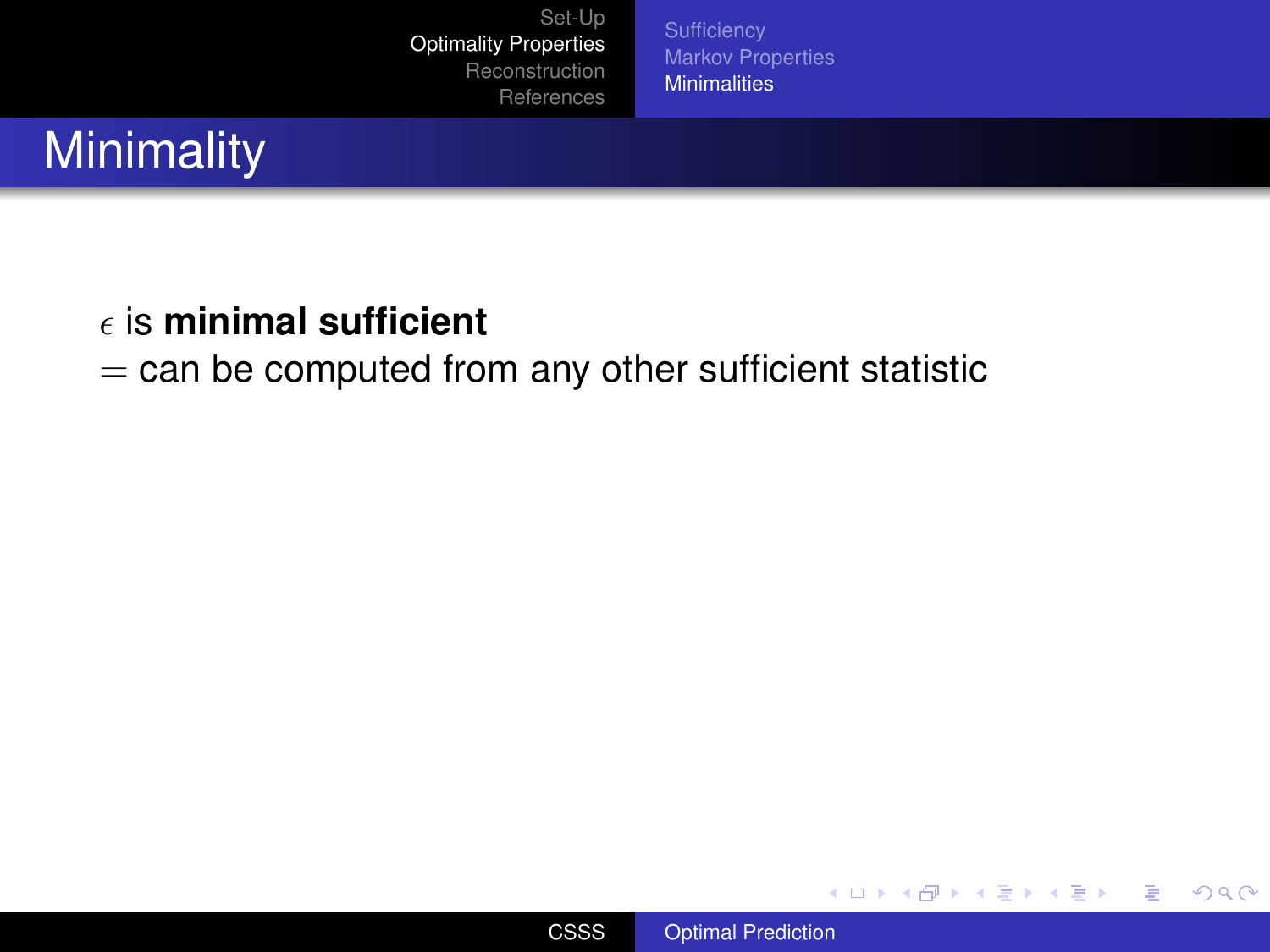**[Sufficiency](#page-13-0)** [Markov Properties](#page-16-0) **[Minimalities](#page-23-0)** 

# **Minimality**

#### is **minimal sufficient**

- $=$  can be computed from any other sufficient statistic
- $=$  for any sufficient  $\eta$ , exists a function  $g$  such that

$$
\epsilon(X_{-\infty}^t)=g(\eta(X_{-\infty}^t))
$$

イロメ イ押 メイヨメ イヨメ

÷.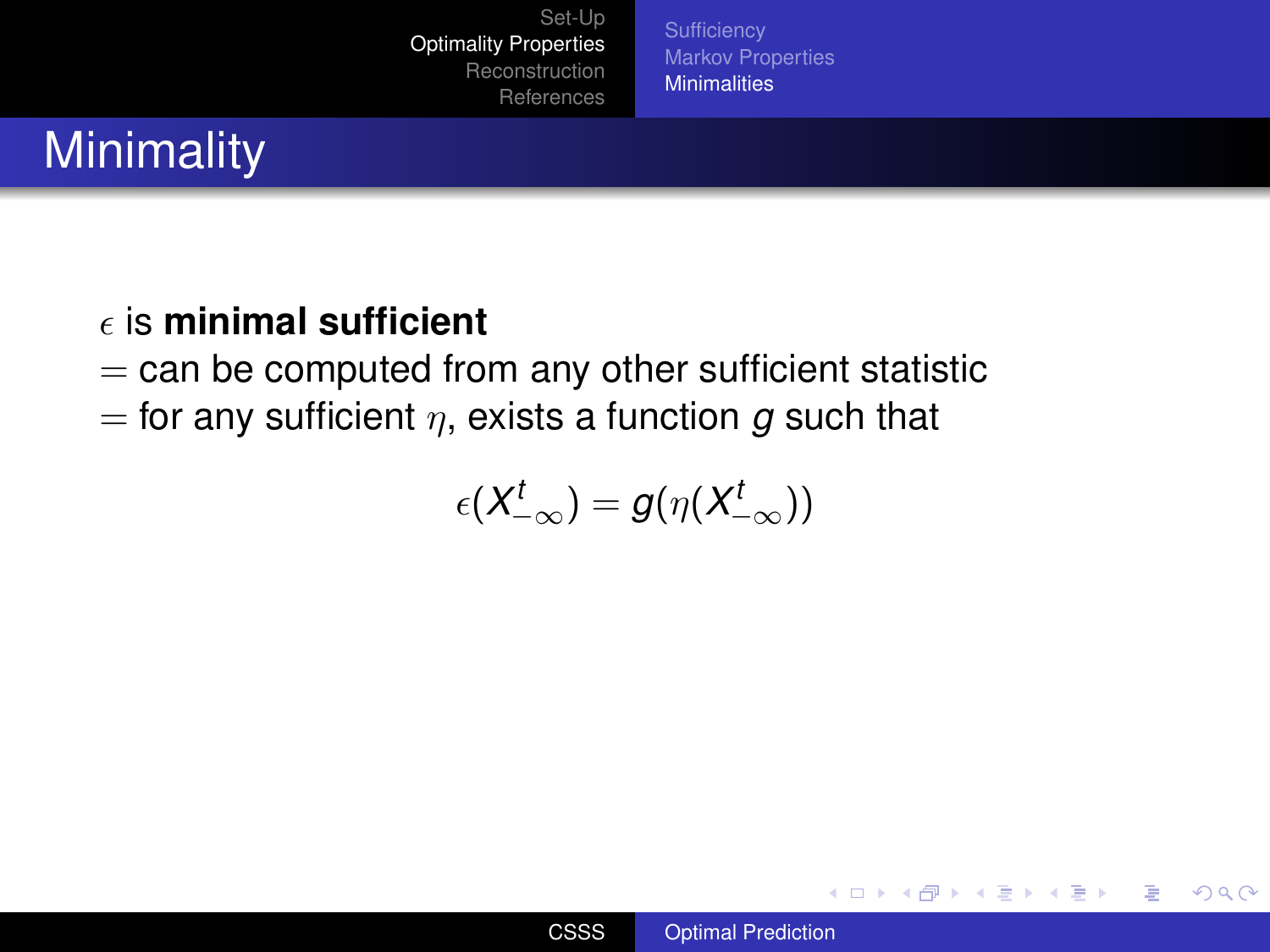**[Sufficiency](#page-13-0)** [Markov Properties](#page-16-0) **[Minimalities](#page-21-0)** 

# **Minimality**

#### is **minimal sufficient**

- $=$  can be computed from any other sufficient statistic
- $=$  for any sufficient  $\eta$ , exists a function g such that

$$
\epsilon(X_{-\infty}^t)=g(\eta(X_{-\infty}^t))
$$

Therefore, if  $\eta$  is sufficient

$$
I[\epsilon(X_{-\infty}^t); X_{-\infty}^t] \leq I[\eta(X_{-\infty}^t); X_{-\infty}^t]
$$

K ロ ⊁ K 何 ≯ K ヨ ⊁ K ヨ ⊁

<span id="page-23-0"></span>B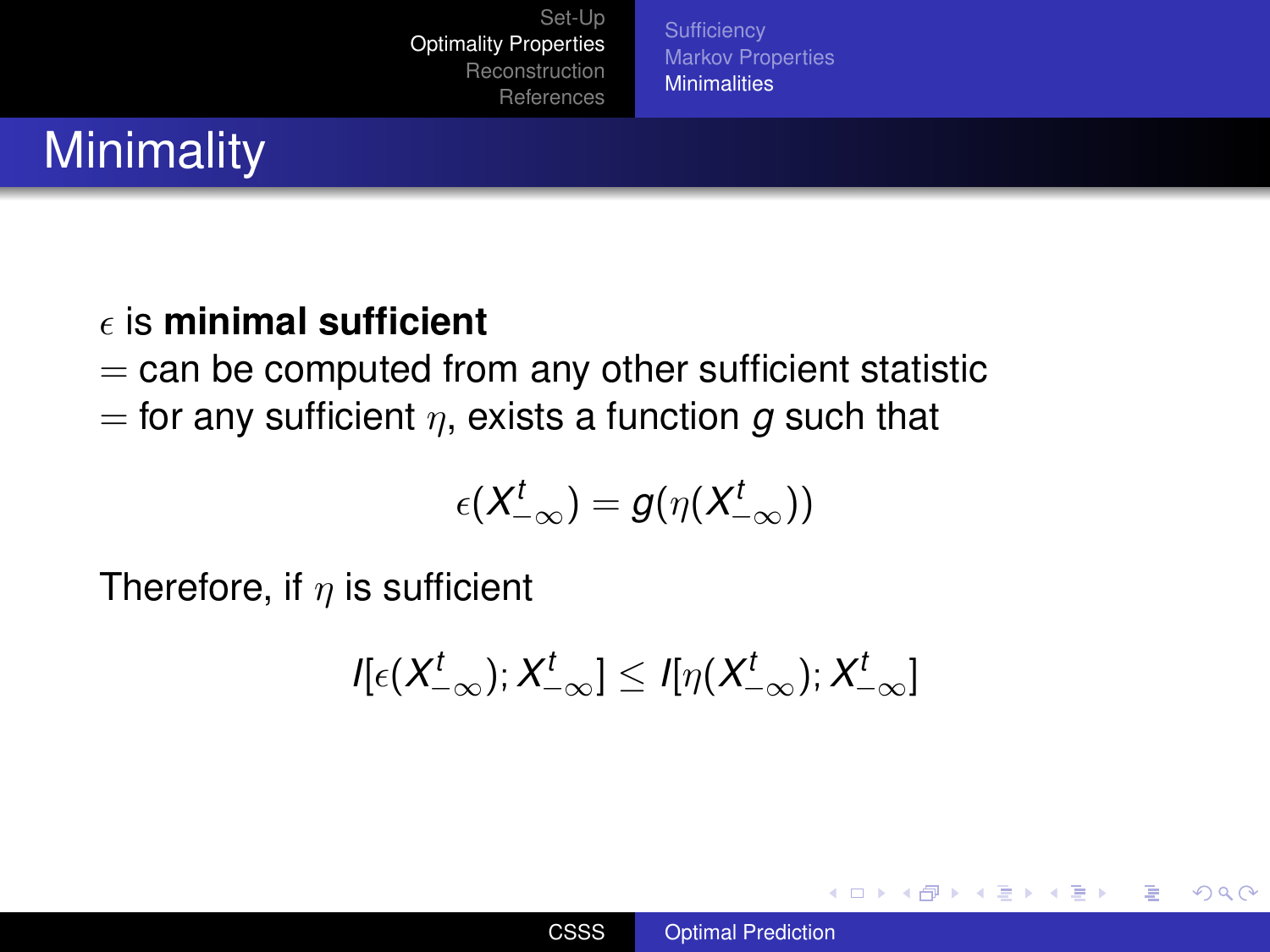[Markov Properties](#page-16-0) [Minimalities](#page-21-0)



Sufficient, but not minimal, partition of histories

イロメ 不優 メイ君 メイ君 メー

重し  $299$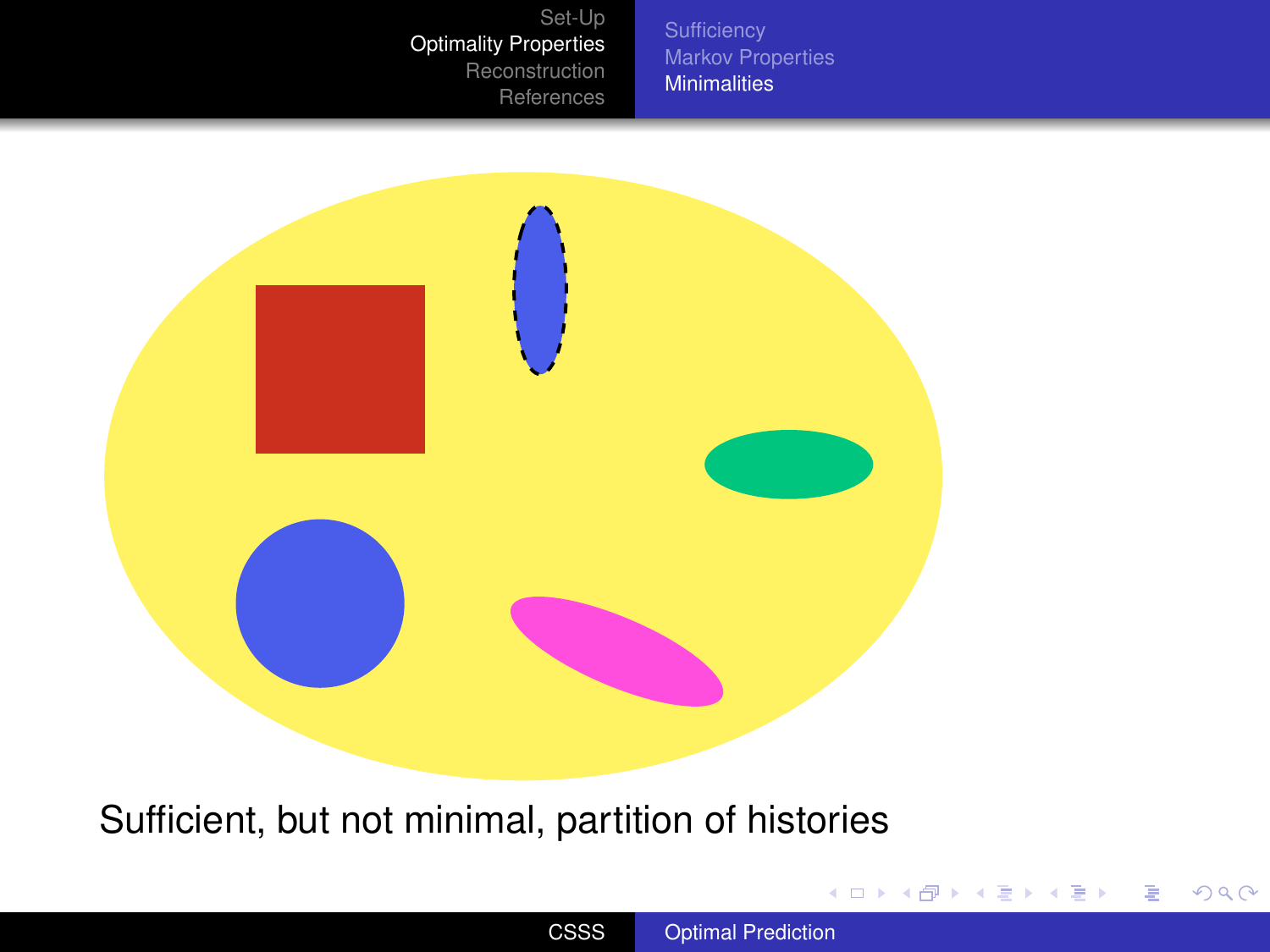[Markov Properties](#page-16-0) **[Minimalities](#page-21-0)** 



Coarser than the causal states, but not sufficient

イロトメ 御 トメ 君 トメ 君 トー 君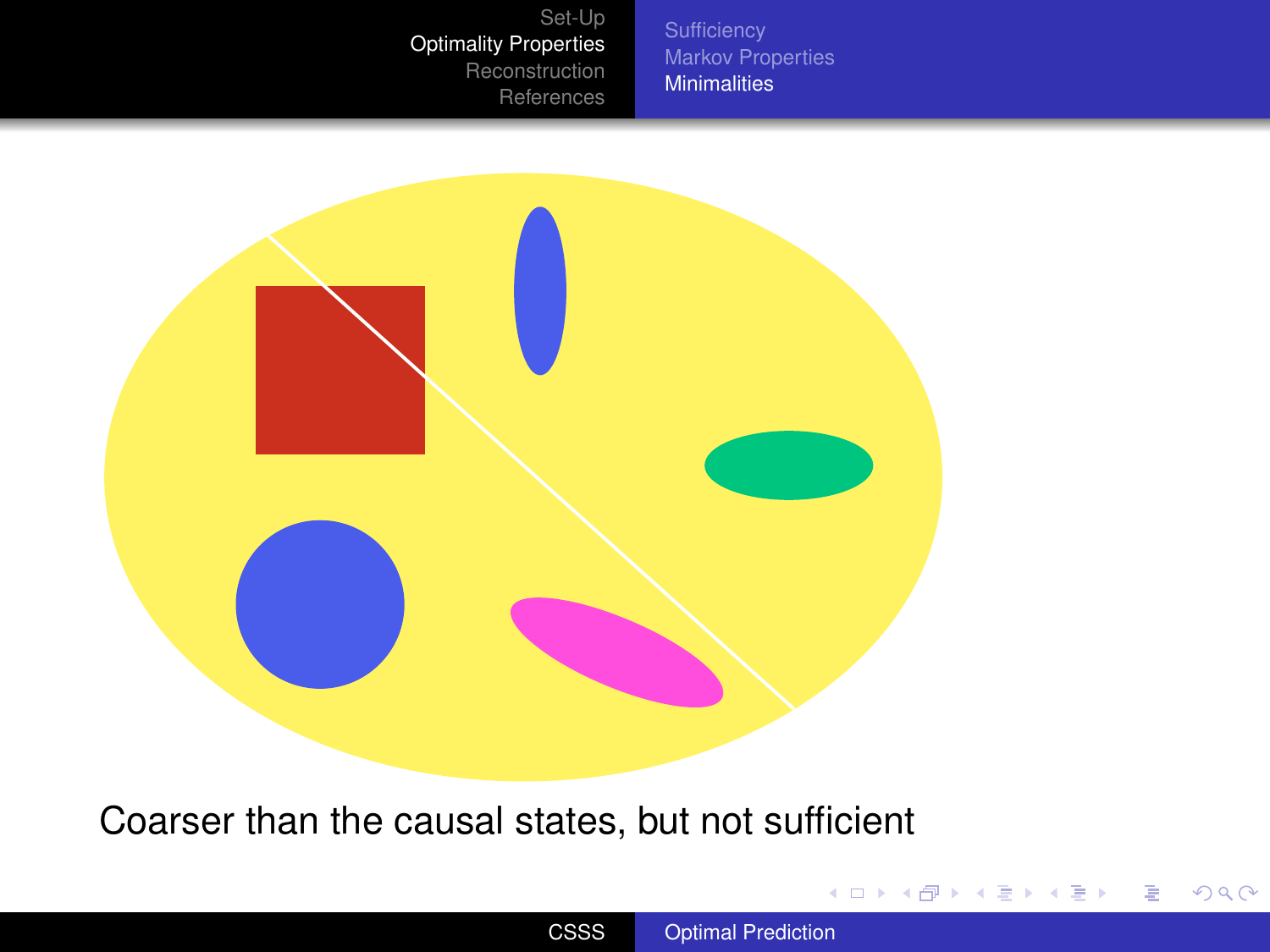[Markov Properties](#page-16-0) **[Minimalities](#page-21-0)** 

### **Uniqueness**

There is no other minimal sufficient statistic



メロトメ 御 トメ 君 トメ 君 トッ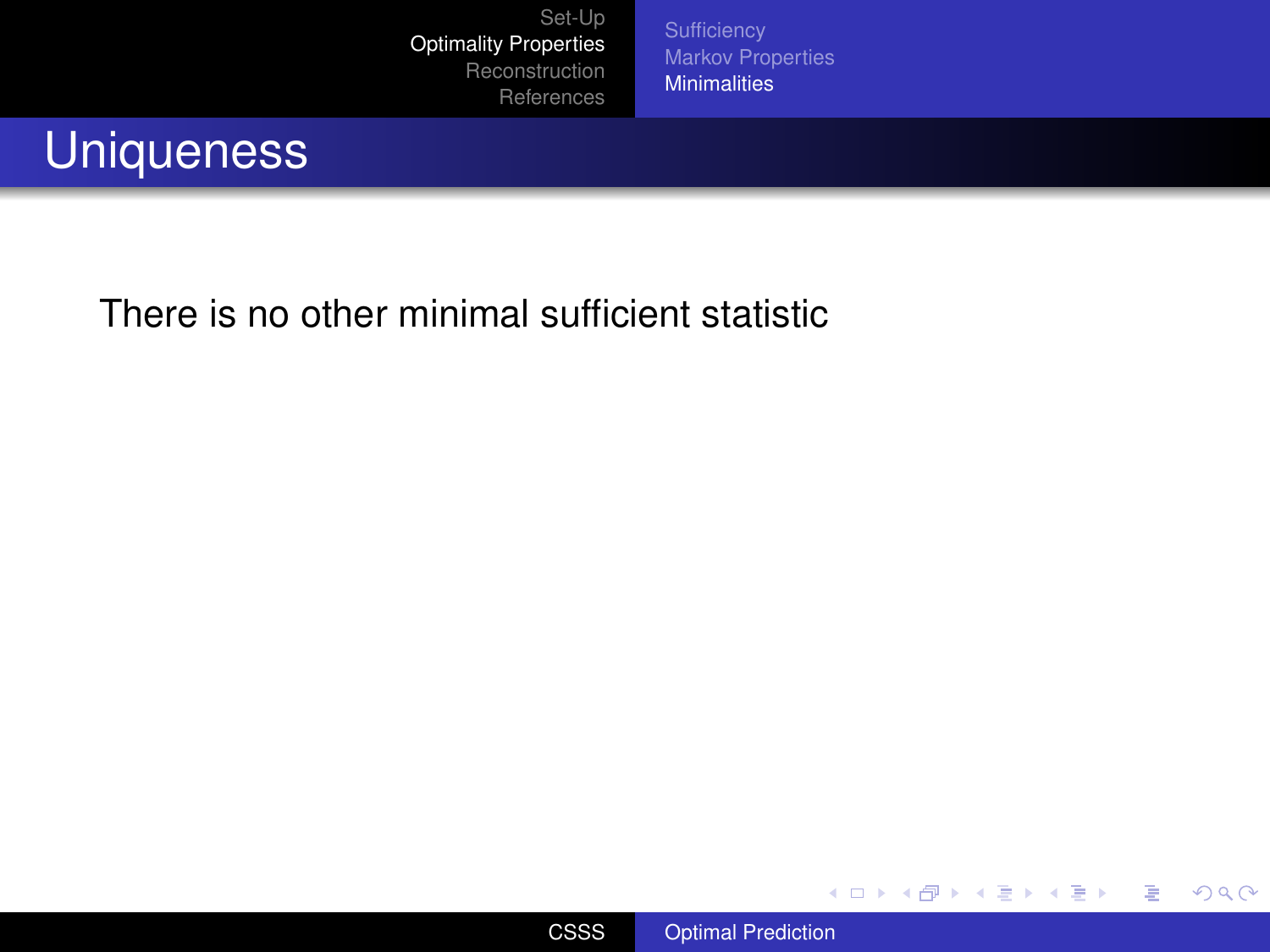**[Sufficiency](#page-13-0) [Markov Properties](#page-16-0) [Minimalities](#page-21-0)** 

# **Uniqueness**

There is no other minimal sufficient statistic If  $\eta$  is minimal, there is an *h* such that

 $\eta = h(\epsilon)$ 



**K ロ ト K 何 ト K ヨ ト K ヨ ト** 

÷.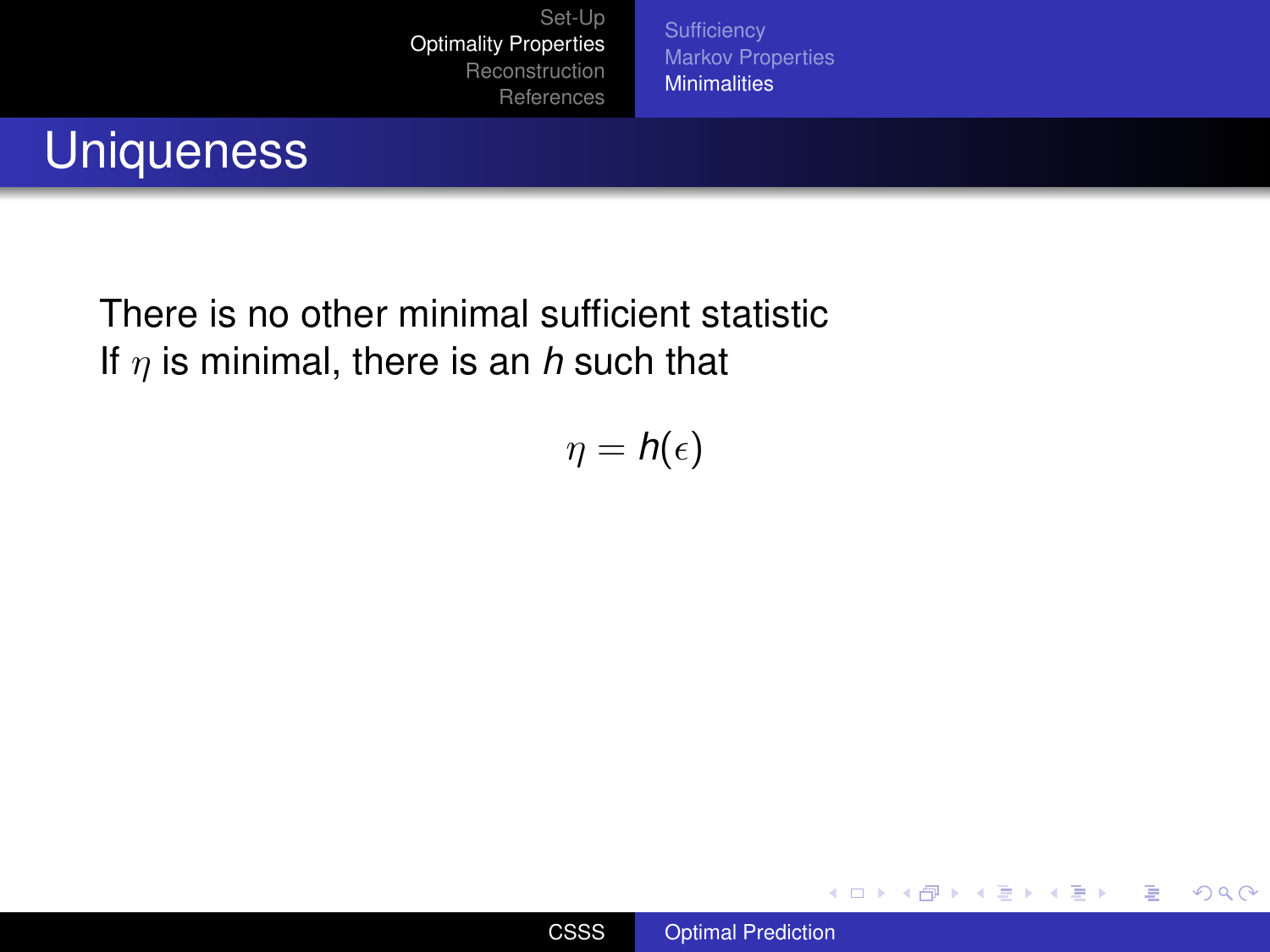**[Sufficiency](#page-13-0) [Markov Properties](#page-16-0) [Minimalities](#page-21-0)** 

# **Uniqueness**

There is no other minimal sufficient statistic If  $\eta$  is minimal, there is an *h* such that

$$
\eta = \textit{h}(\epsilon)
$$

but  $\epsilon = g(\eta)$ 



**K ロ ト K 何 ト K ヨ ト K ヨ ト** 

÷.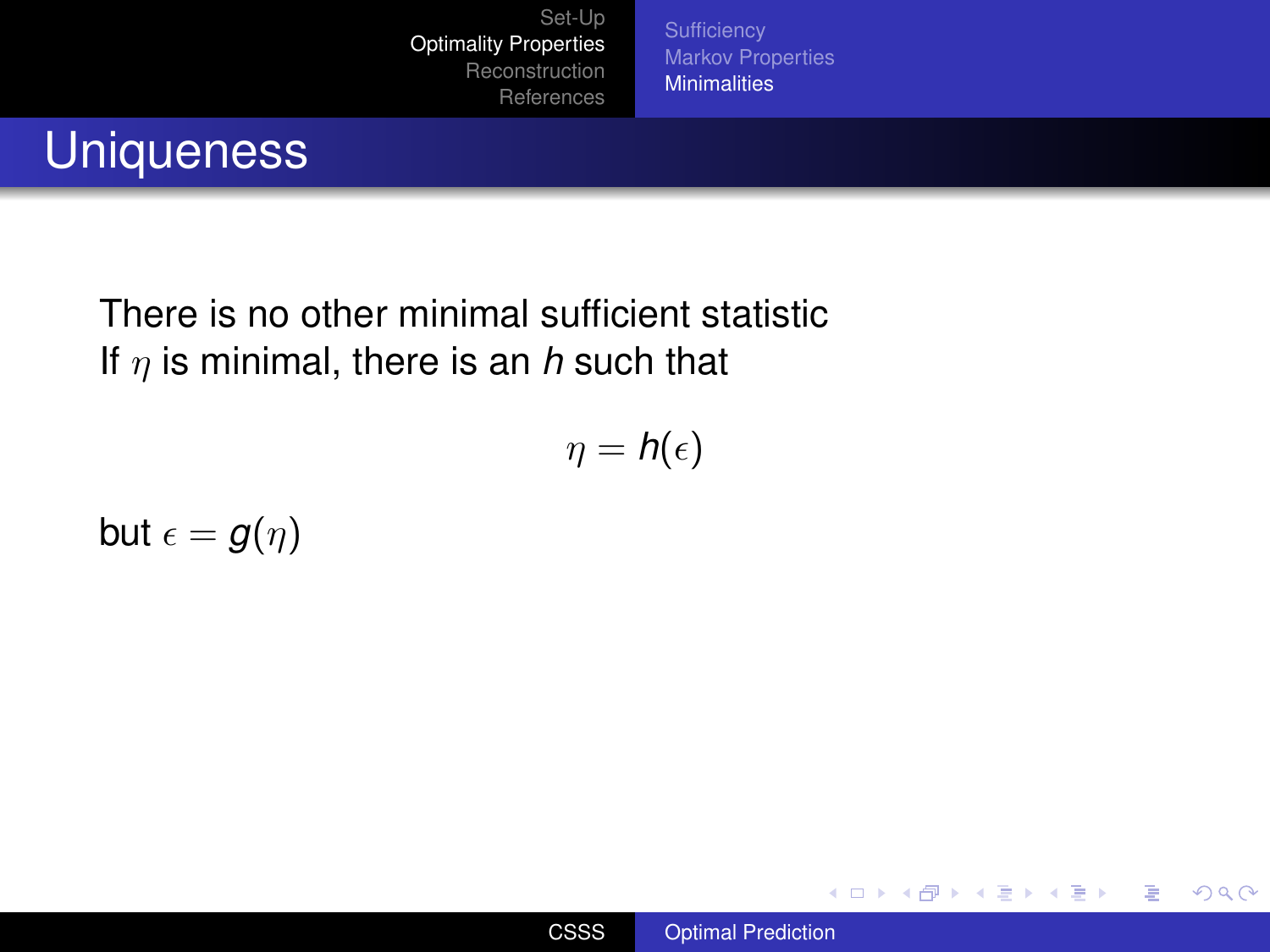[Markov Properties](#page-16-0) **[Minimalities](#page-21-0)** 

# **Uniqueness**

There is no other minimal sufficient statistic If η is minimal, there is an *h* such that

$$
\eta = \mathit{h}(\epsilon)
$$

but  $\epsilon = g(\eta)$  so

$$
g(h(\epsilon)) = \epsilon
$$
  

$$
h(g(\eta)) = \eta
$$

 $g=h^{-1}$  and  $\epsilon$  and  $\eta$  partition histories in the same way

**K ロ ト K 何 ト K ヨ ト K ヨ ト** 

÷.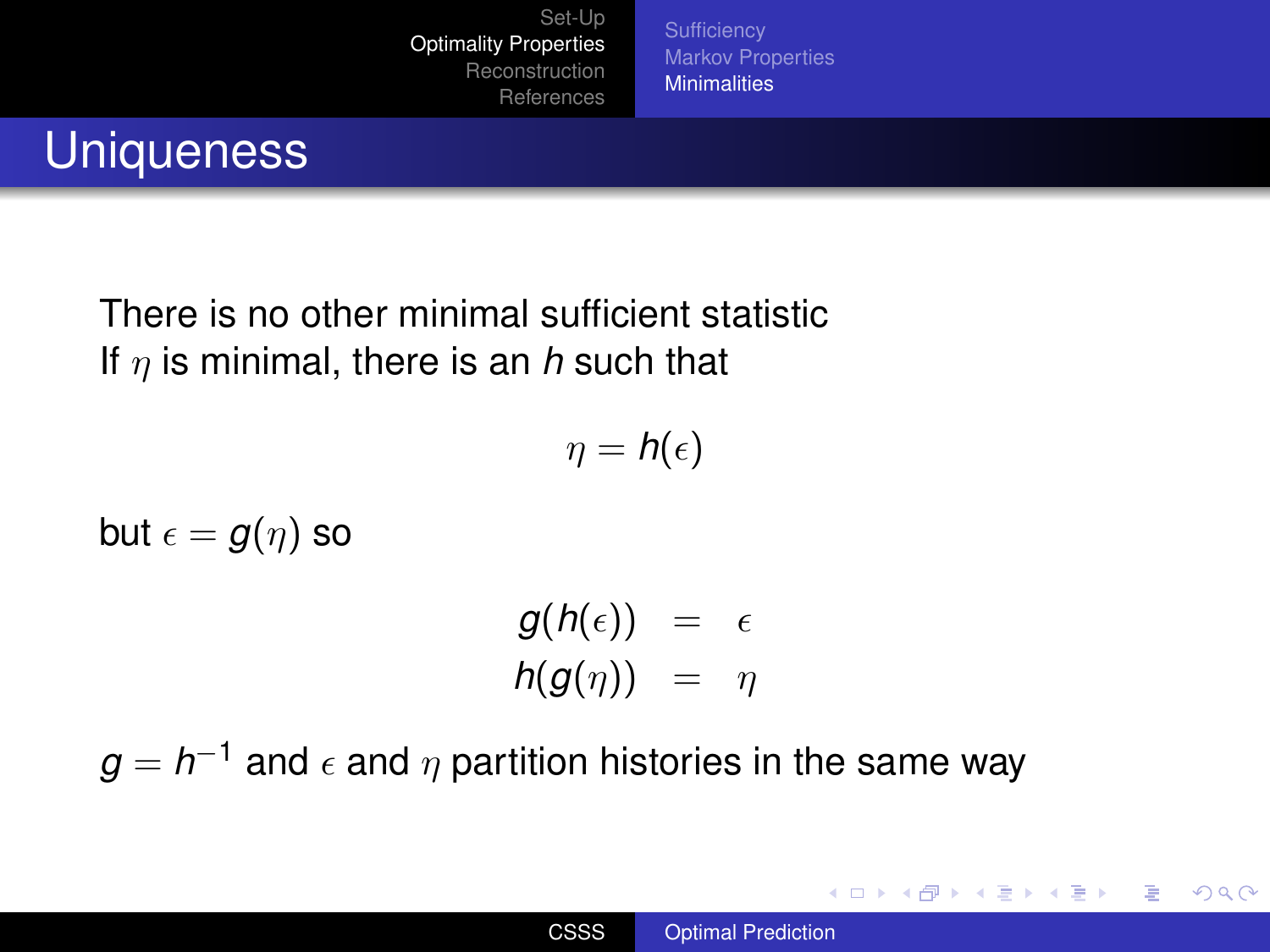[Markov Properties](#page-16-0) **[Minimalities](#page-21-0)** 

## Minimal stochasticity

If 
$$
R_t = \eta(X_{-\infty}^t)
$$
 is also sufficient, then

$$
H[R_{t+1}|R_t] \geq H[S_{t+1}|S_t]
$$

∴ the causal states are the closest we get to a deterministic model, without losing predictive ability

イロメ イ押 メイヨメ イヨメ

÷.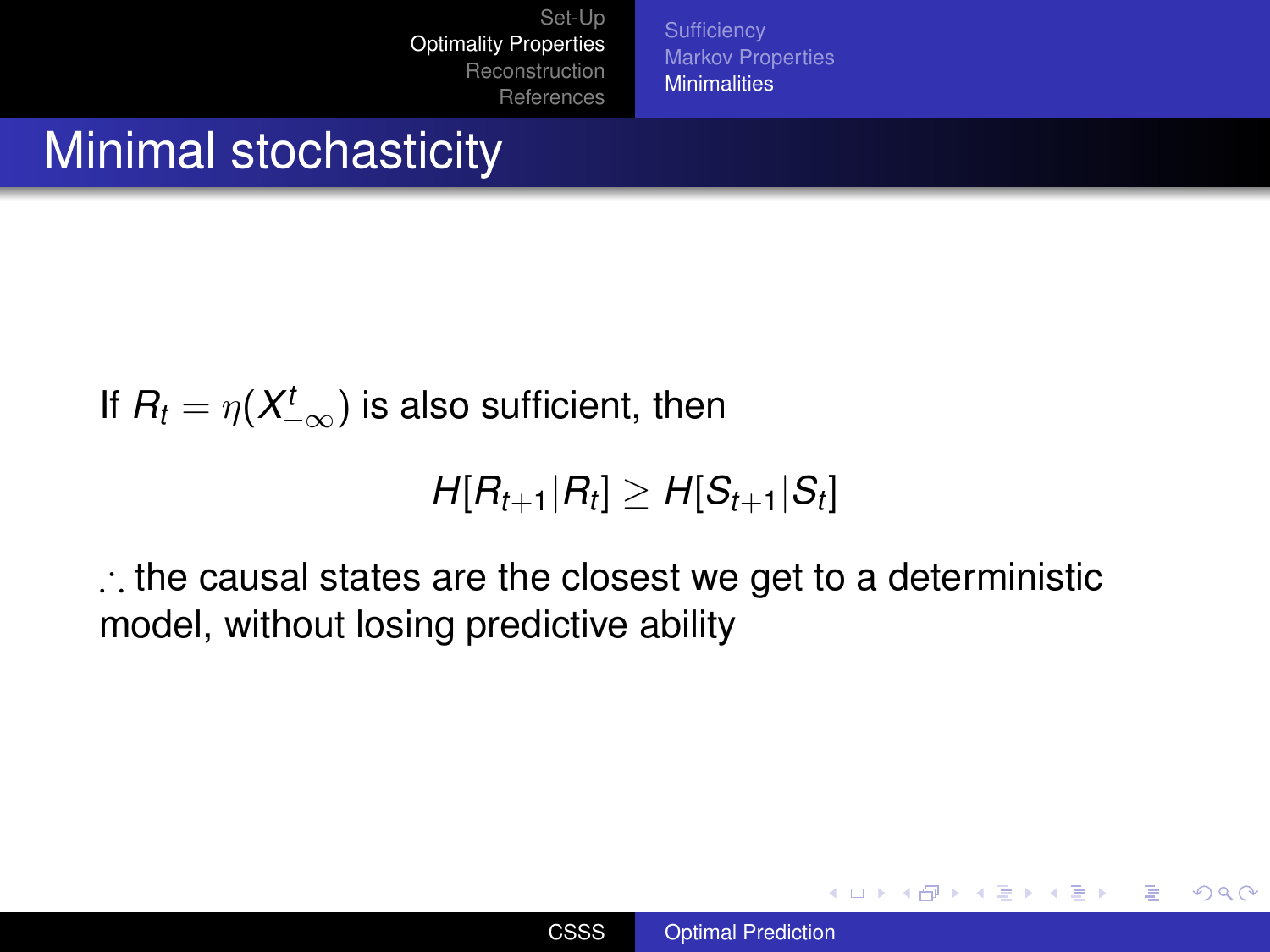[Markov Properties](#page-16-0) **[Minimalities](#page-21-0)** 

# Entropy Rate

#### $Recall h_1 = \lim_{n \to \infty} H[X_n | X_1^{n-1}]$  $\binom{n-1}{1}$



メロトメ 御 トメ 君 トメ 君 トッ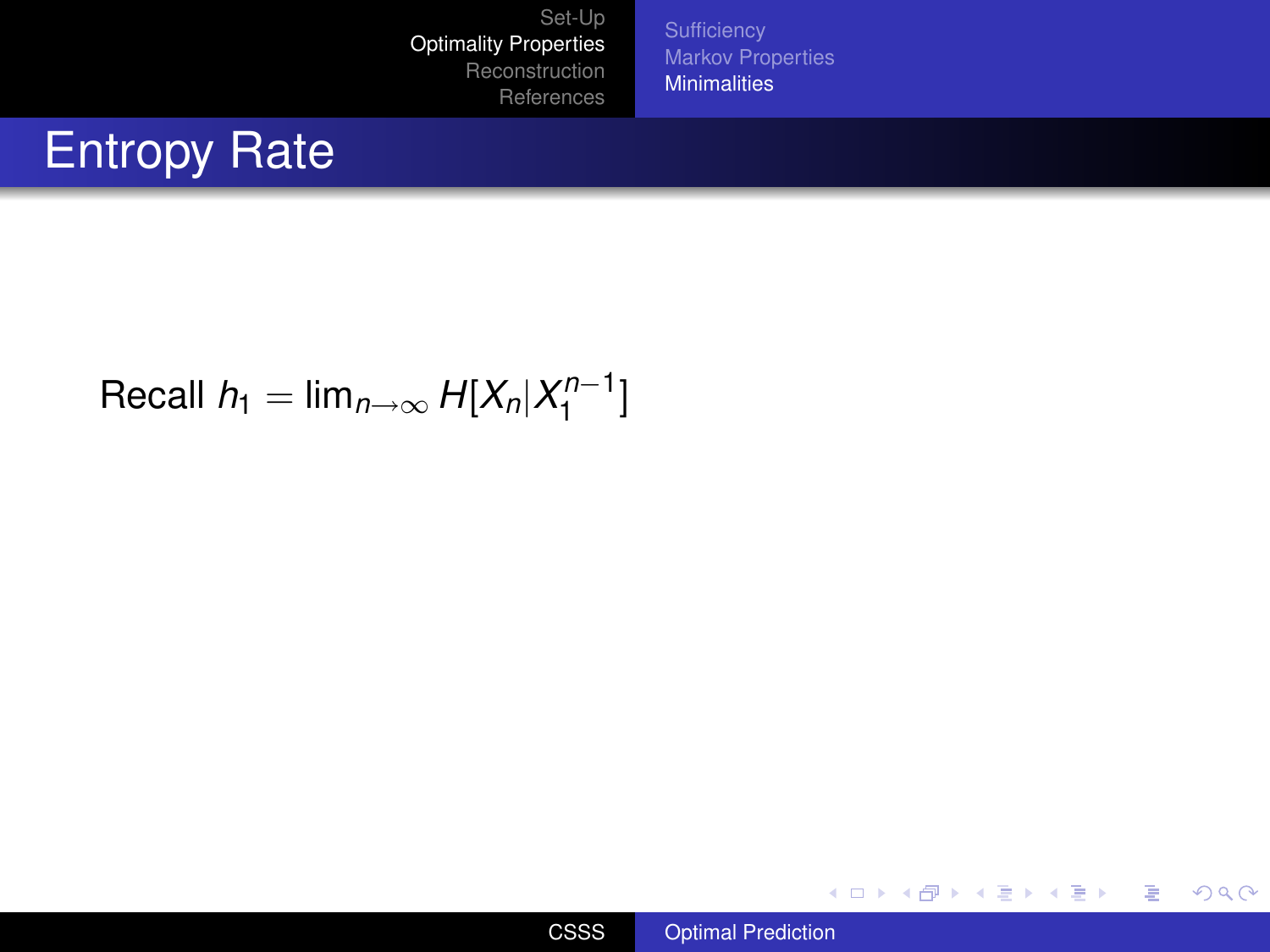[Markov Properties](#page-16-0) **[Minimalities](#page-21-0)** 

# Entropy Rate

Recall 
$$
h_1 = \lim_{n \to \infty} H[X_n | X_1^{n-1}]
$$

$$
\lim_{n\to\infty} H[X_n|X_1^{n-1}] = \lim_{n\to\infty} H[X_n|S_{n-1}]
$$
  
=  $H[X_1|S_0]$ 



メロトメ 御 トメ 君 トメ 君 トッ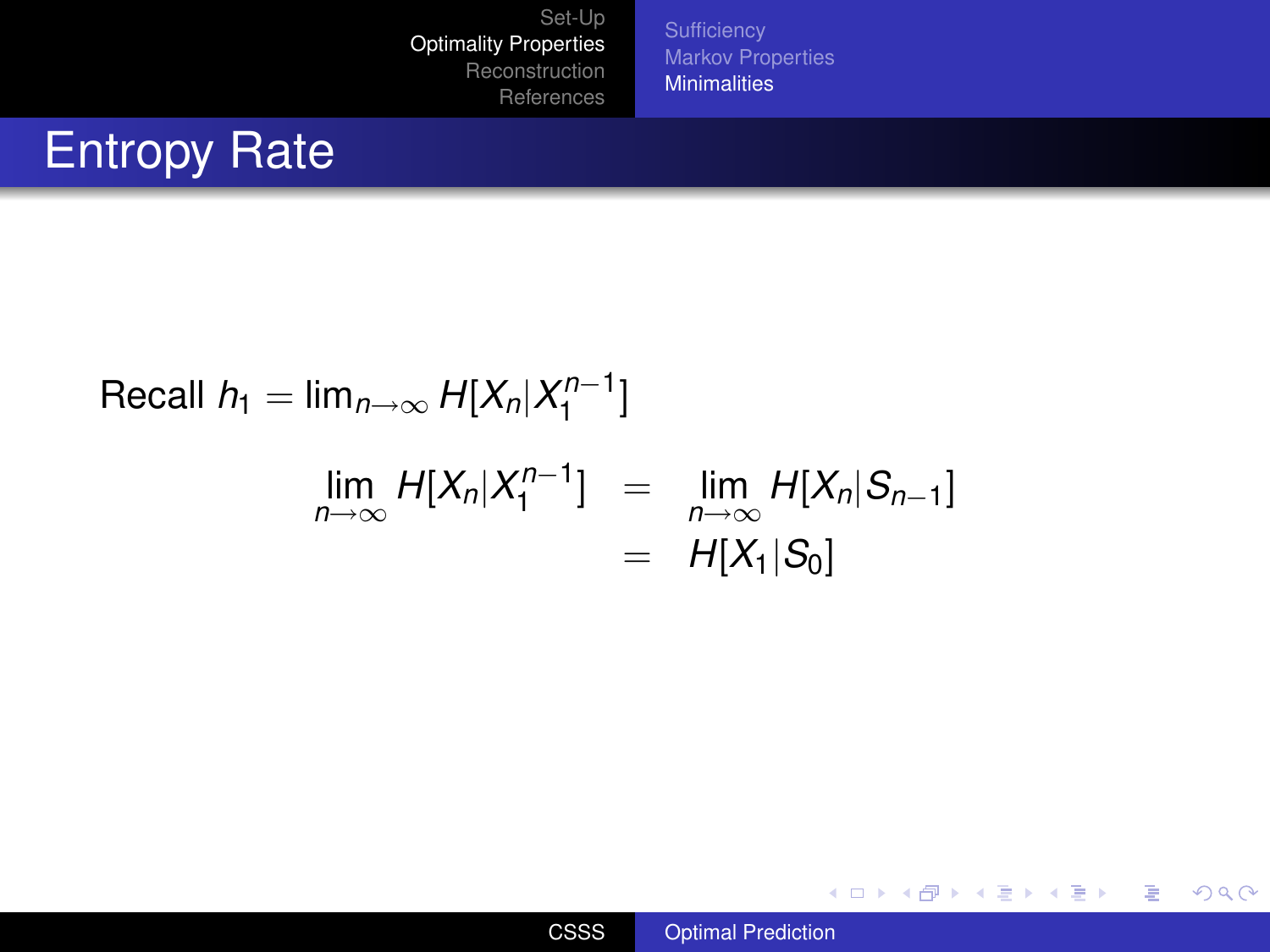[Markov Properties](#page-16-0) **[Minimalities](#page-21-0)** 

# Entropy Rate

Recall 
$$
h_1 = \lim_{n \to \infty} H[X_n | X_1^{n-1}]
$$
  
\n
$$
\lim_{n \to \infty} H[X_n | X_1^{n-1}] = \lim_{n \to \infty} H[X_n | S_{n-1}]
$$
\n
$$
= H[X_1 | S_0]
$$

so knowing the causal states lets us calculate the entropy rate

イロト 不優 トメ 君 トメ 君 トー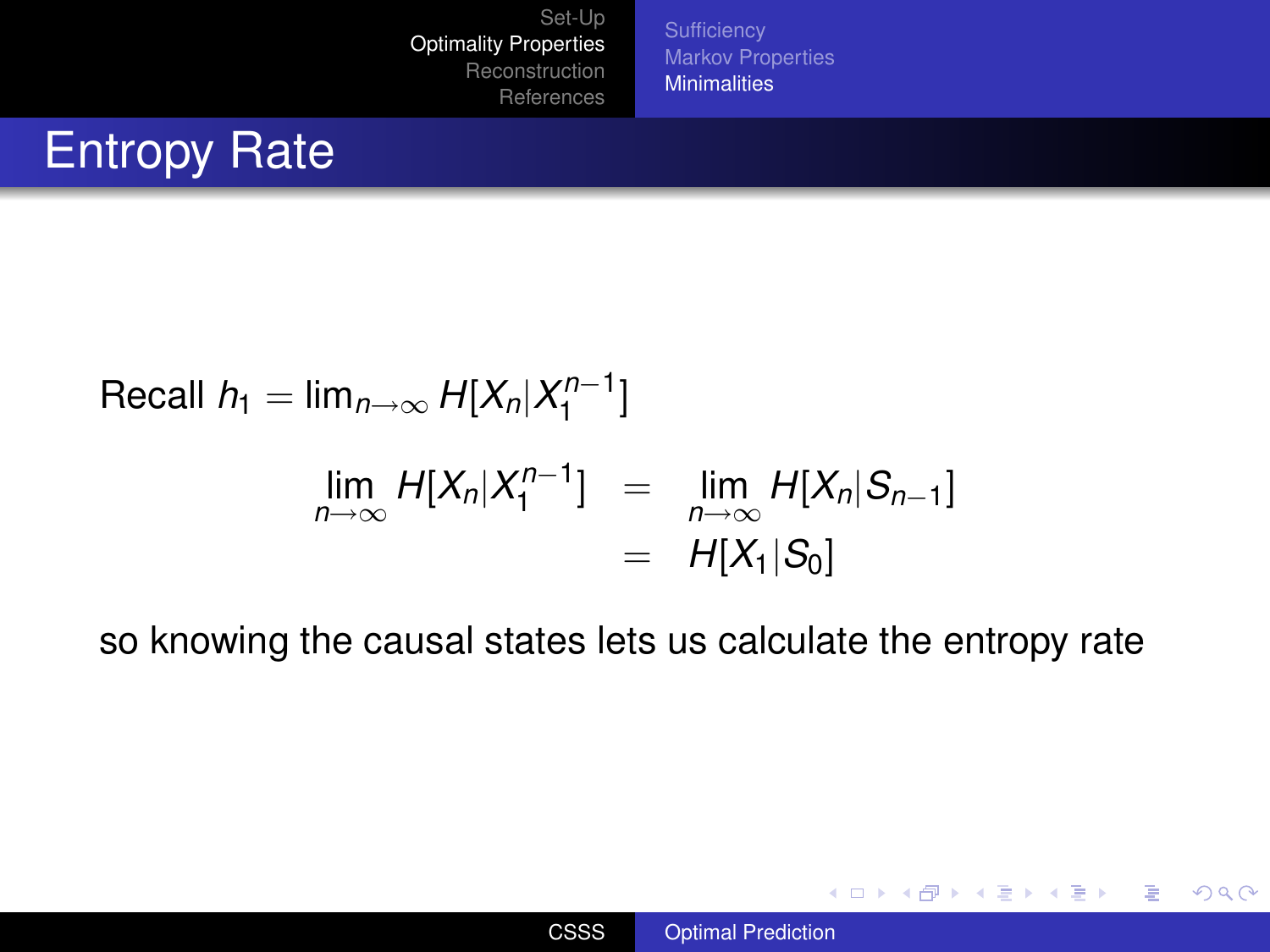[Markov Properties](#page-16-0) **[Minimalities](#page-21-0)** 

### History and Aliases

Statistical relevance basis (Salmon, 1971, 1984)



イロメ 不優 トメ ヨ メ ス ヨ メー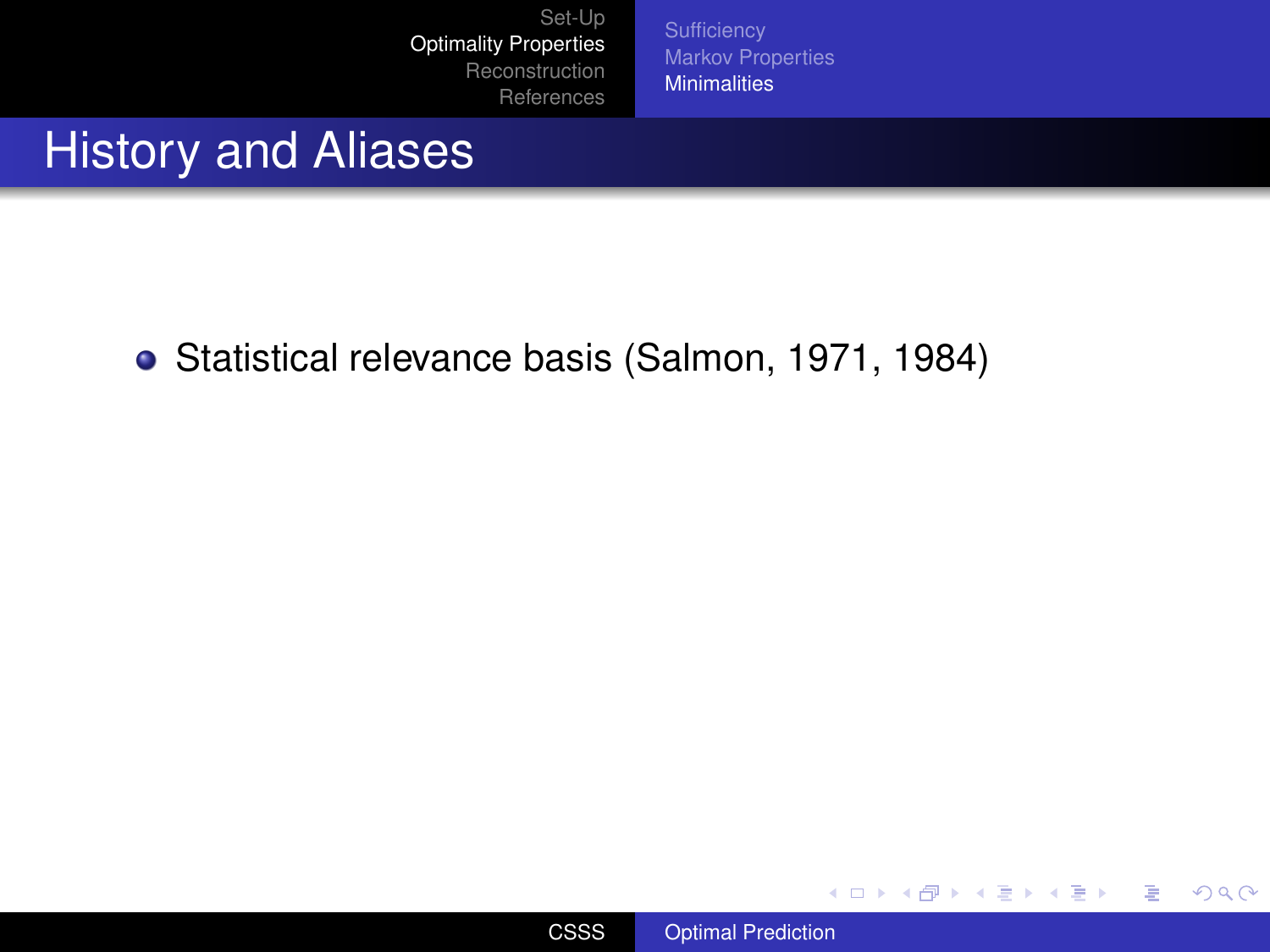[Markov Properties](#page-16-0) **[Minimalities](#page-21-0)** 

### History and Aliases

- Statistical relevance basis (Salmon, 1971, 1984)
- Measure-theoretic prediction process (Knight, 1975, 1992)



イロメ イ押 メイヨメ イヨメ

÷.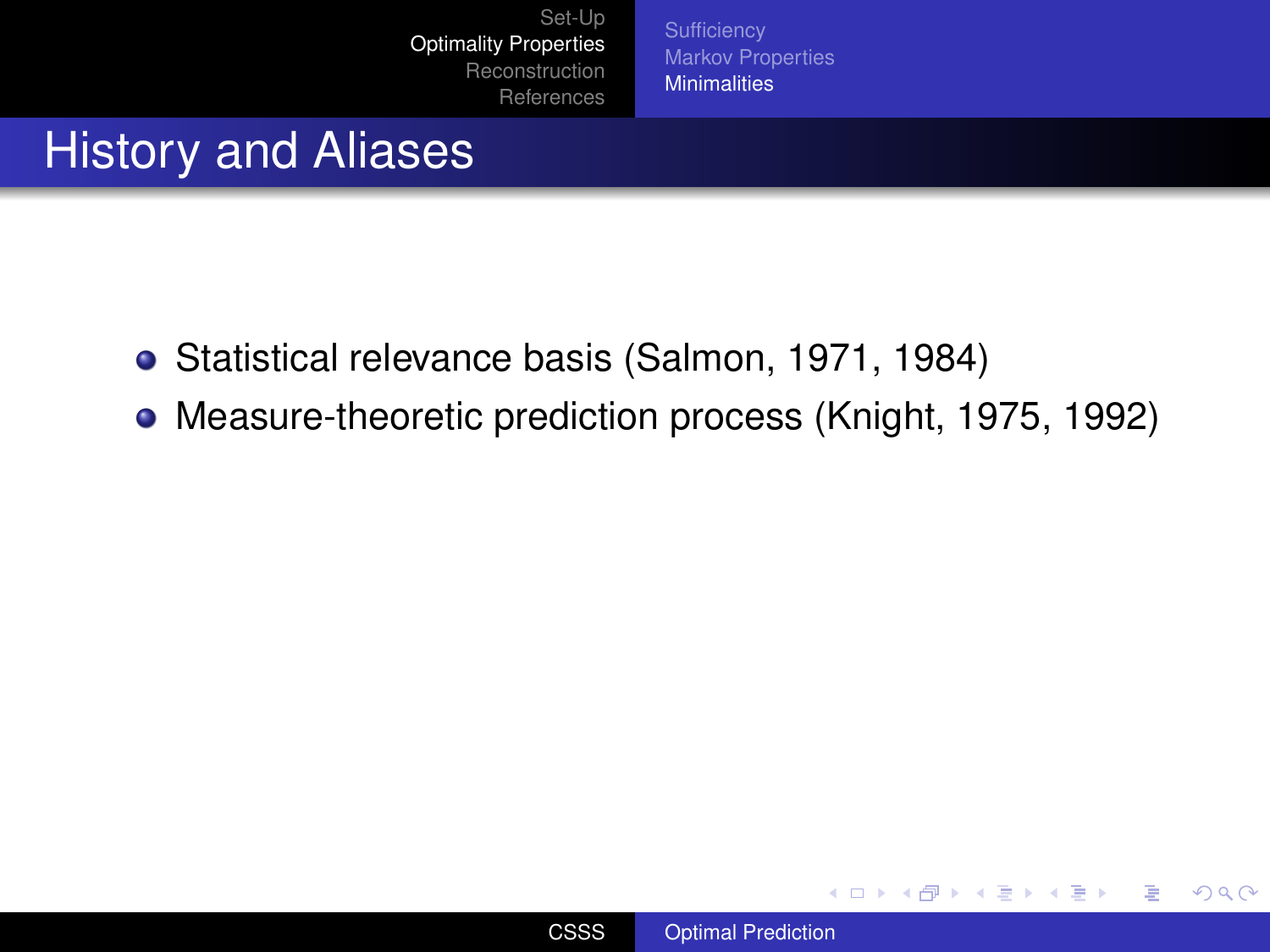**[Sufficiency](#page-13-0)** [Markov Properties](#page-16-0) **[Minimalities](#page-21-0)** 

### History and Aliases

- Statistical relevance basis (Salmon, 1971, 1984)
- Measure-theoretic prediction process (Knight, 1975, 1992)
- Forecasting/true measure complexity (Grassberger, 1986)

イロメ イ押 メイヨメ イヨメ

B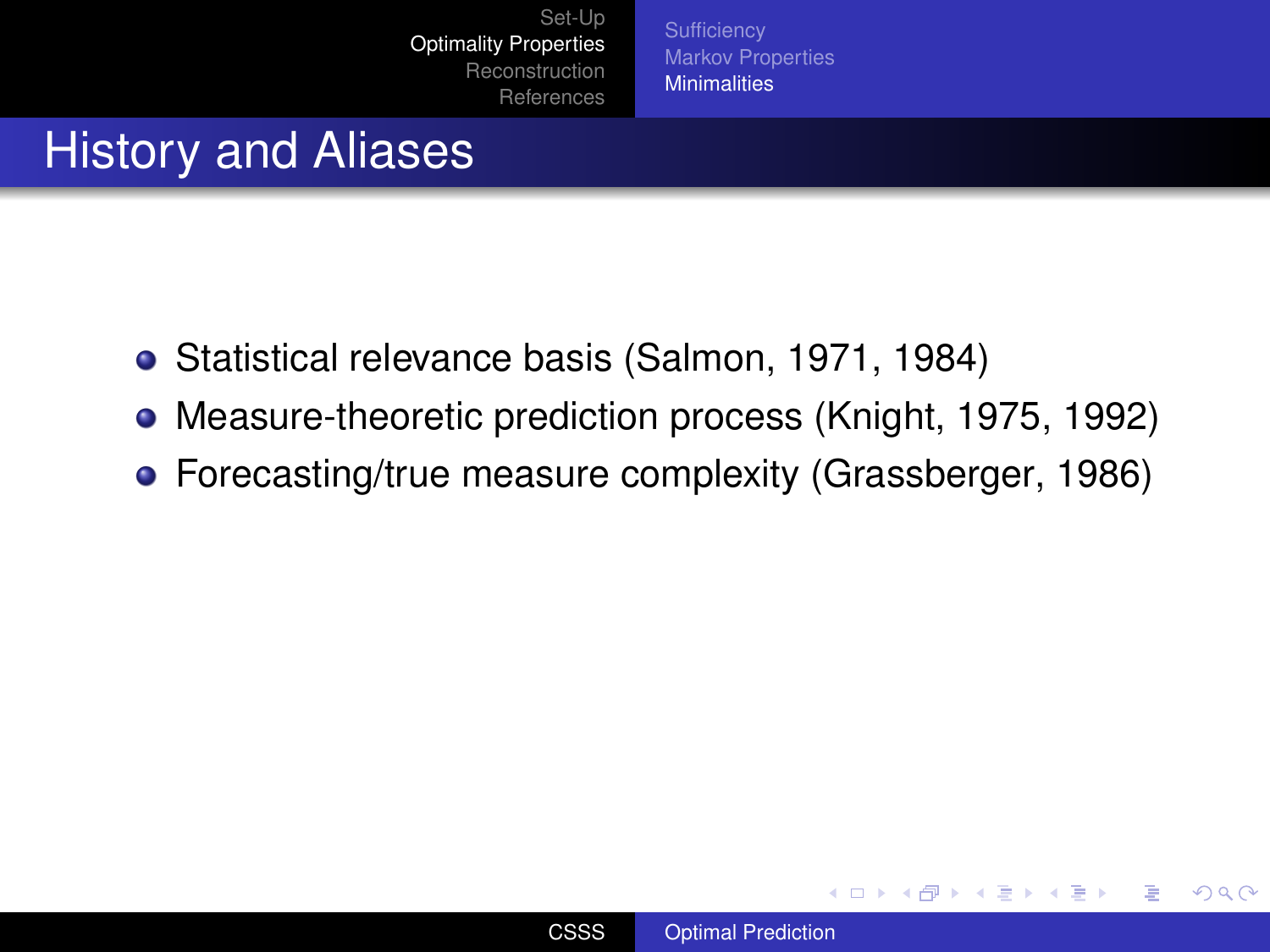**[Sufficiency](#page-13-0)** [Markov Properties](#page-16-0) **[Minimalities](#page-21-0)** 

## History and Aliases

- Statistical relevance basis (Salmon, 1971, 1984)
- Measure-theoretic prediction process (Knight, 1975, 1992)
- Forecasting/true measure complexity (Grassberger, 1986)
- Causal states,  $\epsilon$  machine (Crutchfield and Young, 1989)

**K ロ ト K 伊 ト K ヨ ト** 

ă.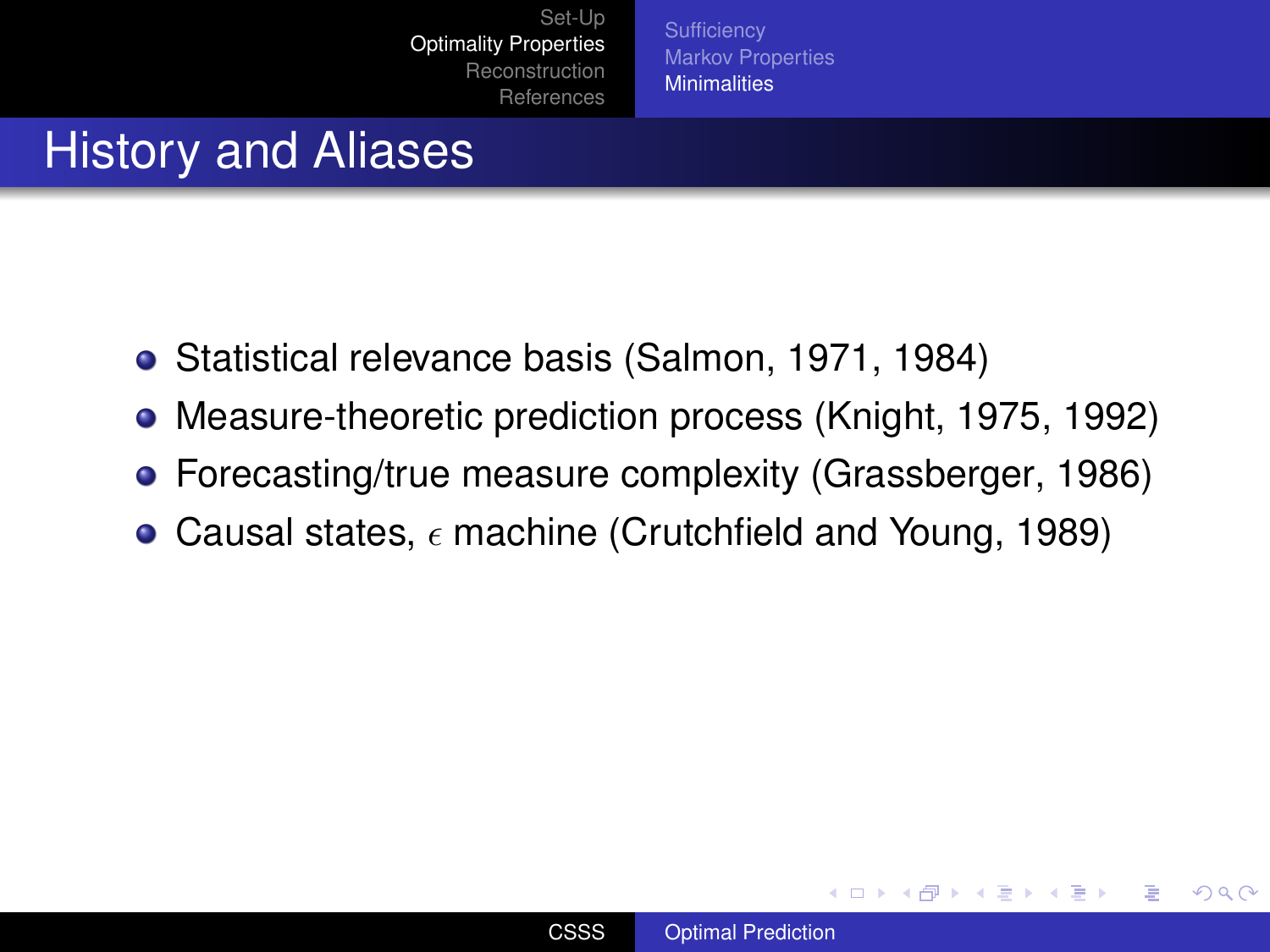**[Sufficiency](#page-13-0)** [Markov Properties](#page-16-0) **[Minimalities](#page-21-0)** 

# History and Aliases

- Statistical relevance basis (Salmon, 1971, 1984)
- Measure-theoretic prediction process (Knight, 1975, 1992)
- Forecasting/true measure complexity (Grassberger, 1986)
- Causal states,  $\epsilon$  machine (Crutchfield and Young, 1989)
- Observable operator model (Jaeger, 2000)

**K ロ ト K 伊 ト K ヨ ト** 

ă.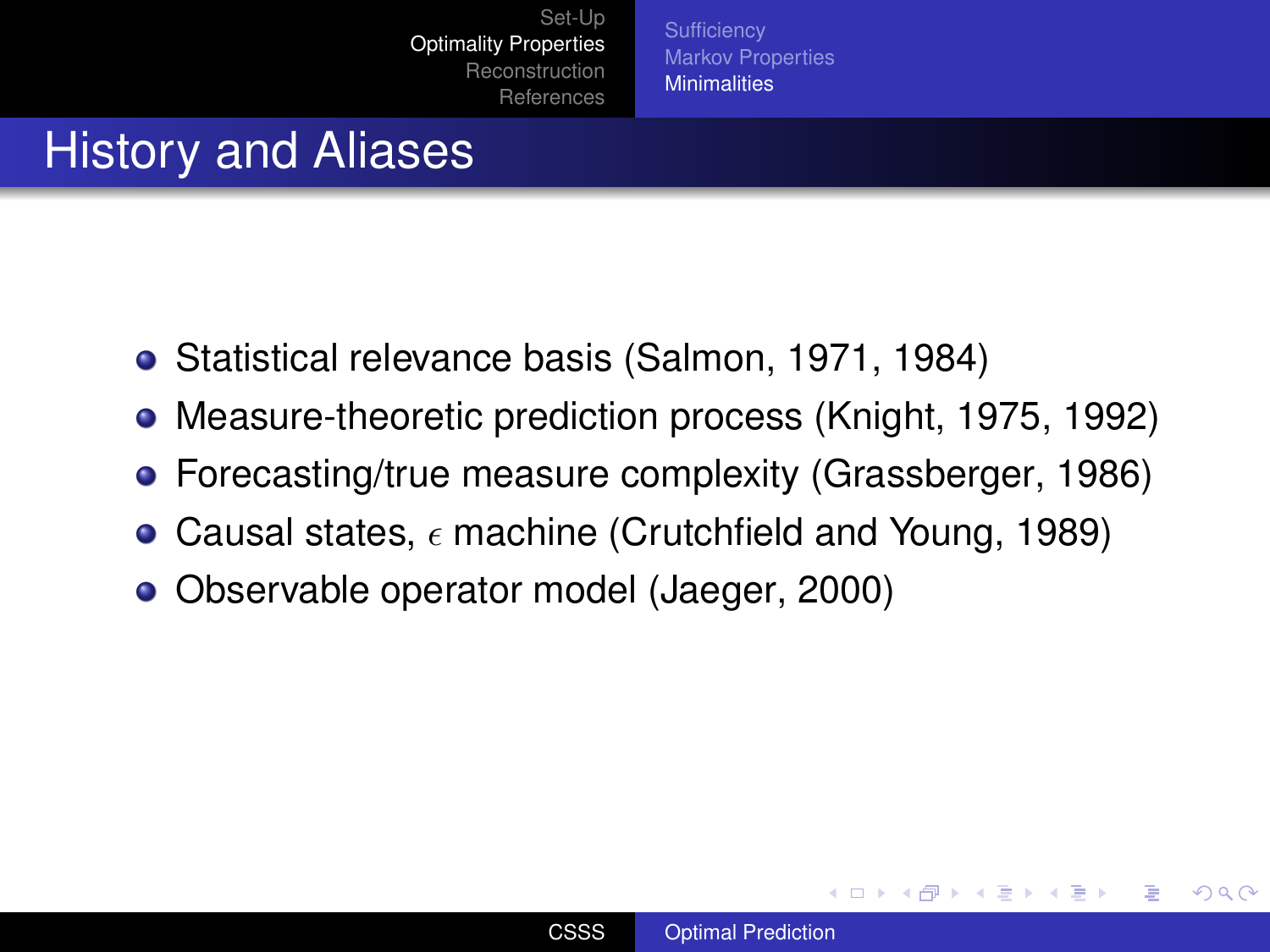**[Sufficiency](#page-13-0)** [Markov Properties](#page-16-0) **[Minimalities](#page-21-0)** 

# History and Aliases

- Statistical relevance basis (Salmon, 1971, 1984)
- Measure-theoretic prediction process (Knight, 1975, 1992)
- Forecasting/true measure complexity (Grassberger, 1986)
- Causal states,  $\epsilon$  machine (Crutchfield and Young, 1989)
- Observable operator model (Jaeger, 2000)
- Predictive state representations (Littman *et al.*, 2002)

**K ロ ⊁ K 伊 ⊁ K ミ**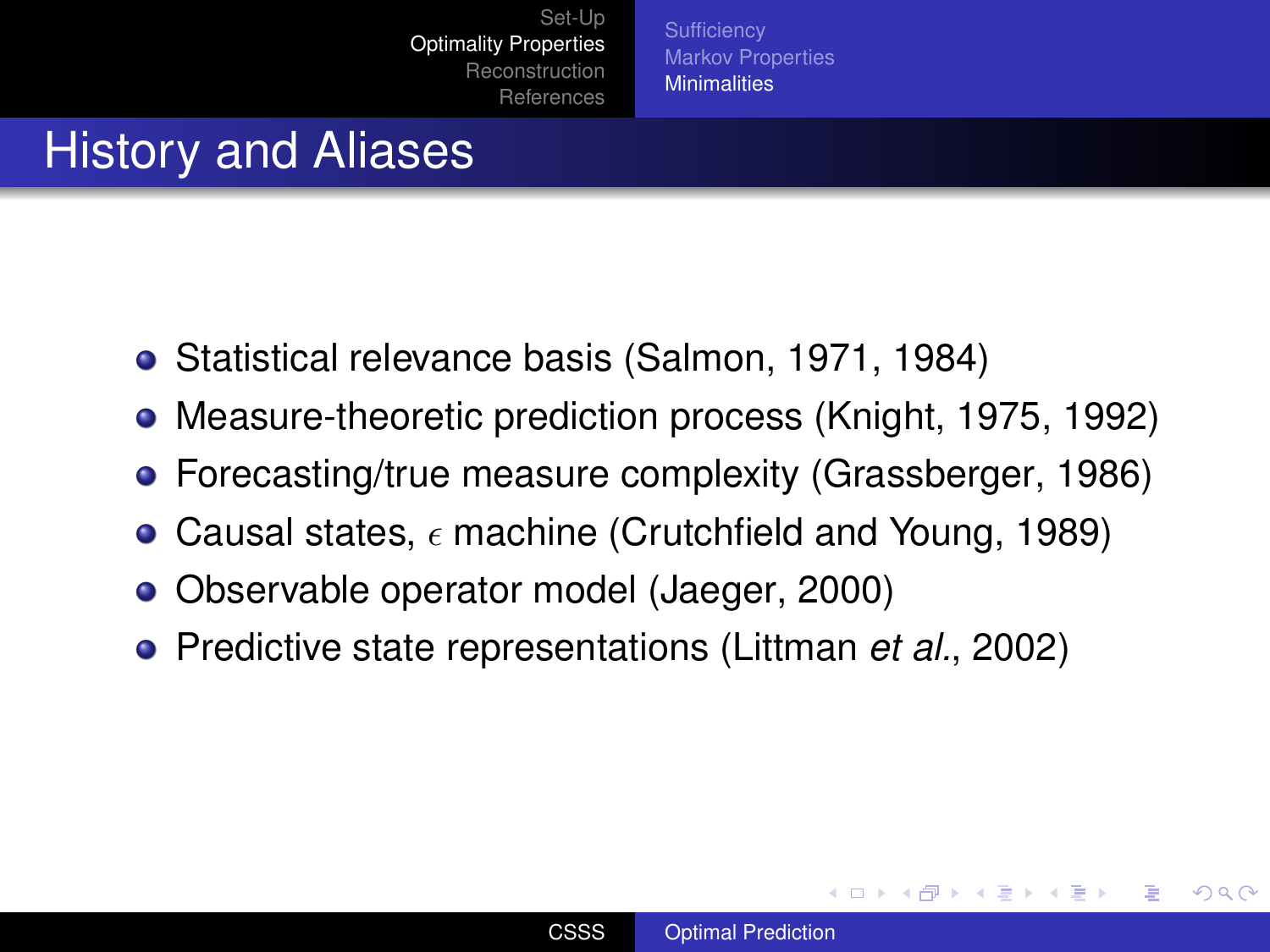**[Sufficiency](#page-13-0)** [Markov Properties](#page-16-0) **[Minimalities](#page-21-0)** 

# History and Aliases

- Statistical relevance basis (Salmon, 1971, 1984)
- Measure-theoretic prediction process (Knight, 1975, 1992)
- Forecasting/true measure complexity (Grassberger, 1986)
- Causal states,  $\epsilon$  machine (Crutchfield and Young, 1989)
- Observable operator model (Jaeger, 2000)
- Predictive state representations (Littman *et al.*, 2002)
- Sufficient posterior representation (Langford *et al.*, 2009)

**∢ ロ ▶ . ∢ 母 ▶ . ∢ ヨ**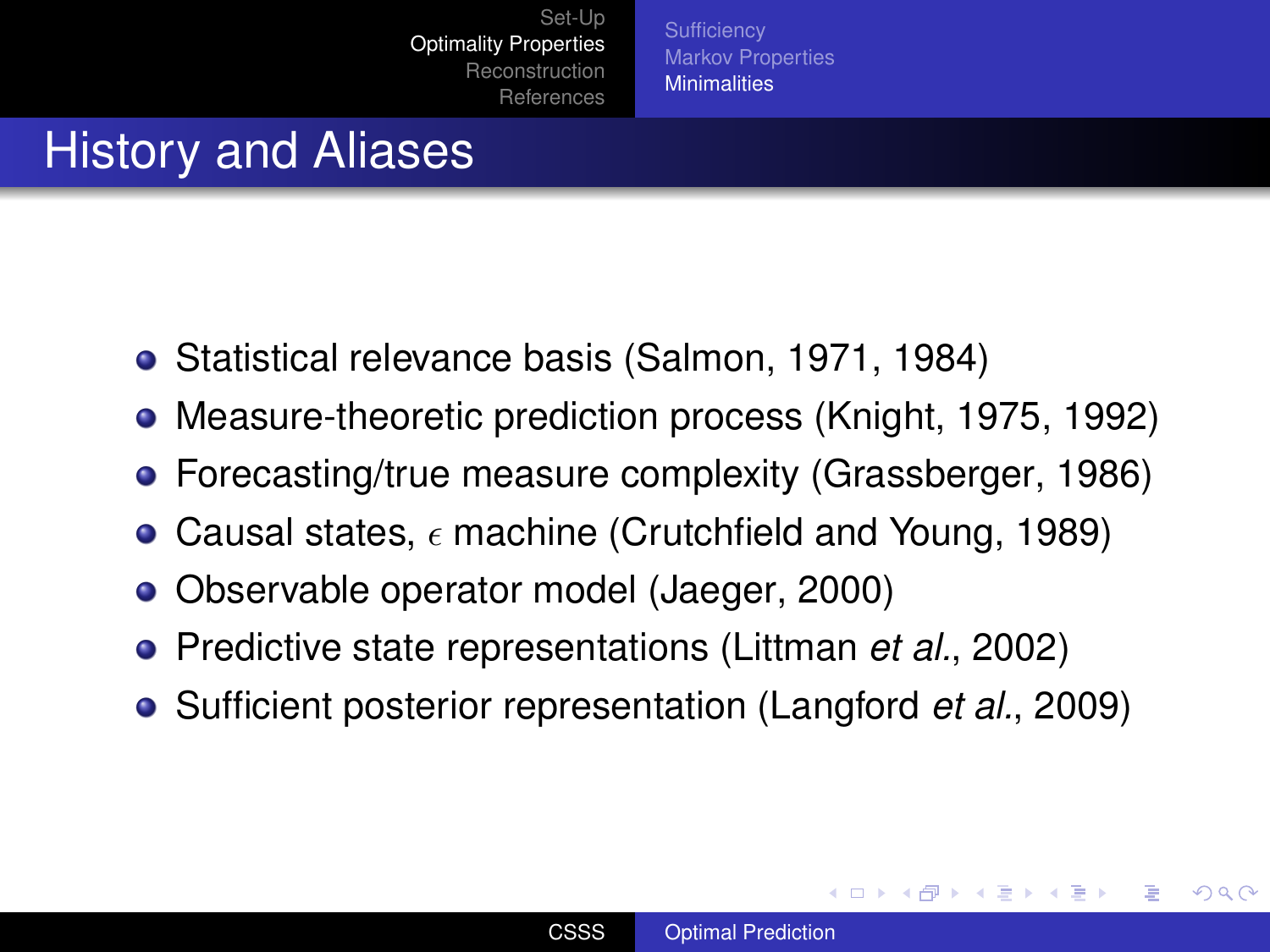[Markov Properties](#page-16-0) **[Minimalities](#page-21-0)** 

# Statistical Complexity

#### **Definition**

 $\mathcal{C}\equiv\mathit{I}[\epsilon(\mathsf{X}_{-\infty}^{t});\mathsf{X}_{-\infty}^{t}]$  is the **statistical forecasting complexity** of the process



イロト イ押 トイヨ トイヨ トー

重。  $2Q$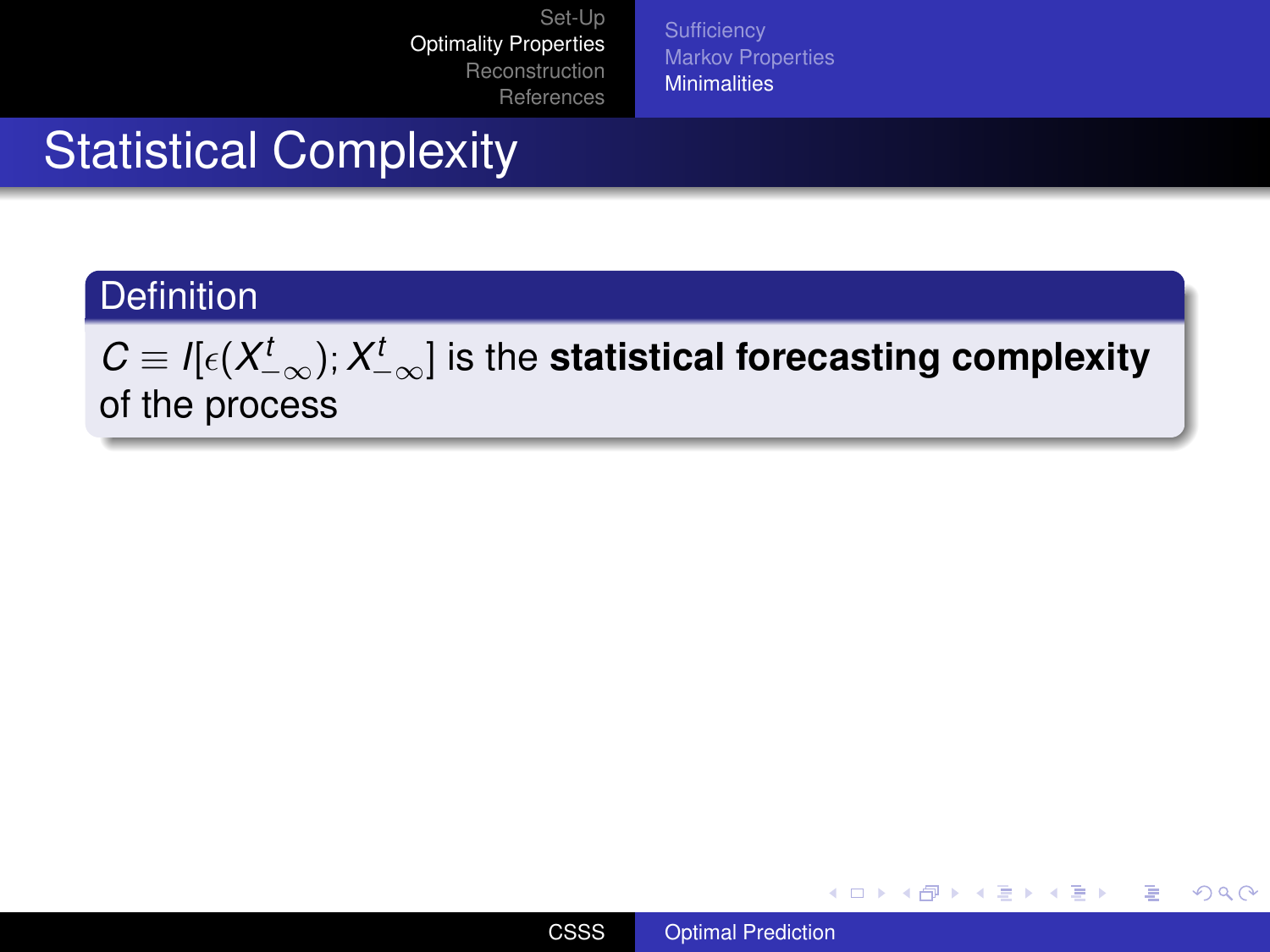**[Sufficiency](#page-13-0)** [Markov Properties](#page-16-0) **[Minimalities](#page-21-0)** 

# Statistical Complexity

#### **Definition**

 $\mathcal{C}\equiv\mathit{I}[\epsilon(\mathsf{X}_{-\infty}^{t});\mathsf{X}_{-\infty}^{t}]$  is the **statistical forecasting complexity** of the process

 $=$  amount of information about the past needed for optimal prediction

イロト イ押 トイヨ トイヨ トー

÷.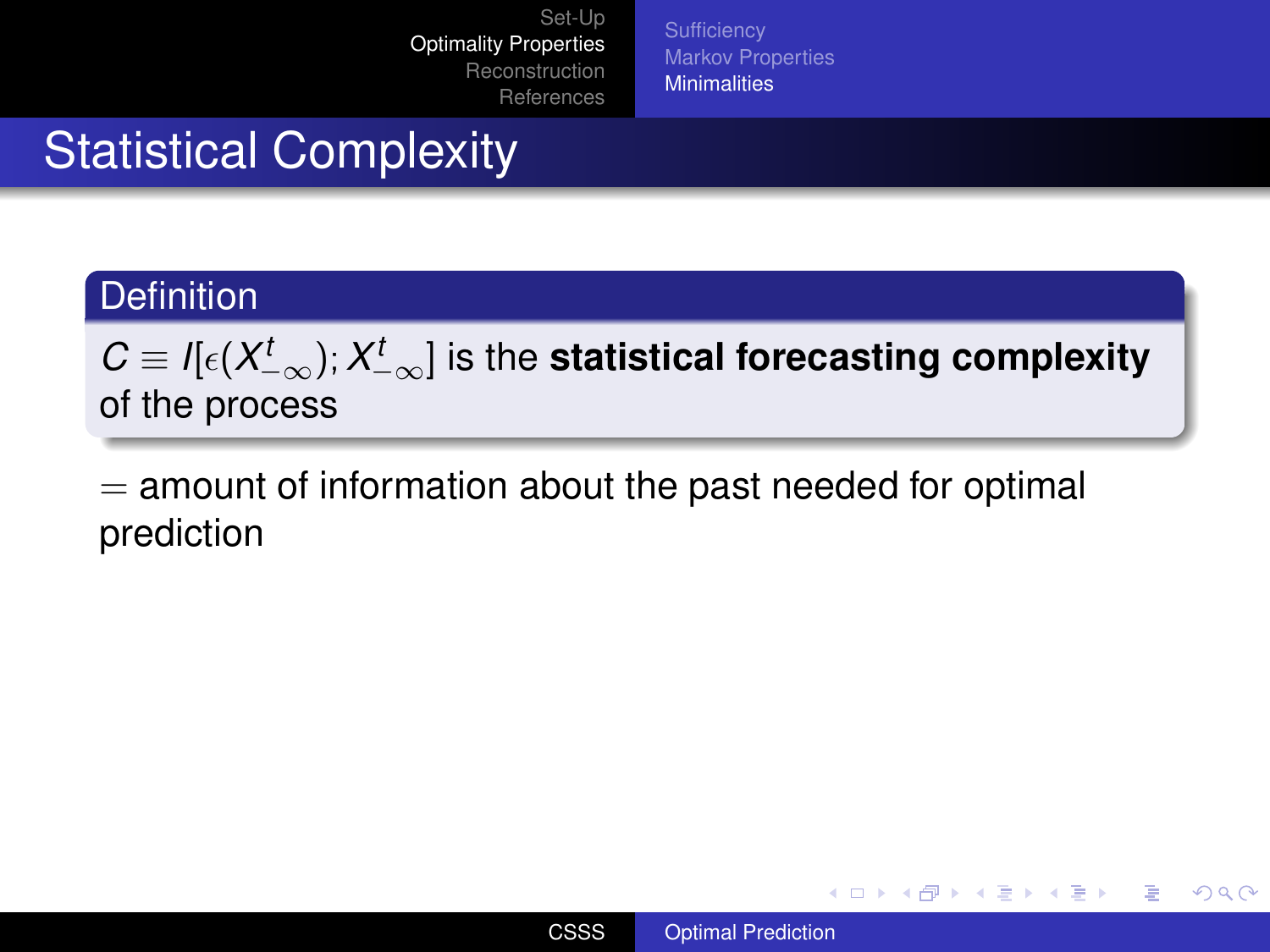**[Sufficiency](#page-13-0)** [Markov Properties](#page-16-0) **[Minimalities](#page-21-0)** 

# Statistical Complexity

#### **Definition**

 $\mathcal{C}\equiv\mathit{I}[\epsilon(\mathsf{X}_{-\infty}^{t});\mathsf{X}_{-\infty}^{t}]$  is the **statistical forecasting complexity** of the process

 $=$  amount of information about the past needed for optimal prediction

 $= H[\epsilon(X_{-\infty}^t)]$  for discrete causal states

**K ロ ▶ K 何 ▶ K ヨ ▶ K ヨ ▶** 

**B**  $QQ$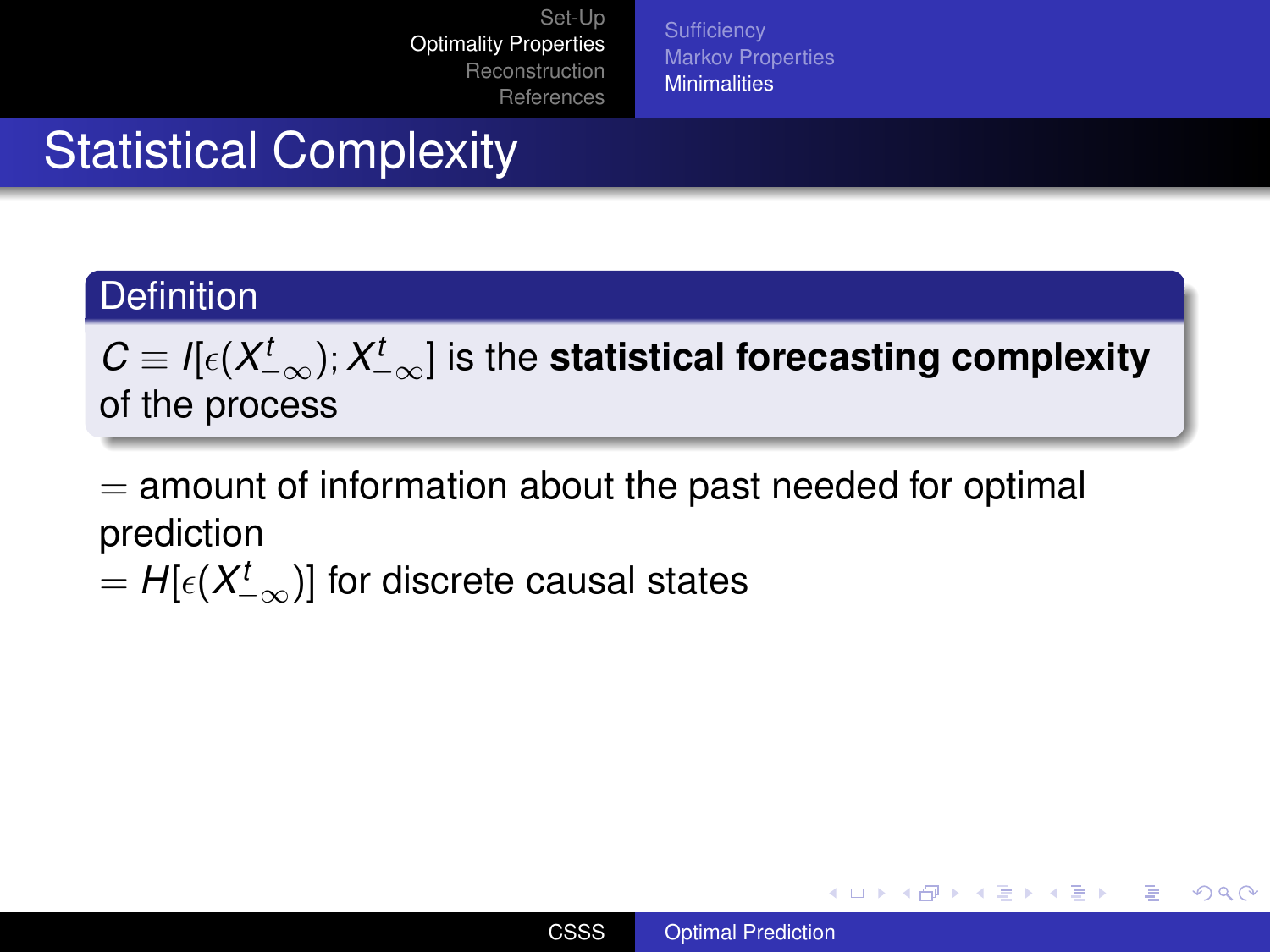**[Sufficiency](#page-13-0)** [Markov Properties](#page-16-0) **[Minimalities](#page-21-0)** 

# Statistical Complexity

#### **Definition**

 $\mathcal{C}\equiv\mathit{I}[\epsilon(\mathsf{X}_{-\infty}^{t});\mathsf{X}_{-\infty}^{t}]$  is the **statistical forecasting complexity** of the process

 $=$  amount of information about the past needed for optimal prediction

- $= H[\epsilon(X_{-\infty}^t)]$  for discrete causal states
- $=$  log(period) for period processes

イロト イ押 トイヨ トイヨ トー

÷.  $QQ$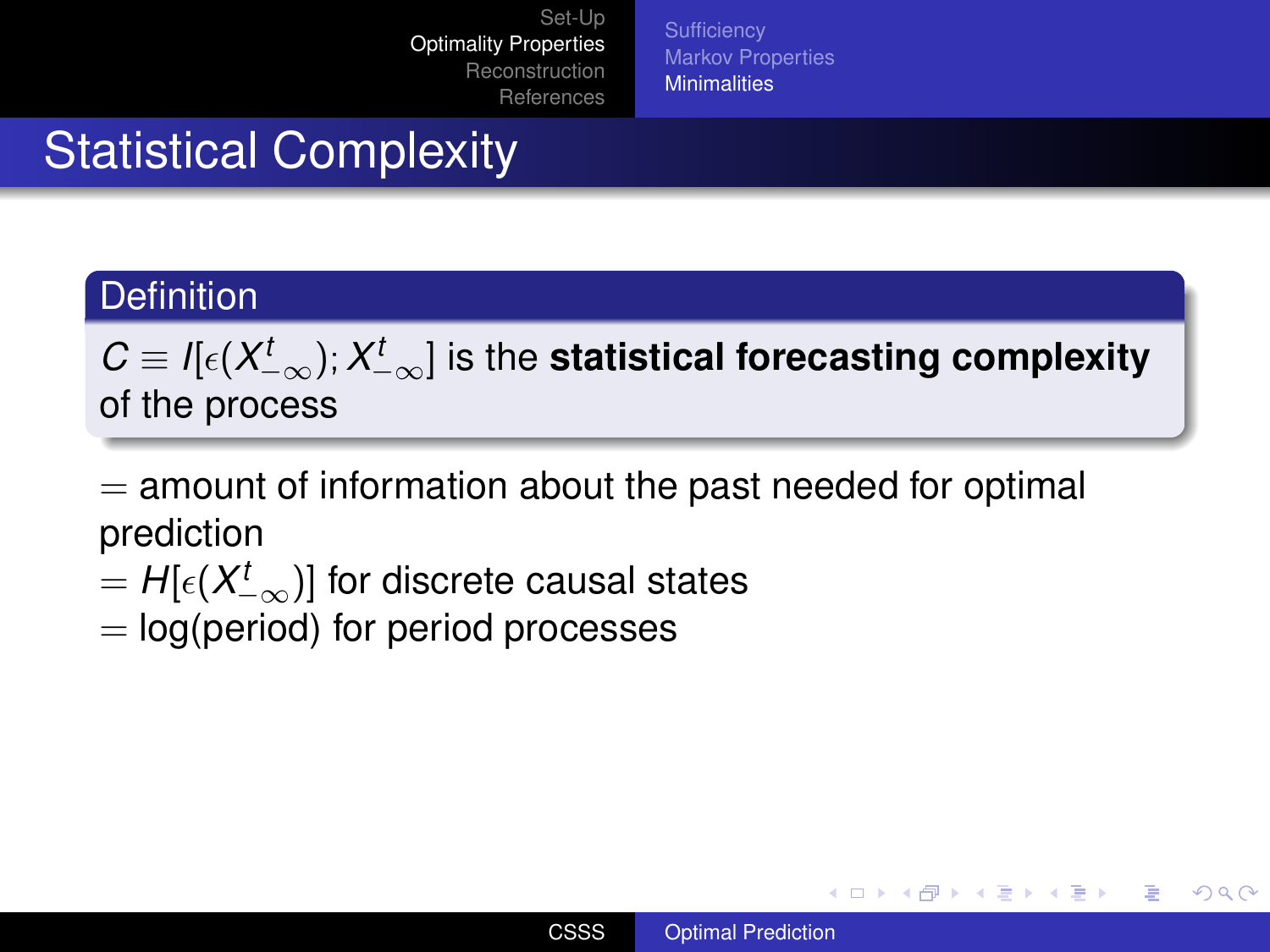**[Sufficiency](#page-13-0)** [Markov Properties](#page-16-0) **[Minimalities](#page-21-0)** 

# Statistical Complexity

#### **Definition**

 $\mathcal{C}\equiv\mathit{I}[\epsilon(\mathsf{X}_{-\infty}^{t});\mathsf{X}_{-\infty}^{t}]$  is the **statistical forecasting complexity** of the process

 $=$  amount of information about the past needed for optimal prediction

- $= H[\epsilon(X_{-\infty}^t)]$  for discrete causal states
- $=$  log(period) for period processes
- $=$  log(geometric mean(recurrence time)) for stationary processes

**K ロ ▶ K 何 ▶ K ヨ ▶ K ヨ ▶** 

÷.  $QQ$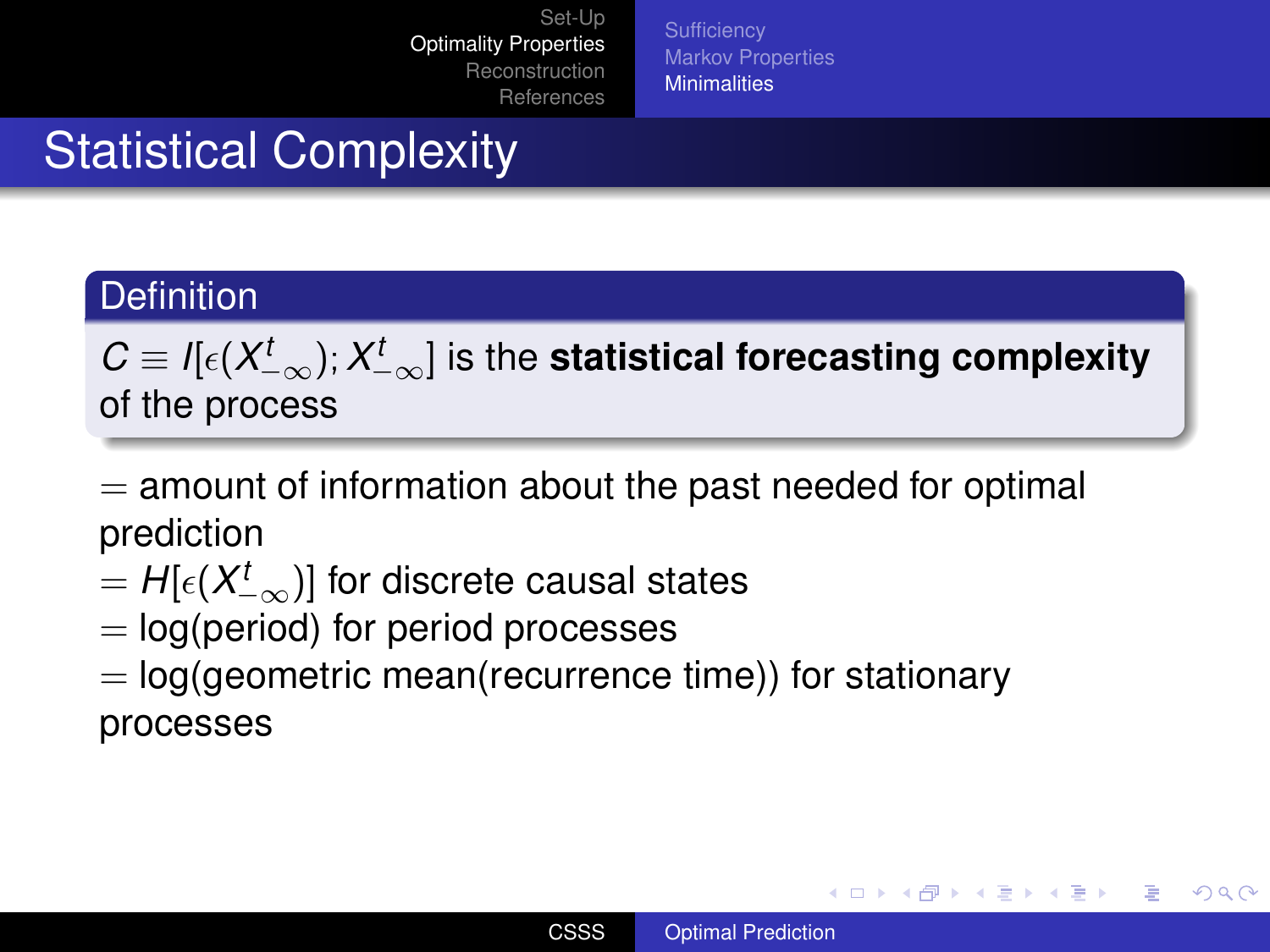**[Sufficiency](#page-13-0)** [Markov Properties](#page-16-0) **[Minimalities](#page-21-0)** 

# Statistical Complexity

#### **Definition**

 $\mathcal{C}\equiv\mathit{I}[\epsilon(\mathsf{X}_{-\infty}^{t});\mathsf{X}_{-\infty}^{t}]$  is the **statistical forecasting complexity** of the process

 $=$  amount of information about the past needed for optimal prediction

- $= H[\epsilon(X_{-\infty}^t)]$  for discrete causal states
- $=$  log(period) for period processes
- $=$  log(geometric mean(recurrence time)) for stationary processes

 $=$  information about microstate in macroscopic observations (sometimes)

イロト イ伊 トイヨ トイヨ トー

G.

<span id="page-46-0"></span> $QQ$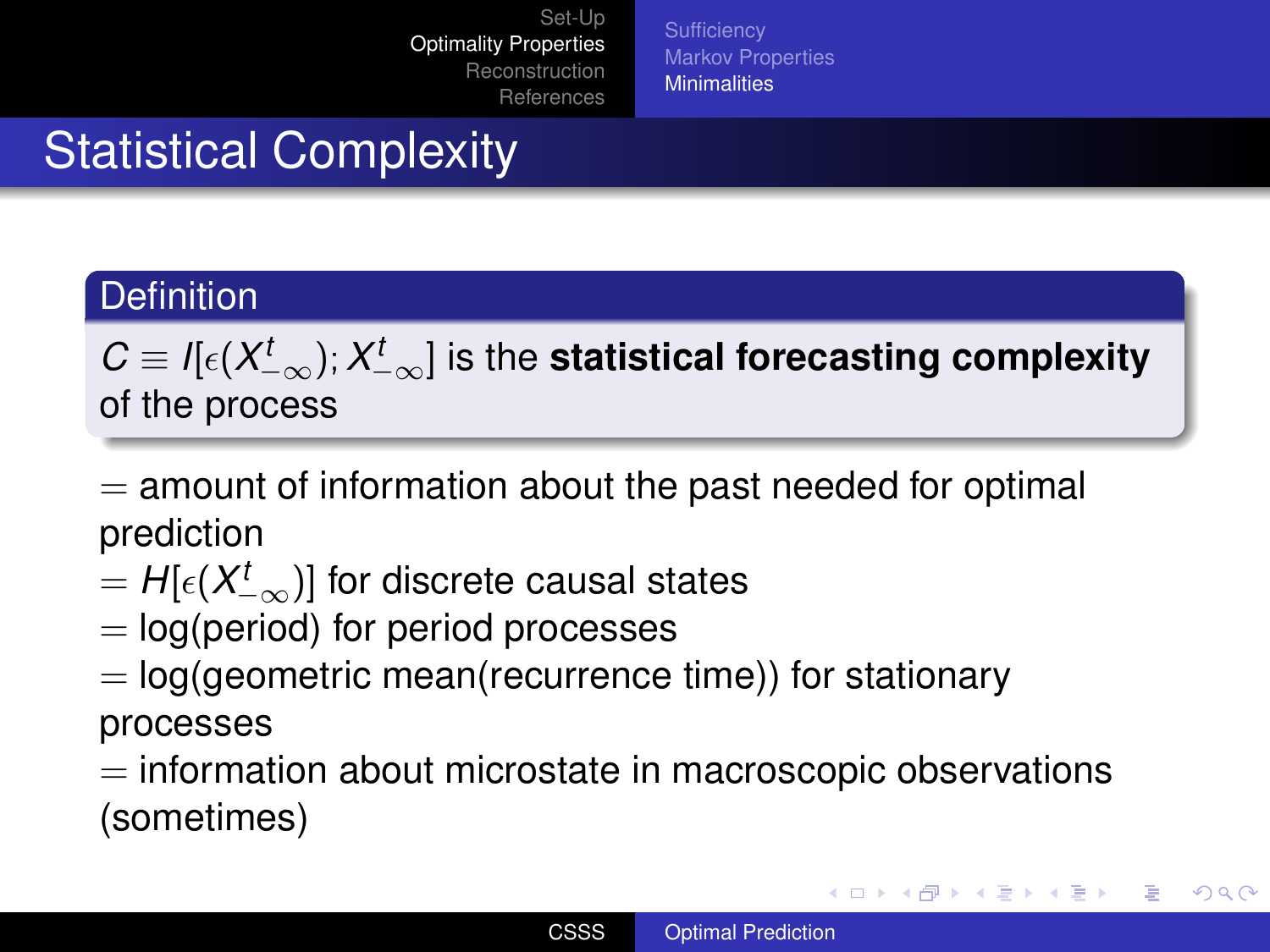## Can We Find Causal State Models?

Depends on the meaning of "find"

- Parameter estimation with known structure ("learning")
	- curved exponential families
	- maximum likelihood estimation is simple, consistent and  $\bullet$ efficient
- Reconstruct the structure from observed behavior ("discovery")

イロメ イ押 メイヨメ イヨメ

<span id="page-47-0"></span>÷.  $QQ$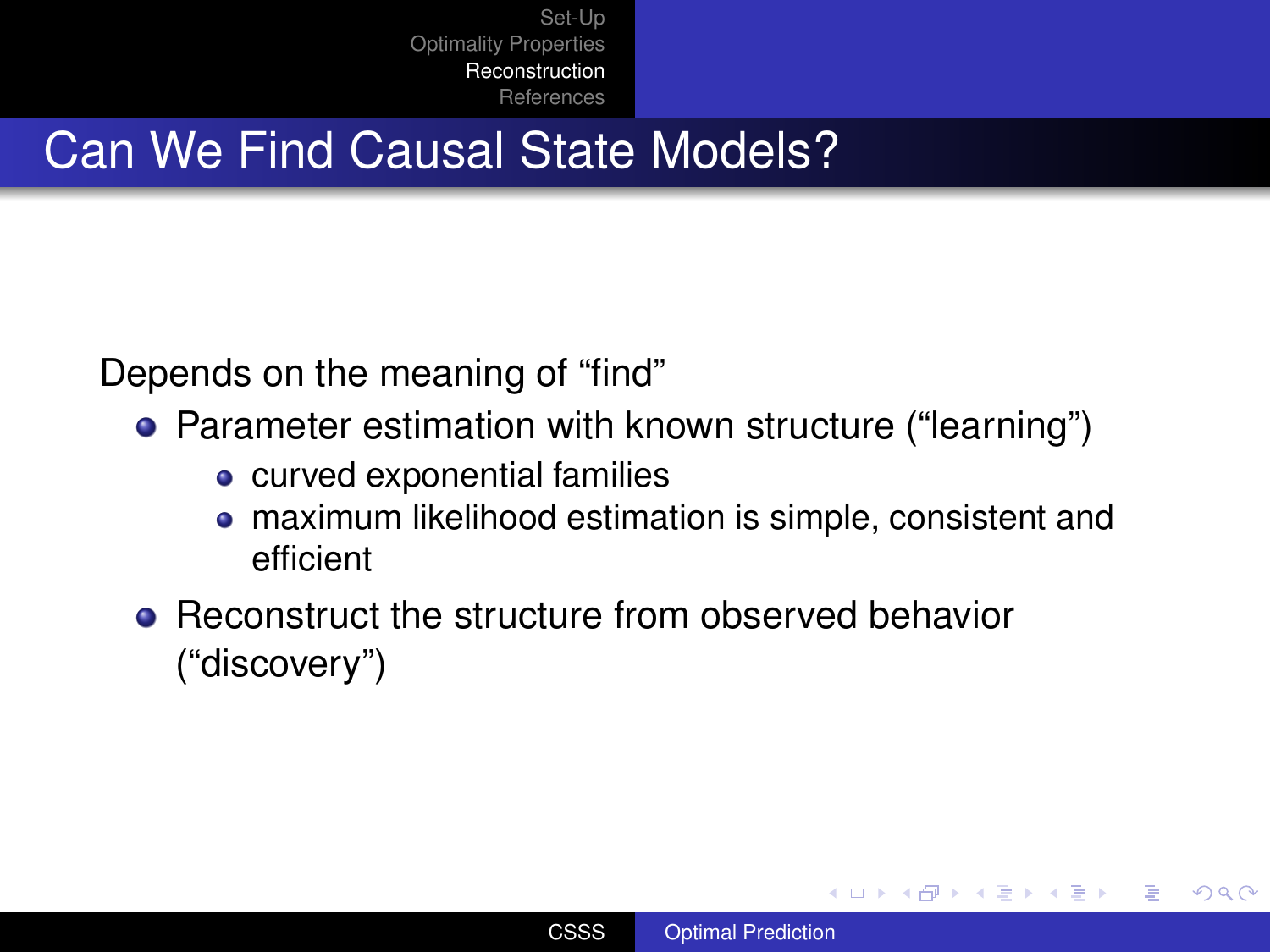# CSSR: Causal State Splitting Reconstruction

Key observation: Recursion + one-step-ahead predictive sufficiency  $\Rightarrow$  general predictive sufficiency

- Get next-step distribution right
- **o** Then make states recursive

Assumes discrete observations, discrete time, finite causal states

Paper: Shalizi and Klinkner (2004); C++ code,

```
http://bactra.org/CSSR/
```
イロメ イ押 メイヨメ イヨメ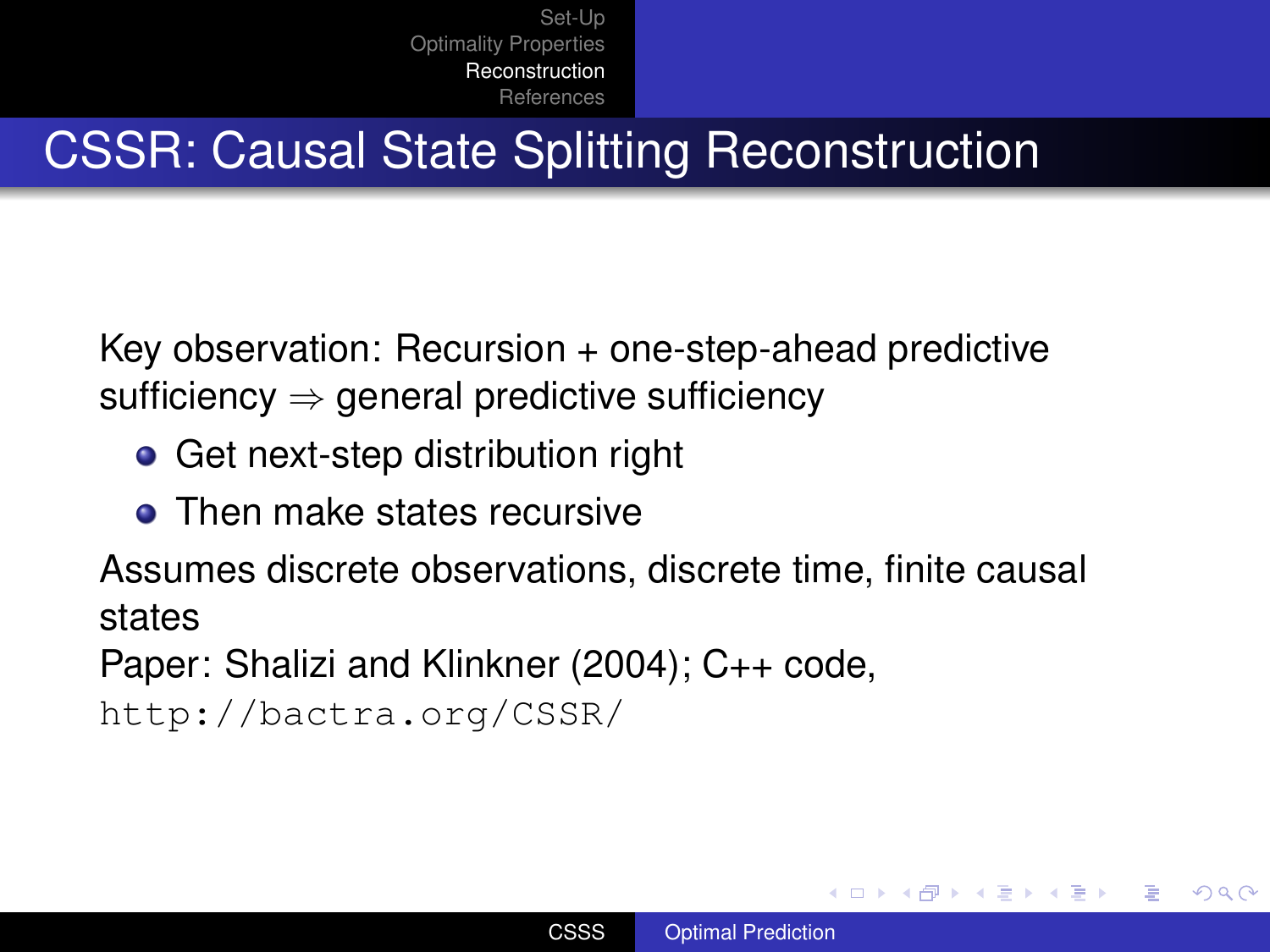# One-Step Ahead Prediction

Start with all histories in the same state



メロメメ 御きメモ メモ おく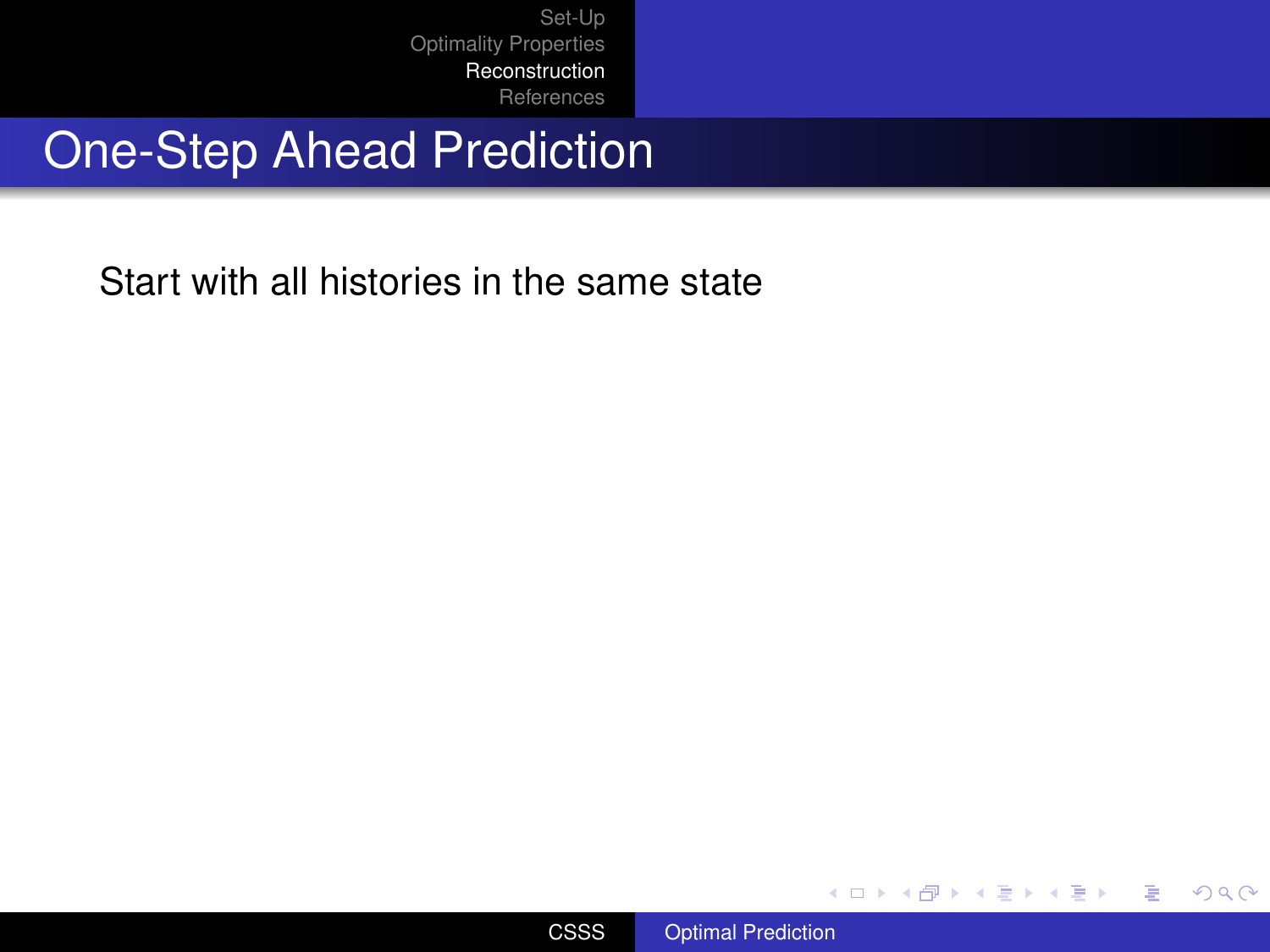# One-Step Ahead Prediction

Start with all histories in the same state Given current partition of histories into states, test whether going one step further back into the past changes the next-step conditional distribution



イロメ イ押 メイヨメ イヨメ

B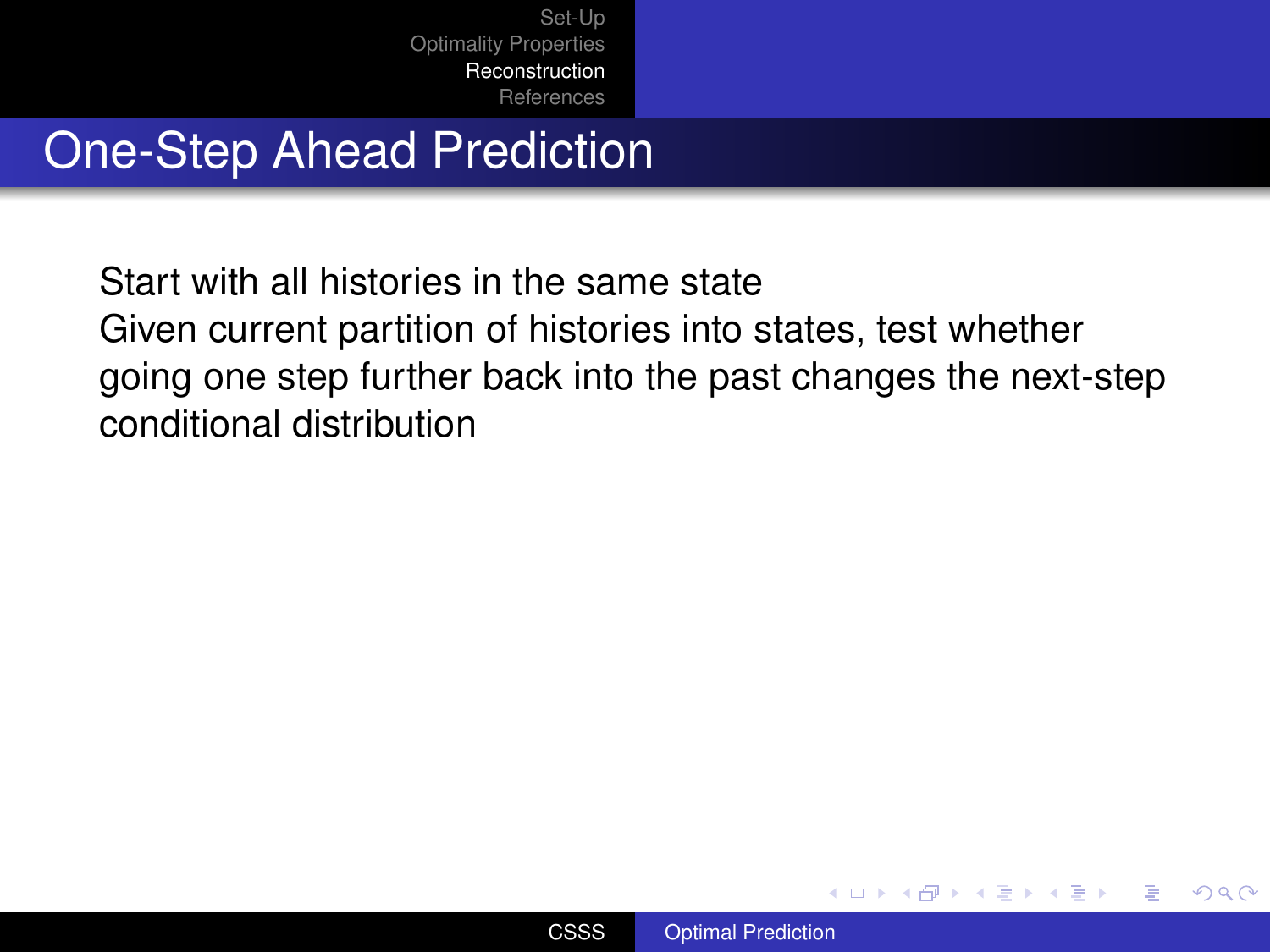# One-Step Ahead Prediction

Start with all histories in the same state Given current partition of histories into states, test whether going one step further back into the past changes the next-step conditional distribution

Use a real hypothesis test to control false positive rate



イロメ イ押 メイヨメ イヨメ

 $2Q$ 

э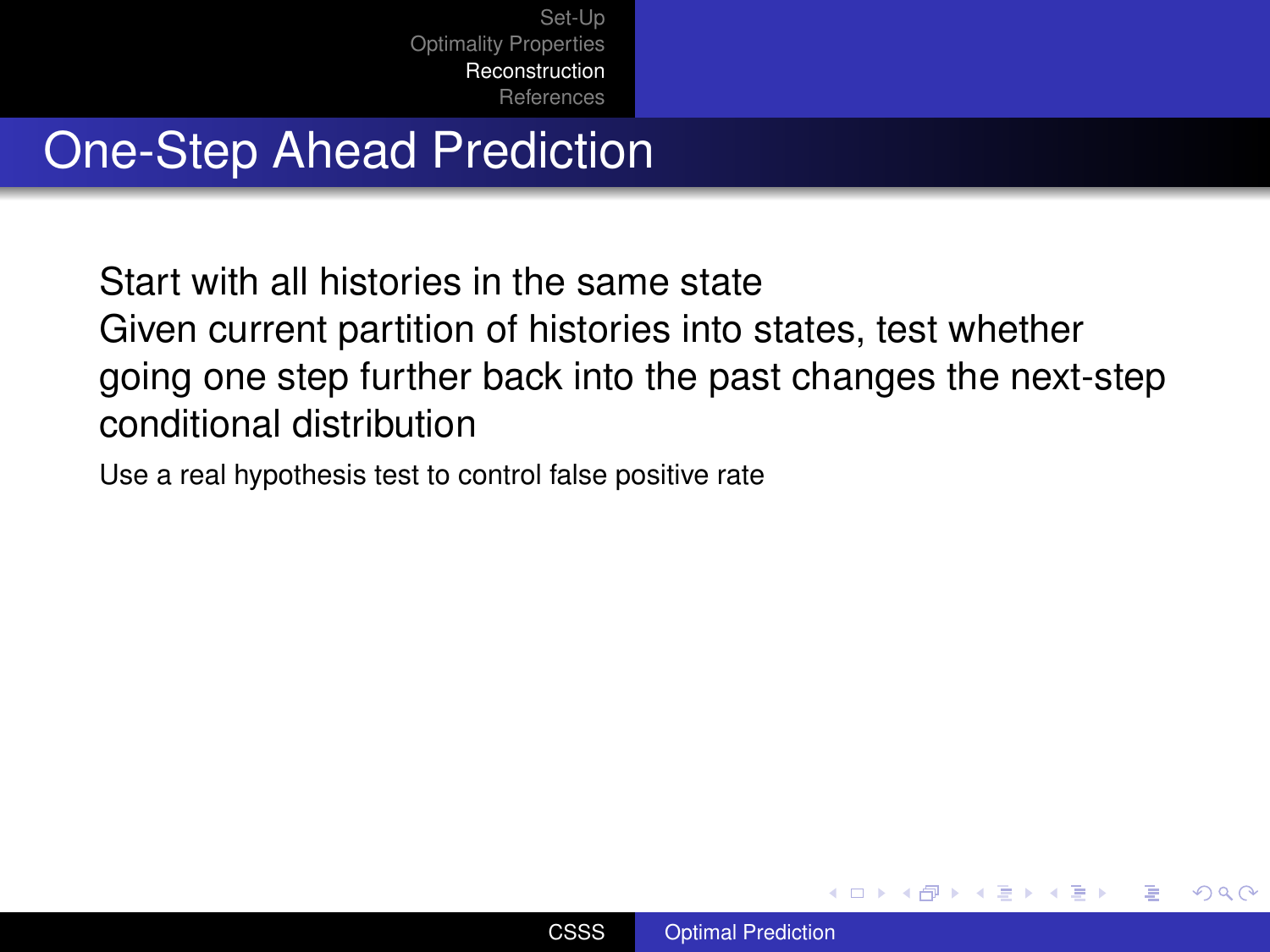# One-Step Ahead Prediction

Start with all histories in the same state

Given current partition of histories into states, test whether going one step further back into the past changes the next-step conditional distribution

Use a real hypothesis test to control false positive rate

If yes, split that cell of the partition, but see if it matches an existing distribution

Must allow this merging or else lose minimality

If no match, add new cell to the partition

Stop when no more divisions can be made or a maximum history length Λ is reached

For consistency,  $\Lambda < \frac{log n}{h_1+\iota}$  for some  $\iota$  (from AEP)

 $\left\{ \begin{array}{ccc} 1 & 0 & 0 \\ 0 & 1 & 0 \end{array} \right.$ 

B

 $QQ$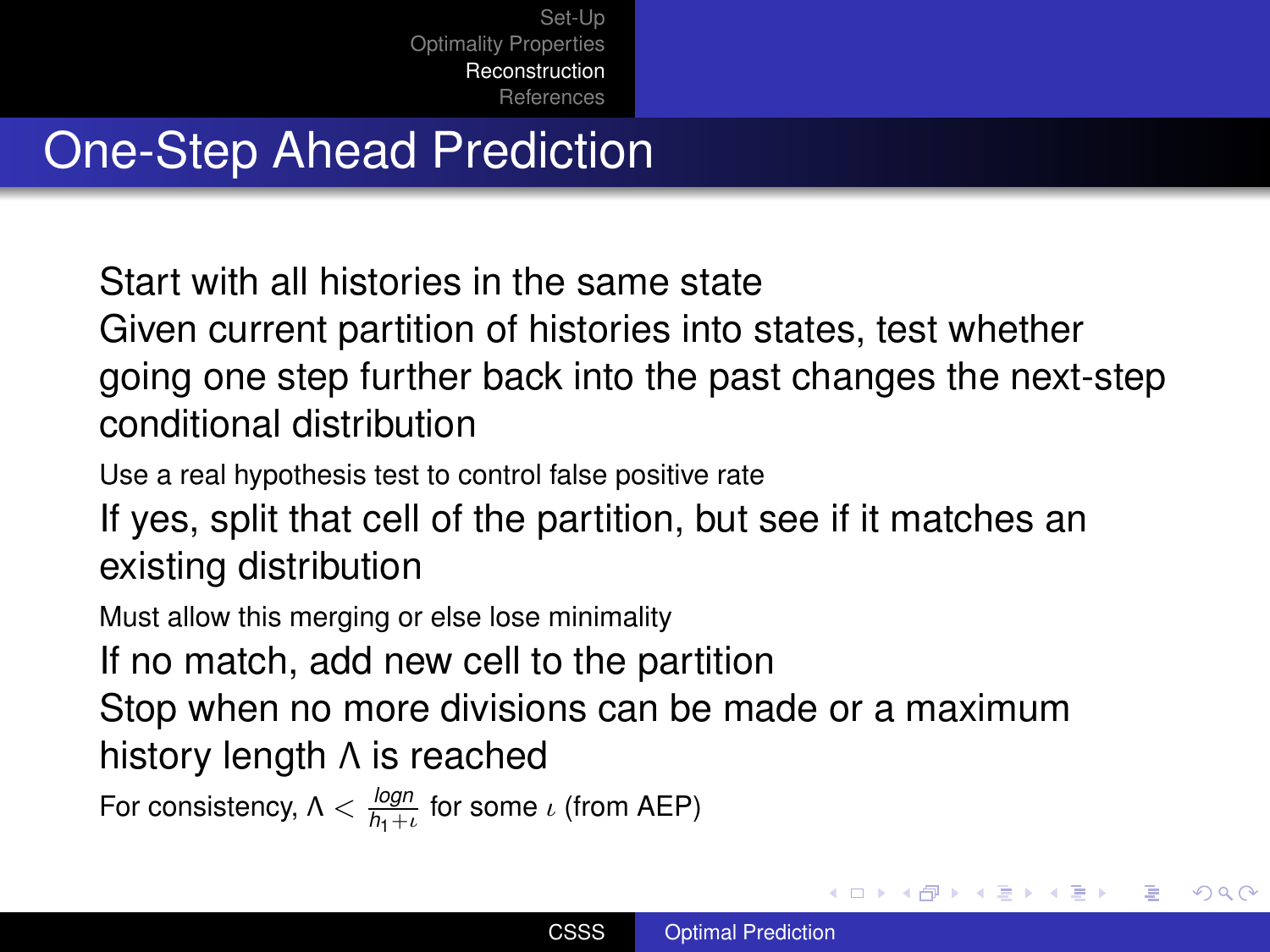# Ensuring Recursive Transitions

Need to determinize a probabilistic automaton

Several ways of doing this; technical and not worth going into here

Trickiest part of the algorithm and can influence the finite-sample behavior

イロメ イ押 メイヨメ イヨメ

B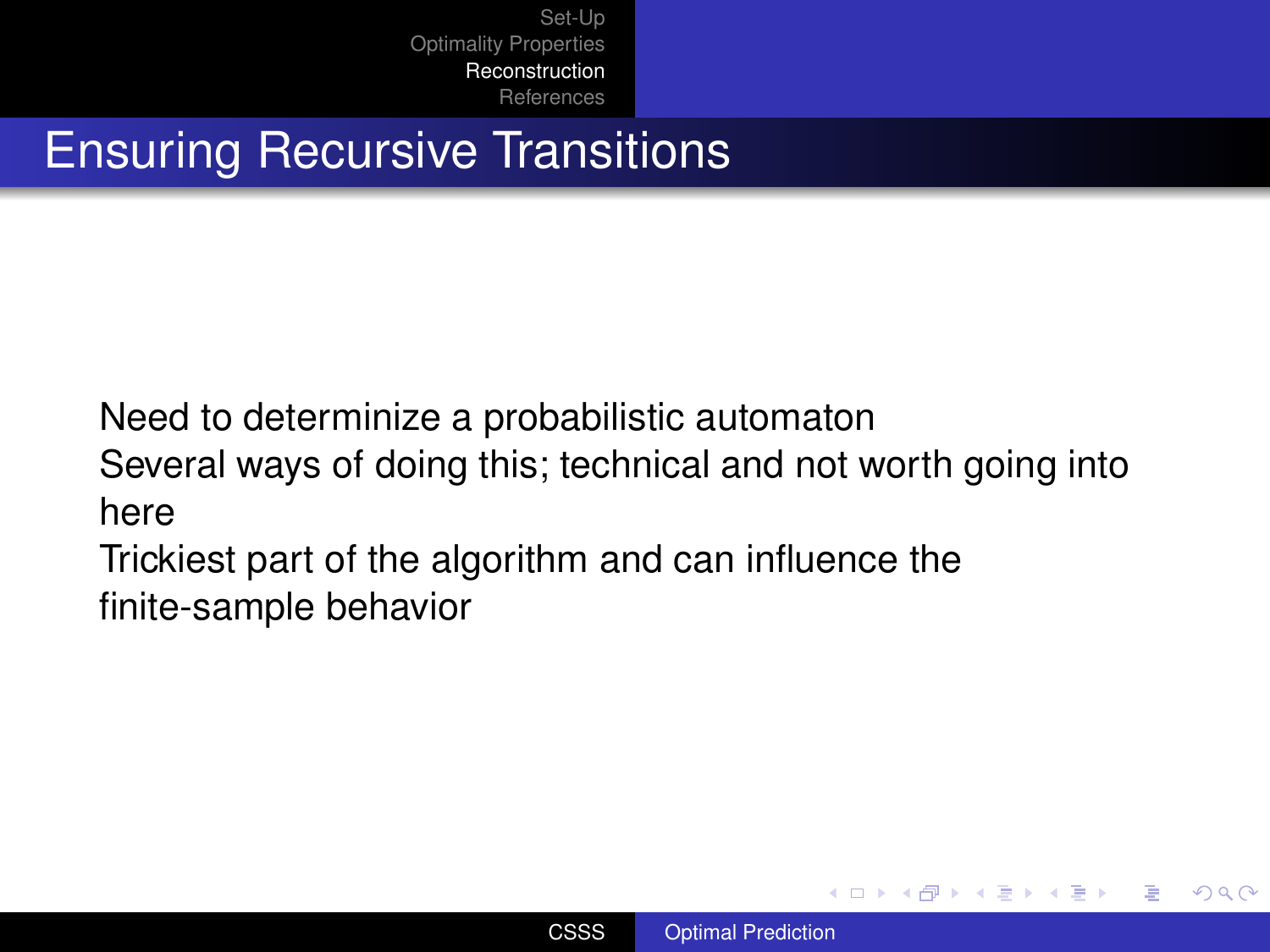### **Convergence**

 $S =$  true causal state structure  $\widehat{S}_n$  = structure reconstructed from *n* data points Assume: finite # of states, every state has a finite history, using long enough histories, technicalities:

$$
\Pr\left(\widehat{\mathcal{S}}_n \neq \mathcal{S}\right) \to 0
$$

 $D$  = true distribution,  $\widehat{\mathcal{D}}_n$  = inferred Error (in *L*1/total variation) scales like independent samples

$$
\mathbf{E}\left[|\widehat{\mathcal{D}}_n-\mathcal{D}|\right]=O(n^{-1/2})
$$

**K ロ ト K 伊 ト K ヨ ト**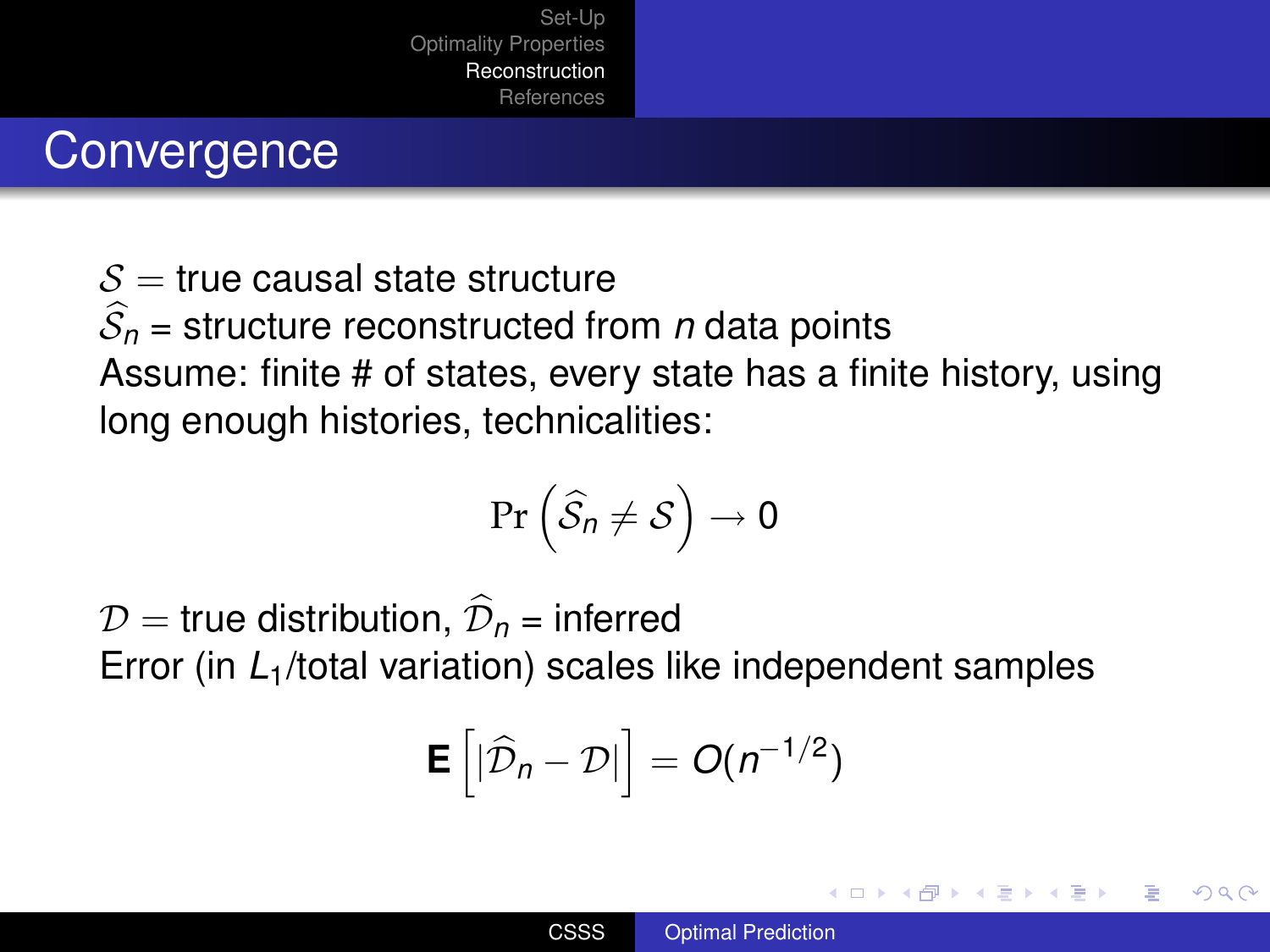# **Handwaving**

Empirical conditional distributions for histories converge (large deviations principle for Markov chains) Histories in the same state become harder to accidentally separate Histories in different states become harder to confuse Each state's predictive distribution converges *O*(*n* −1/2 ), from LDP again, take mixture

**K ロ ⊁ K 何 ⊁ K ヨ ⊁**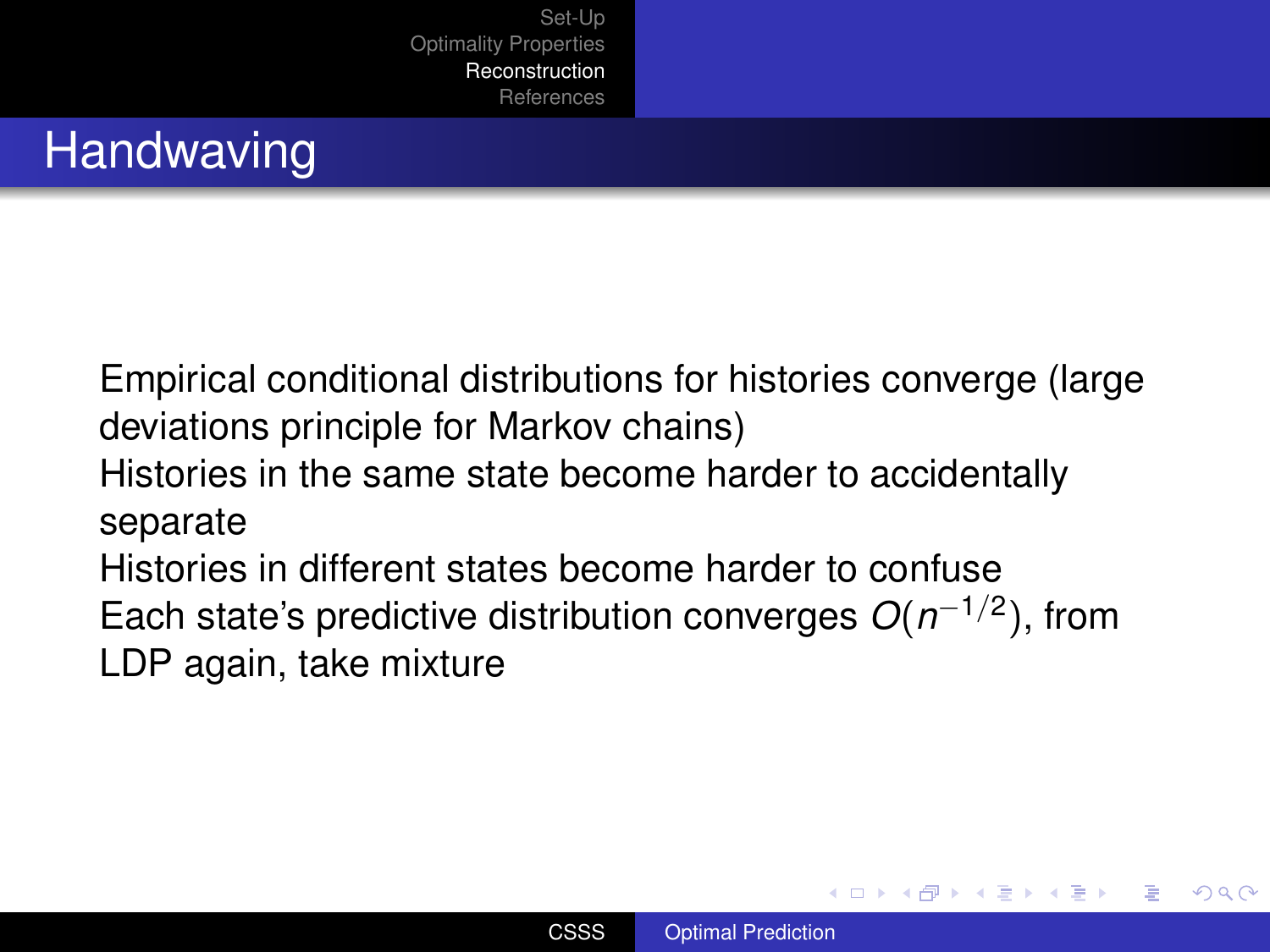#### Example: The Even Process



メロトメ 御 トメ 差 トメ 差 トー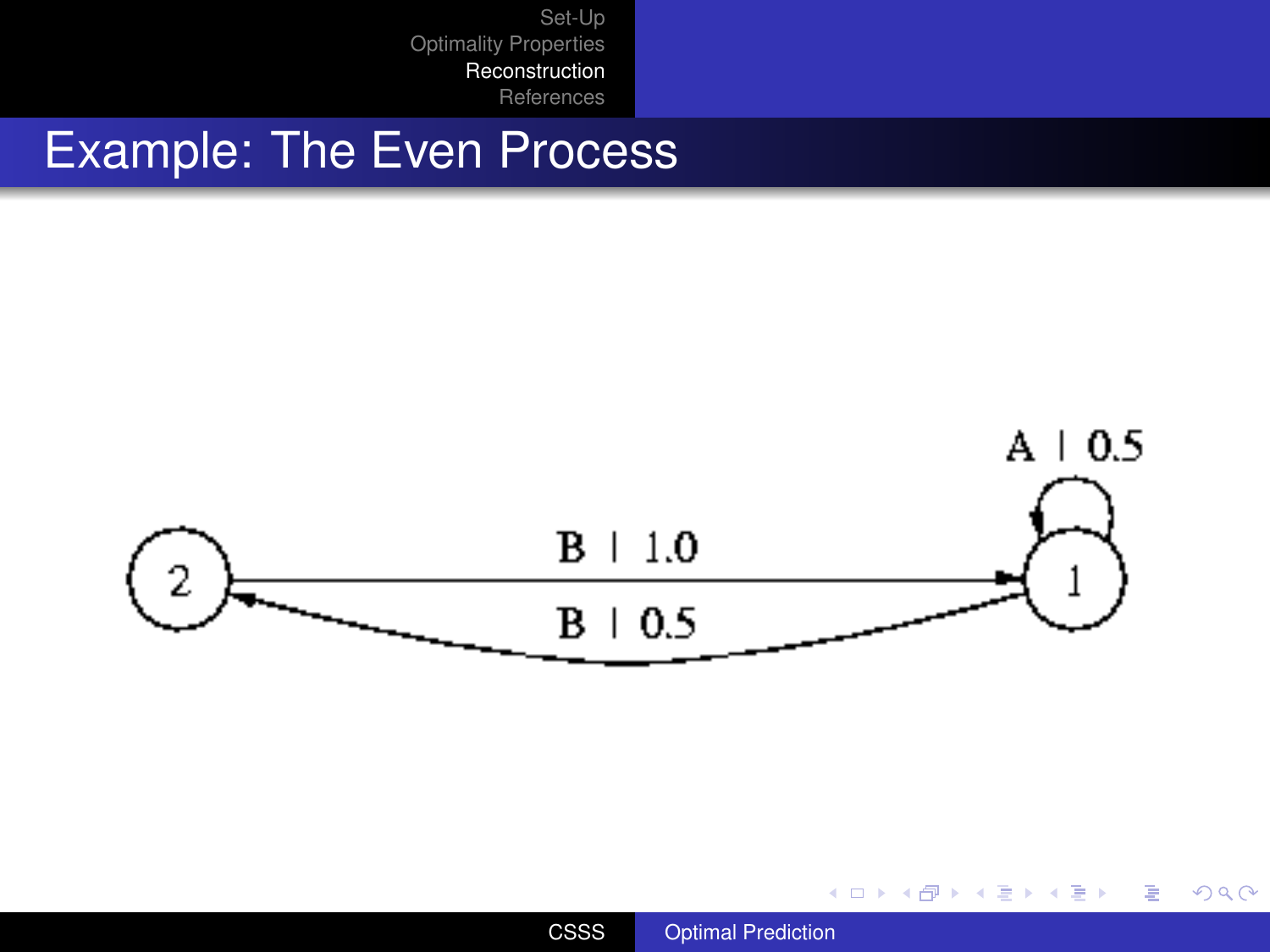Blocks of As of any length, separated by even-length blocks of Bs

Infinite-range correlation (not Markov at any order)



イロト イ団ト イヨト イヨト

 $\equiv$   $\Omega Q$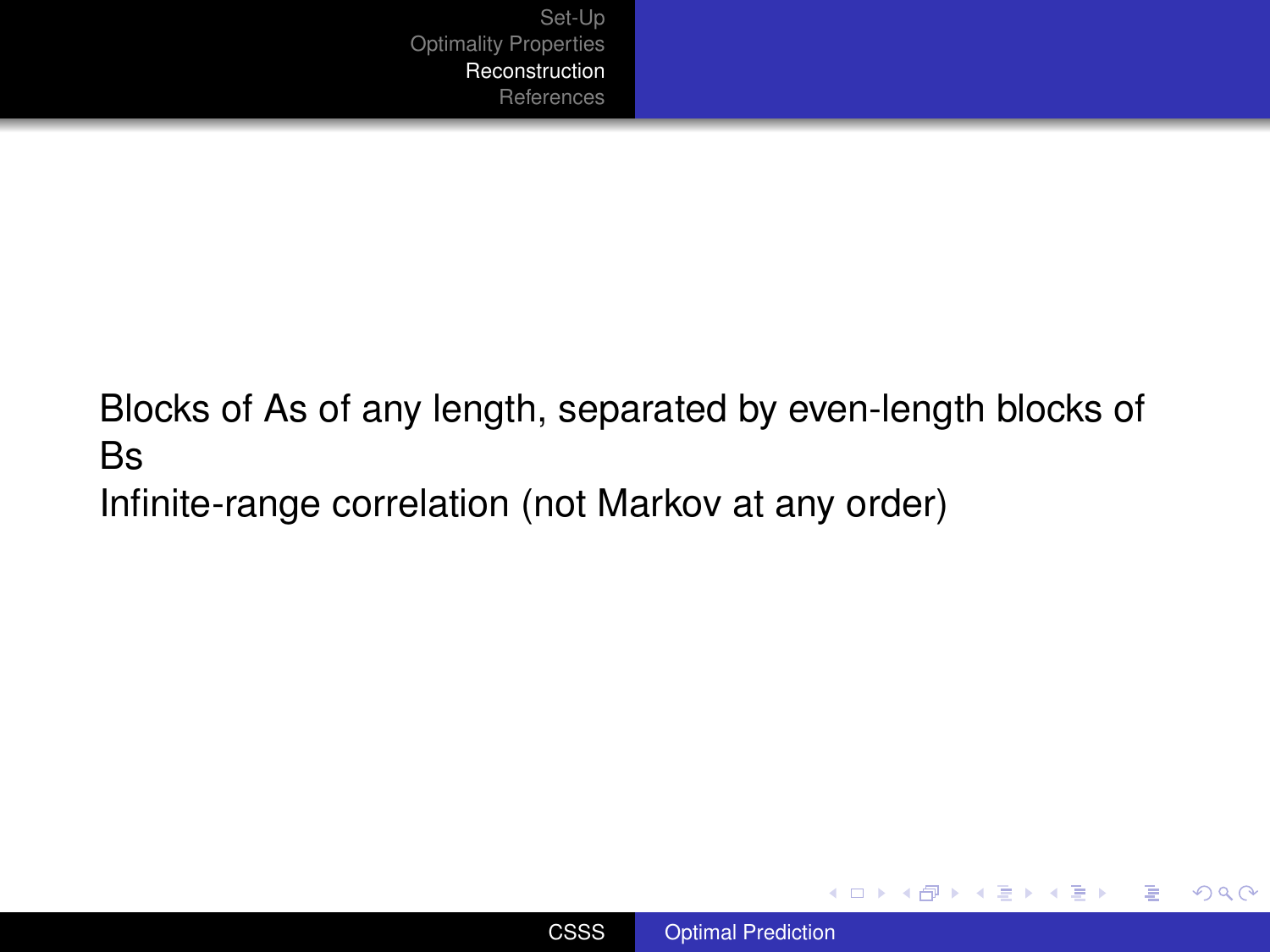

メロメメ 御 メメ 君 メメ 君 メー

<span id="page-58-0"></span>ミー  $2990$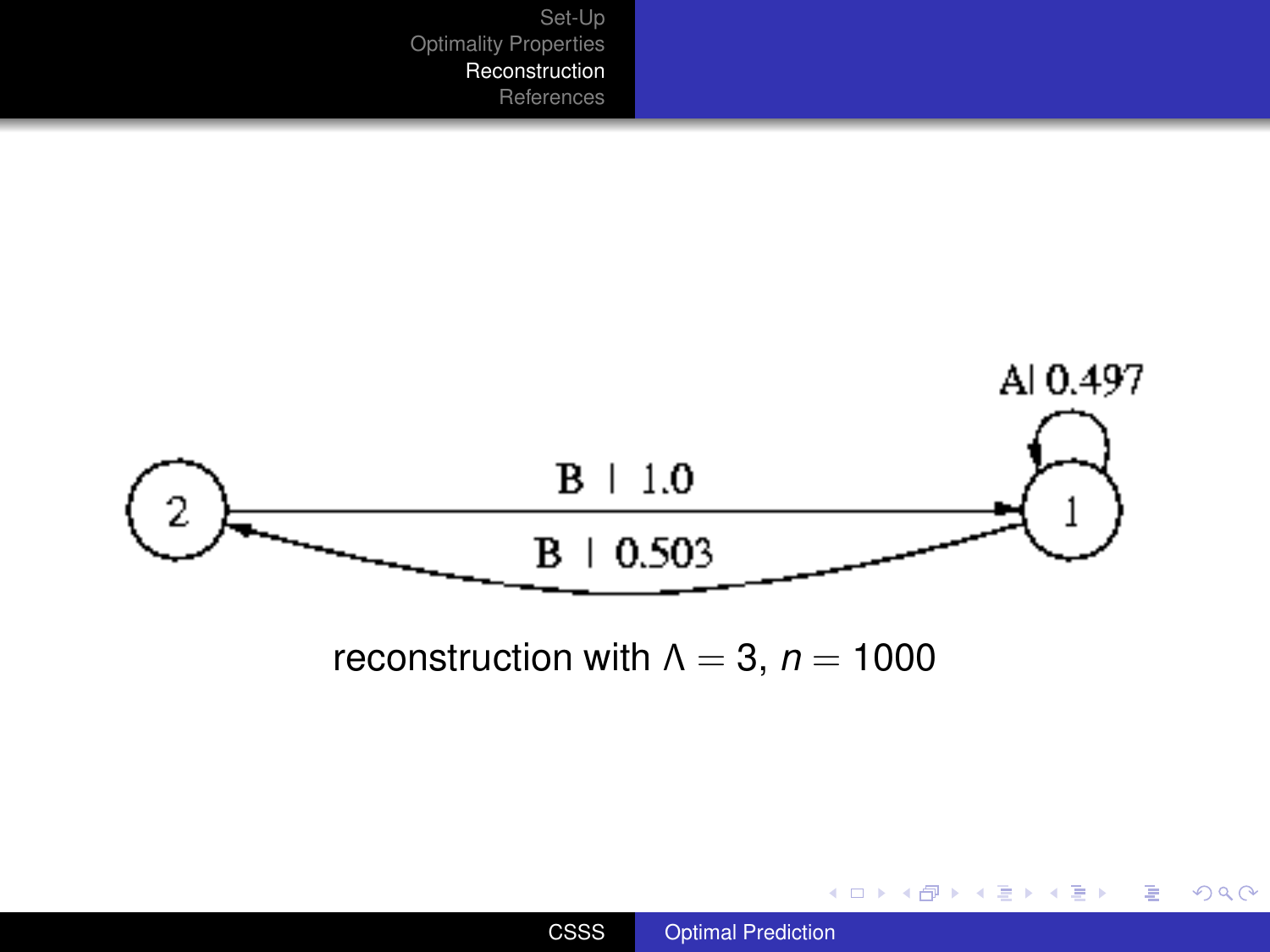# Some Uses

Geomagnetic fluctuations (Clarke *et al.*, 2003)

Natural language processing (Padró and Padró, 2005a,c,b, 2007a,b)

Anomaly detection (Friedlander *et al.*, 2003a,b; Ray, 2004) Information sharing in networks (Klinkner *et al.*, 2006; Shalizi *et al.*, 2007)

Social media propagation (Cointet *et al.*, 2007)

Neural spike train analysis (Haslinger *et al.*, 2010)

Spatio-temporal applications: next lecture!

イロメ イ押 メイヨメ イヨメ

 $2Q$ 

<span id="page-59-0"></span>э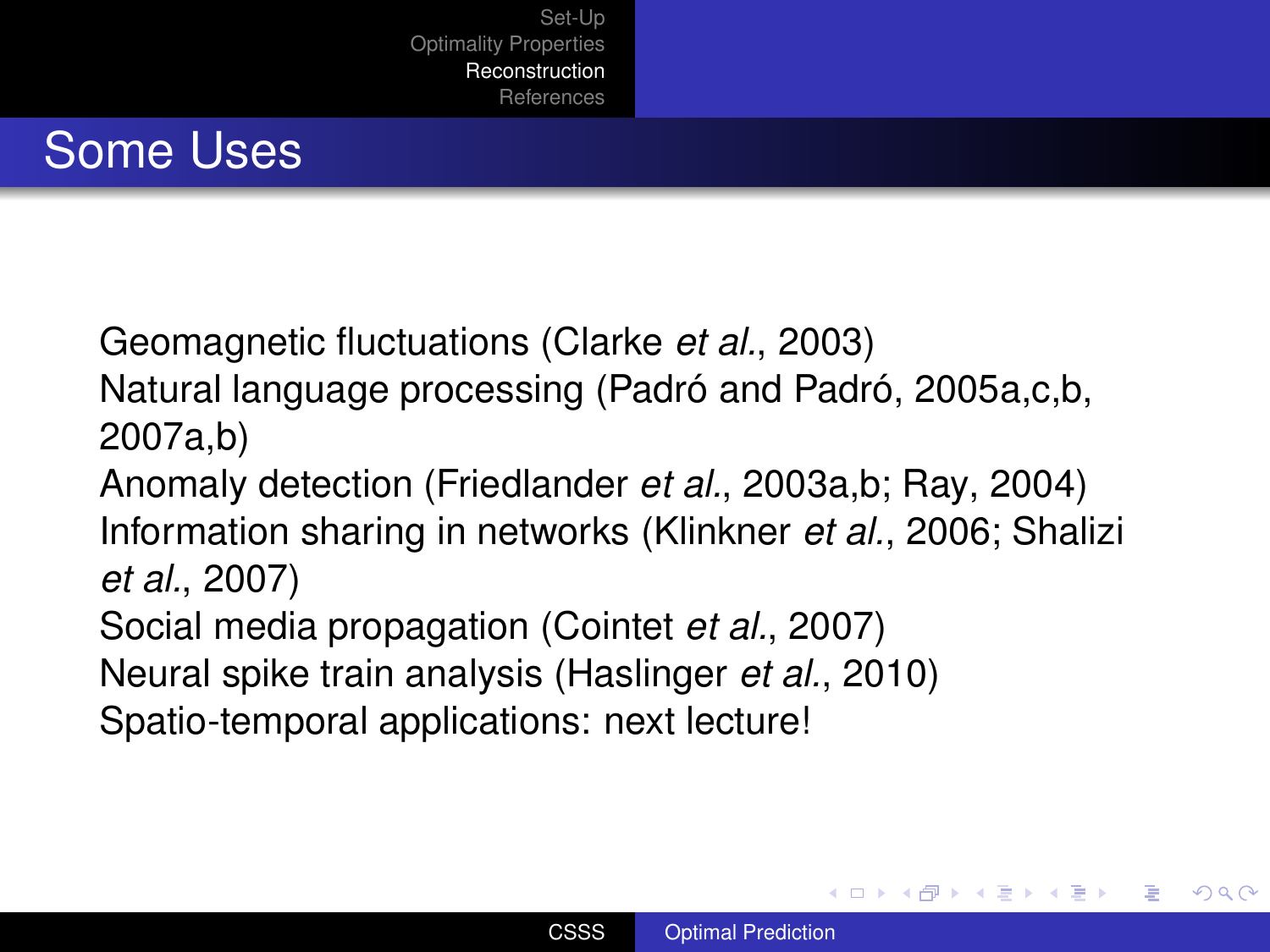Clarke, Richard W., Mervyn P. Freeman and Nicholas W. Watkins (2003). "Application of Computational Mechanics to the Analysis of Natural Data: An Example in Geomagnetism." *Physical Review E*, **67**: 0126203. URL

<http://arxiv.org/abs/cond-mat/0110228>.

Cointet, Jean-Philippe, Emmanuel Faure and Camille Roth (2007). "Intertemporal topic correlations in online media." In *Proceedings of the International Conference on Weblogs and Social Media [ICWSM]*. Boulder, CO, USA. URL [http://camille.roth.free.fr/travaux/](http://camille.roth.free.fr/travaux/cointetfaureroth-icwsm-cr4p.pdf) [cointetfaureroth-icwsm-cr4p.pdf](http://camille.roth.free.fr/travaux/cointetfaureroth-icwsm-cr4p.pdf).

Crutchfield, James P. and Karl Young (1989). "Inferring Statistical Complexity." *Physical Review Letters*, **63**: 105–108. URL [http://www.santafe.edu/~cmg/](http://www.santafe.edu/~cmg/compmech/pubs/ISCTitlePage.htm) [compmech/pubs/ISCTitlePage.htm](http://www.santafe.edu/~cmg/compmech/pubs/ISCTitlePage.htm).

<span id="page-60-0"></span>Friedlander, David S., Shashi Phoha and [Ric](#page-59-0)[ha](#page-61-0)[r](#page-46-0)[d](#page-59-0) [B](#page-60-0)r[o](#page-47-0)[ok](#page-69-0)[s](#page-46-0)  $2Q$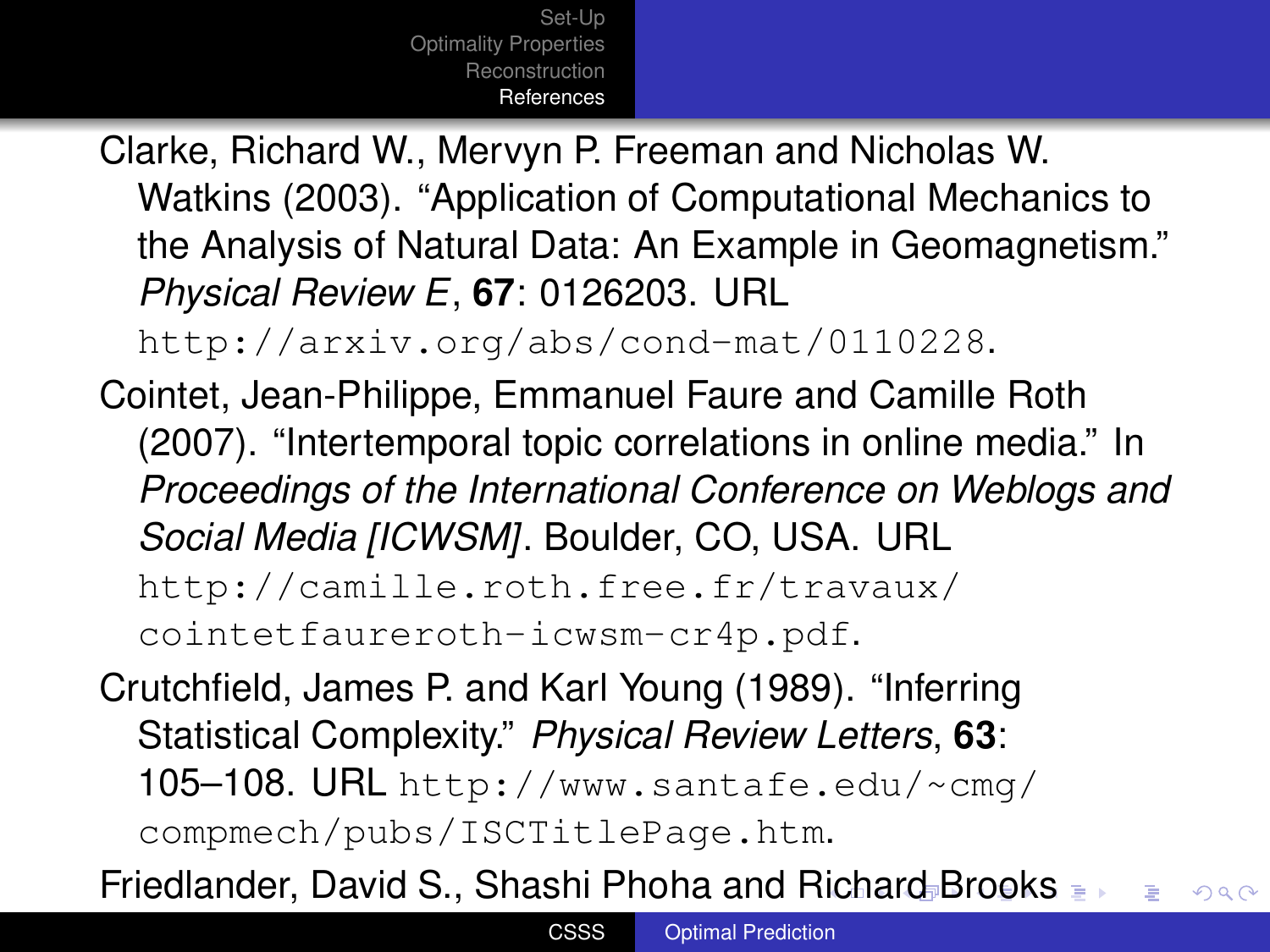(2003a). "Determination of Vehicle Behavior based on Distributed Sensor Network Data." In *Advanced Signal Processing Algorithms, Architectures, and Implementations XIII* (Franklin T. Luk, ed.), vol. 5205 of *Proceedings of the SPIE*. Bellingham, WA: SPIE. Presented at SPIE's 48th Annual Meeting, 3–8 August 2003, San Diego, CA.

- Friedlander, Davis S., Isanu Chattopadhayay, Asok Ray, Shashi Phoha and Noah Jacobson (2003b). "Anomaly Prediction in Mechanical System Using Symbolic Dynamics." In *Proceedings of the 2003 American Control Conference, Denver, CO, 4–6 June 2003*.
- Grassberger, Peter (1986). "Toward a Quantitative Theory of Self-Generated Complexity." *International Journal of Theoretical Physics*, **25**: 907–938.
- <span id="page-61-0"></span>Haslinger, Robert, Kristina Lisa Klinkner and Cosma Rohilla Shalizi (2010). "The Computational Stru[ctu](#page-60-0)[re](#page-62-0)[of](#page-59-0) [S](#page-60-0)[p](#page-46-0)[i](#page-47-0)[ke](#page-69-0)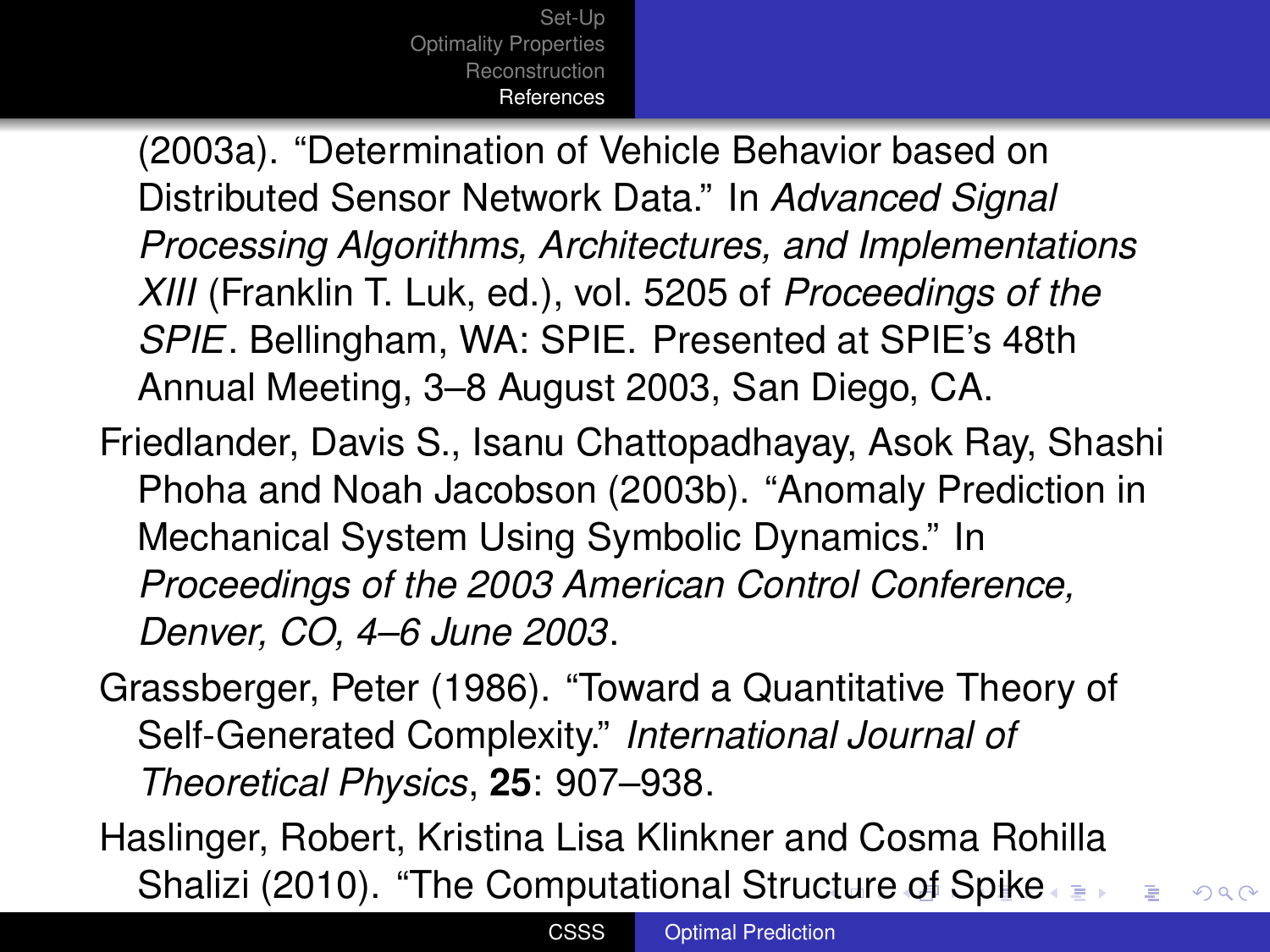Trains." *Neural Computation*, **22**: 121–157. URL <http://arxiv.org/abs/1001.0036>. [doi:10.1162/neco.2009.12-07-678.](http://dx.doi.org/10.1162/neco.2009.12-07-678)

- Jaeger, Herbert (2000). "Observable Operator Models for Discrete Stochastic Time Series." *Neural Computation*, **12**: 1371–1398. URL [http://www.faculty.iu-bremen.](http://www.faculty.iu-bremen.de/hjaeger/pubs/oom_neco00.pdf) [de/hjaeger/pubs/oom\\_neco00.pdf](http://www.faculty.iu-bremen.de/hjaeger/pubs/oom_neco00.pdf).
- Jänicke, Heike, Alexander Wiebel, Gerik Scheuermann and Wolfgang Kollmann (2007). "Multifield Visualization Using Local Statistical Complexity." *IEEE Transactions on Visualization and Computer Graphics*, **13**: 1384–1391. URL [http://www.informatik.uni-leipzig.de/bsv/](http://www.informatik.uni-leipzig.de/bsv/Jaenicke/Papers/vis07.pdf) [Jaenicke/Papers/vis07.pdf](http://www.informatik.uni-leipzig.de/bsv/Jaenicke/Papers/vis07.pdf). [doi:10.1109/TVCG.2007.70615.](http://dx.doi.org/10.1109/TVCG.2007.70615)

<span id="page-62-0"></span>Klinkner, Kristina Lisa, Cosma Rohilla Shalizi and Marcelo F. Camperi (2006). "Measuring Shared Inf[orm](#page-61-0)[a](#page-63-0)[ti](#page-58-0)[on](#page-59-0)[a](#page-46-0)[n](#page-47-0)[d](#page-69-0)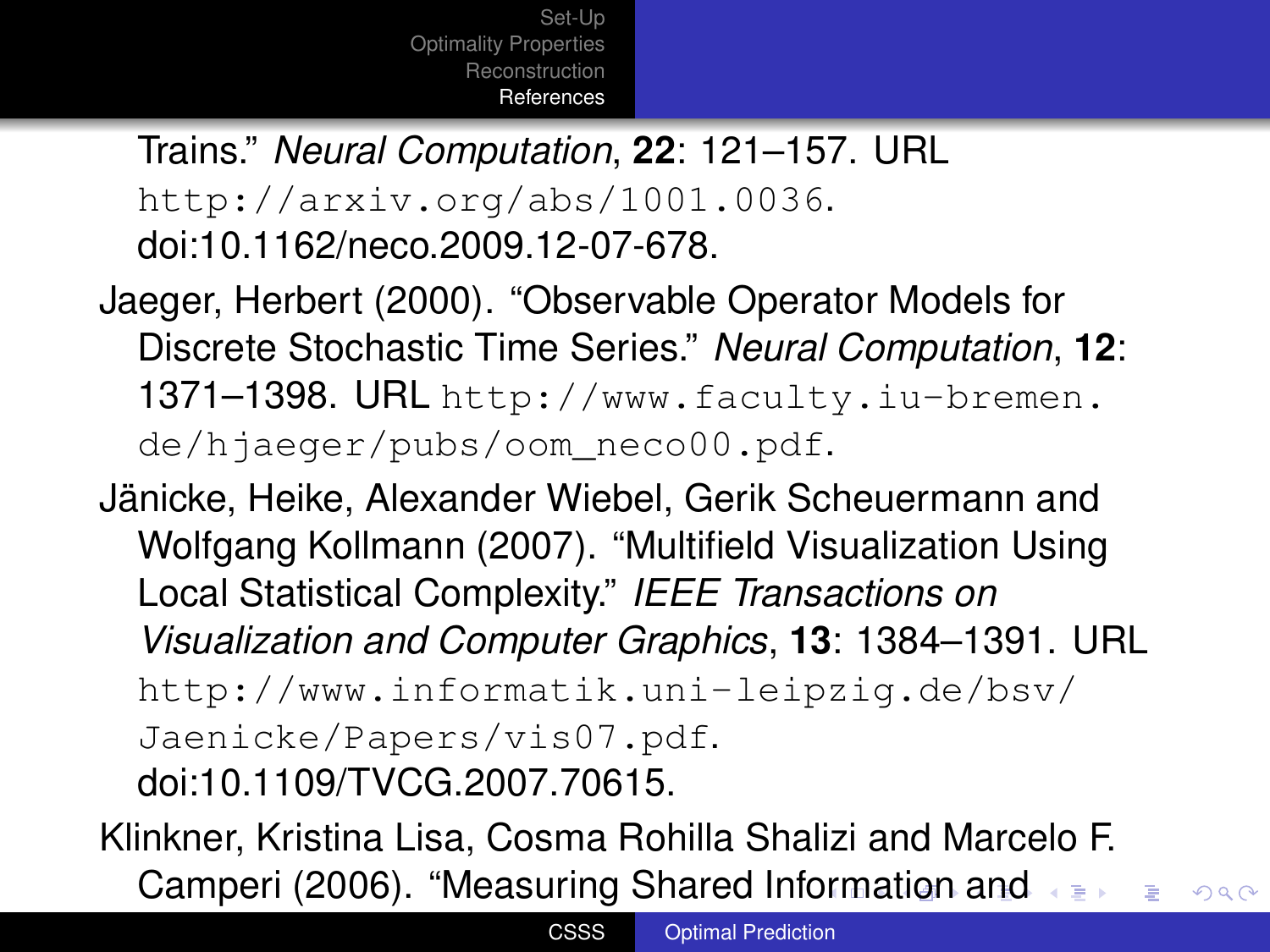Coordinated Activity in Neuronal Networks." In *Advances in Neural Information Processing Systems 18 (NIPS 2005)* (Yair Weiss and Bernhard Schölkopf and John C. Platt, eds.), pp. 667–674. Cambridge, Massachusetts: MIT Press. URL <http://arxiv.org/abs/q-bio.NC/0506009>.

- Knight, Frank B. (1975). "A Predictive View of Continuous Time Processes." *Annals of Probability*, **3**: 573–596. URL [http:](http://projecteuclid.org/euclid.aop/1176996302) [//projecteuclid.org/euclid.aop/1176996302](http://projecteuclid.org/euclid.aop/1176996302).
- (1992). *Foundations of the Prediction Process*. Oxford: Clarendon Press.

Langford, John, Ruslan Salakhutdinov and Tong Zhang (2009). "Learning Nonlinear Dynamic Models." Electronic preprint. URL <http://arxiv.org/abs/0905.3369>.

<span id="page-63-0"></span>Littman, Michael L., Richard S. Sutton and Satinder Singh (2002). "Predictive Representations of State." In *Advances in Neural Information Processing Systems [14](#page-62-0) [\(](#page-64-0)[N](#page-58-0)[IP](#page-59-0)[S](#page-60-0)[2](#page-47-0)[00](#page-69-0)[1](#page-46-0)[\)](#page-47-0)*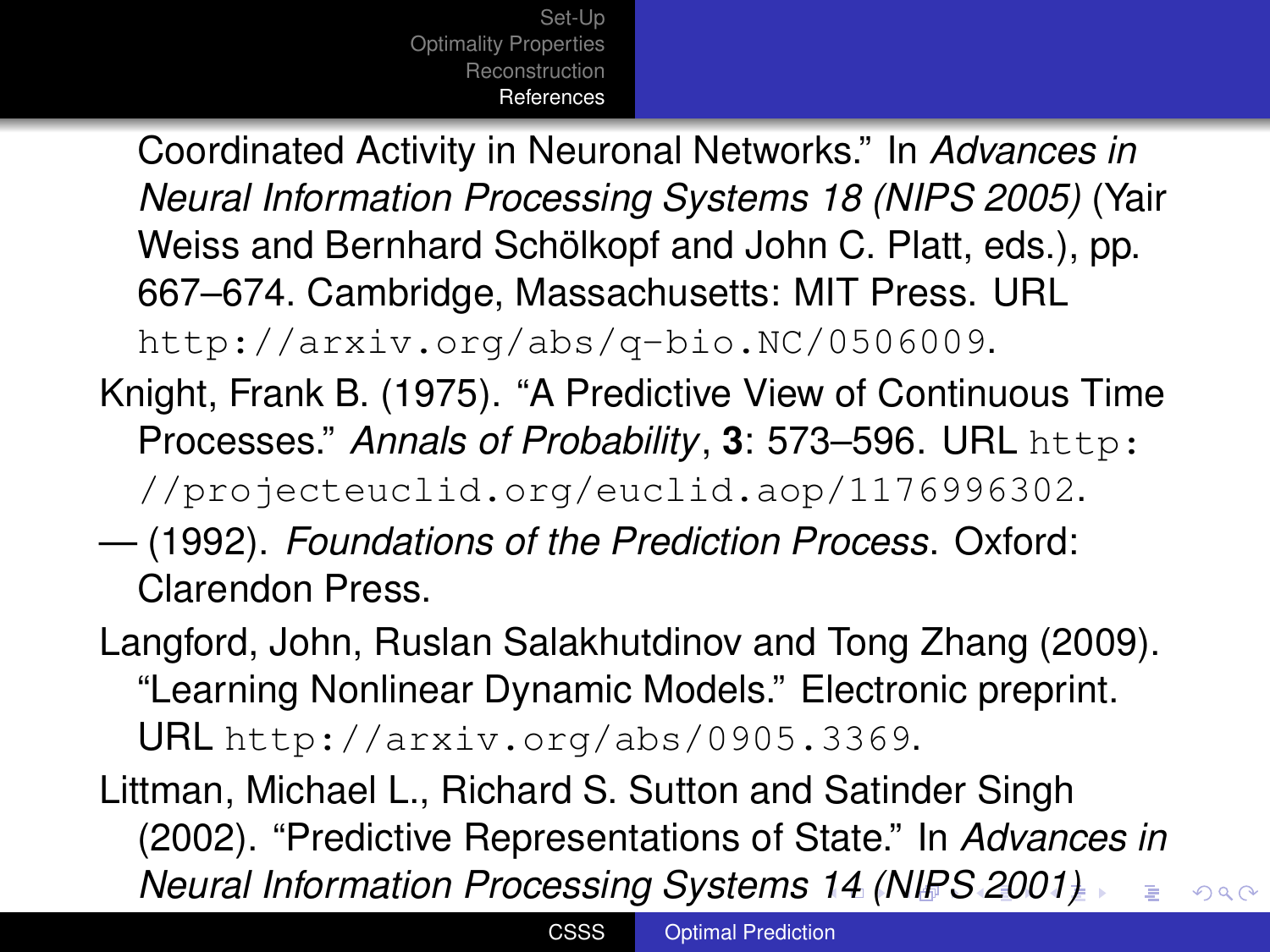(Thomas G. Dietterich and Suzanna Becker and Zoubin Ghahramani, eds.), pp. 1555–1561. Cambridge, Massachusetts: MIT Press. URL [http:](http://www.eecs.umich.edu/~baveja/Papers/psr.pdf)

[//www.eecs.umich.edu/~baveja/Papers/psr.pdf](http://www.eecs.umich.edu/~baveja/Papers/psr.pdf).

- Padró, Muntsa and Lluís Padró (2005a). "Applying a Finite Automata Acquisition Algorithm to Named Entity Recognition." In *Proceedings of 5th International Workshop on Finite-State Methods and Natural Language Processing (FSMNLP'05)*. URL [http://www.lsi.upc.edu/~nlp/](http://www.lsi.upc.edu/~nlp/papers/2005/fsmnlp05-pp.pdf) [papers/2005/fsmnlp05-pp.pdf](http://www.lsi.upc.edu/~nlp/papers/2005/fsmnlp05-pp.pdf).
- (2005b). "Approaching Sequential NLP Tasks with an Automata Acquisition Algorithm." In *Proceedings of International Conference on Recent Advances in NLP (RANLP'05)*. URL [http://www.lsi.upc.edu/~nlp/](http://www.lsi.upc.edu/~nlp/papers/2005/ranlp05-pp.pdf) [papers/2005/ranlp05-pp.pdf](http://www.lsi.upc.edu/~nlp/papers/2005/ranlp05-pp.pdf).

<span id="page-64-0"></span> $-$  (2005c). "A Named Entity Recognition [Sy](#page-63-0)s[te](#page-65-0)[m](#page-59-0) [B](#page-60-0)[a](#page-46-0)[s](#page-47-0)[ed](#page-69-0)[o](#page-47-0)[n](#page-69-0) [a](#page-0-0)  $2990$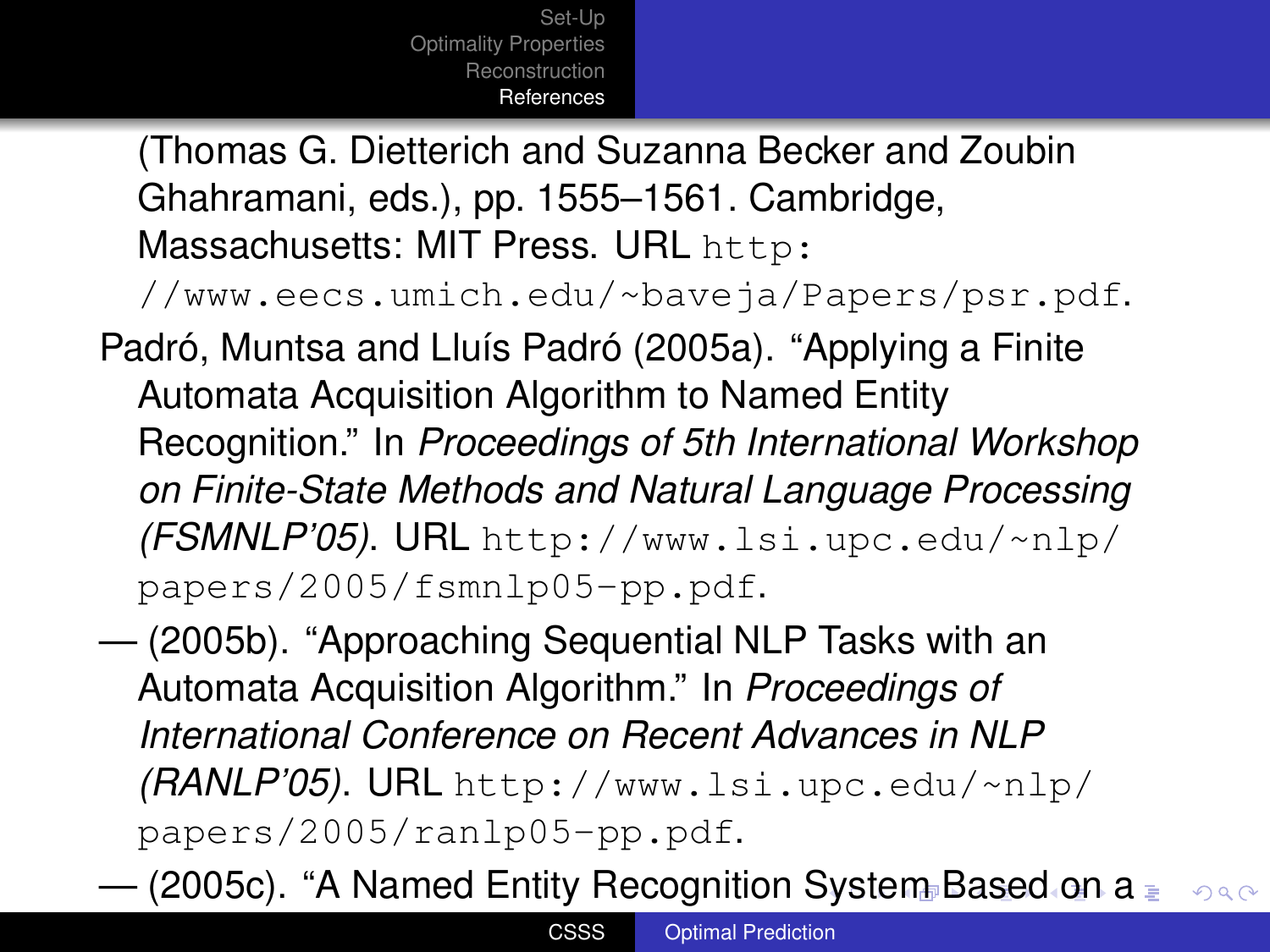Finite Automata Acquisition Algorithm." *Procesamiento del Lenguaje Natural*, **35**: 319–326. URL [http://www.lsi.](http://www.lsi.upc.edu/~nlp/papers/2005/sepln05-pp.pdf) [upc.edu/~nlp/papers/2005/sepln05-pp.pdf](http://www.lsi.upc.edu/~nlp/papers/2005/sepln05-pp.pdf).

- (2007a). "ME-CSSR: an Extension of CSSR using Maximum Entropy Models." In *Proceedings of Finite State Methods for Natural Language Processing (FSMNLP) 2007*. URL [http://www.lsi.upc.edu/%7Enlp/papers/2007/](http://www.lsi.upc.edu/%7Enlp/papers/2007/fsmnlp07-pp.pdf) [fsmnlp07-pp.pdf](http://www.lsi.upc.edu/%7Enlp/papers/2007/fsmnlp07-pp.pdf).
- (2007b). "Studying CSSR Algorithm Applicability on NLP Tasks." *Procesamiento del Lenguaje Natural*, **39**: 89–96. URL [http://www.lsi.upc.edu/%7Enlp/papers/](http://www.lsi.upc.edu/%7Enlp/papers/2007/sepln07-pp.pdf) [2007/sepln07-pp.pdf](http://www.lsi.upc.edu/%7Enlp/papers/2007/sepln07-pp.pdf).
- Pearl, Judea (2009). *Causality: Models, Reasoning, and Inference*. Cambridge, England: Cambridge University Press, 2nd edn. イロト イ押 トイヨ トイヨ トー

 $2990$ 

<span id="page-65-0"></span>B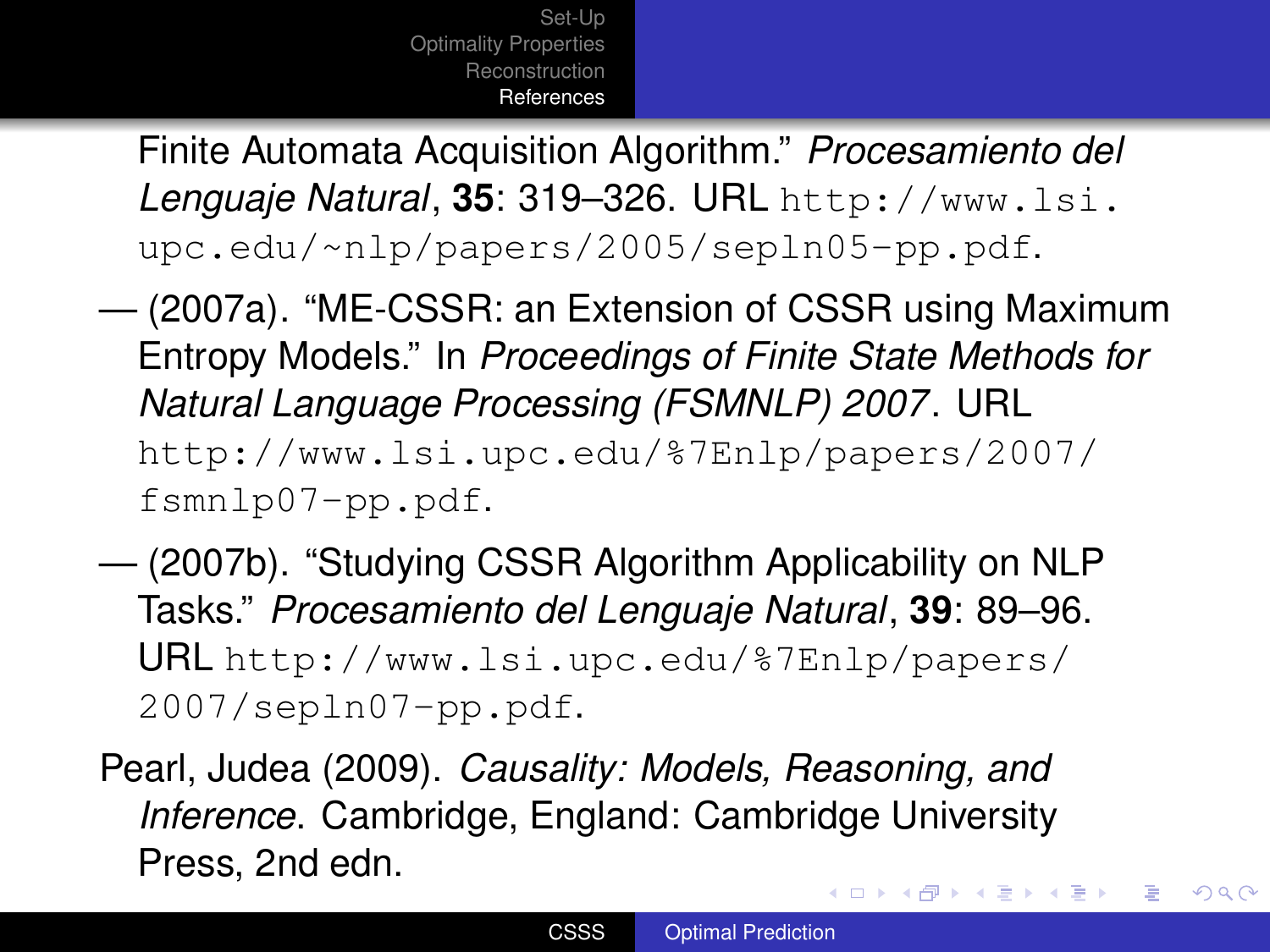Ray, Asok (2004). "Symbolic dynamic analysis of complex systems for anomaly detection." *Signal Processing*, **84**: 1115–1130.

- Salmon, Wesley C. (1971). *Statistical Explanation and Statistical Relevance*. Pittsburgh: University of Pittsburgh Press. With contributions by Richard C. Jeffrey and James G. Greeno.
- (1984). *Scientific Explanation and the Causal Structure of the World*. Princeton: Princeton University Press.
- Shalizi, Cosma Rohilla (2003). "Optimal Nonlinear Prediction of Random Fields on Networks." *Discrete Mathematics and Theoretical Computer Science*, **AB(DMCS)**: 11–30. URL <http://arxiv.org/abs/math.PR/0305160>.

<span id="page-66-0"></span>Shalizi, Cosma Rohilla, Marcelo F. Camperi and Kristina Lisa Klinkner (2007). "Discovering Functional Communities in Dynamical Networks." In *Statistical Net[wor](#page-65-0)[k](#page-67-0) [A](#page-58-0)[na](#page-59-0)[l](#page-60-0)[y](#page-46-0)[s](#page-47-0)[is:](#page-69-0)*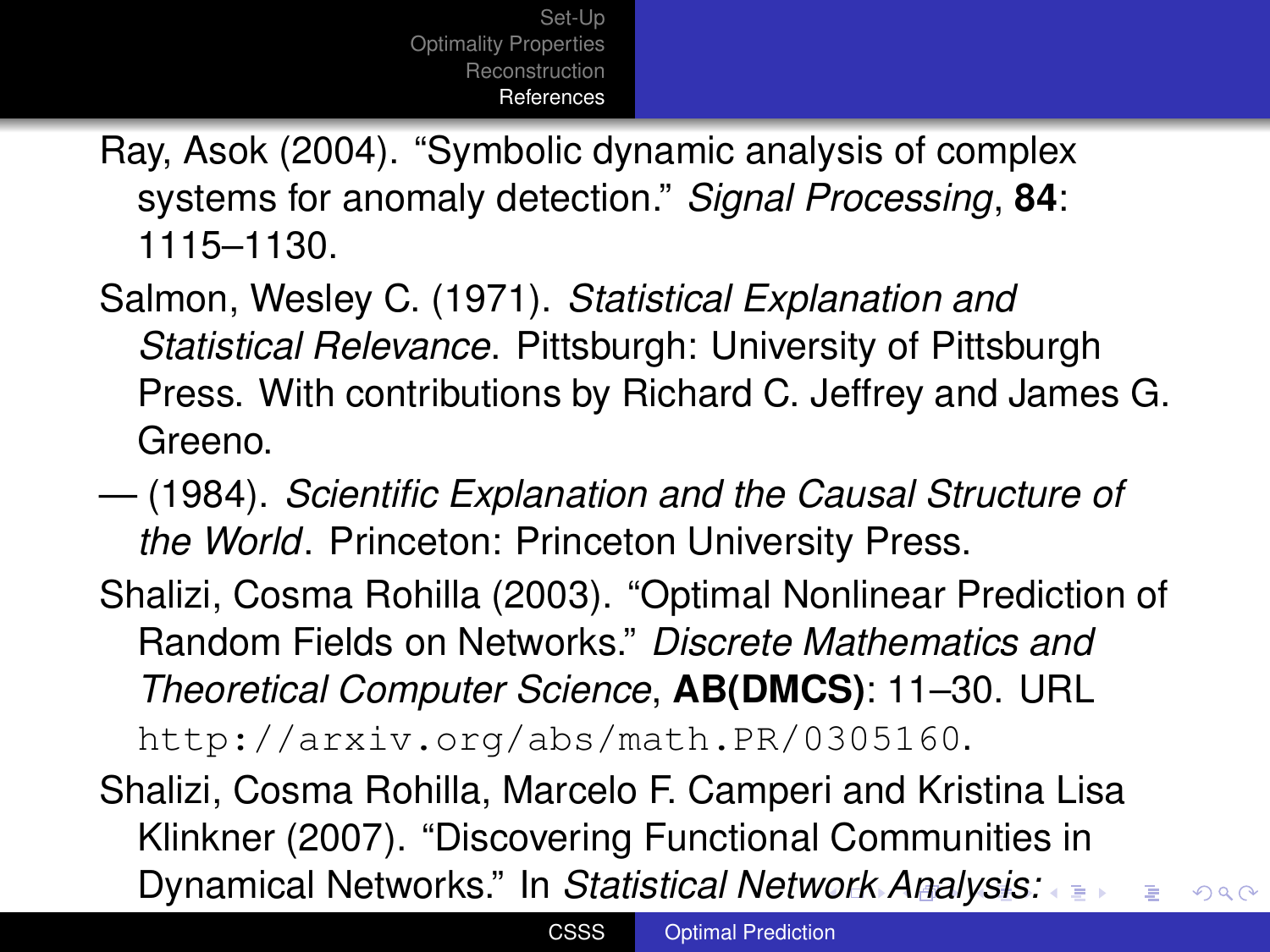*Models, Issues, and New Directions* (Edo Airoldi and David M. Blei and Stephen E. Fienberg and Anna Goldenberg and Eric P. Xing and Alice X. Zheng, eds.), vol. 4503 of *Lecture Notes in Computer Science*, pp. 140–157. New York: Springer-Verlag. URL

<http://arxiv.org/abs/q-bio.NC/0609008>.

Shalizi, Cosma Rohilla and James P. Crutchfield (2001). "Computational Mechanics: Pattern and Prediction, Structure and Simplicity." *Journal of Statistical Physics*, **104**: 817–879. URL <http://arxiv.org/abs/cond-mat/9907176>.

Shalizi, Cosma Rohilla, Robert Haslinger, Jean-Baptiste Rouquier, Kristina Lisa Klinkner and Cristopher Moore (2006). "Automatic Filters for the Detection of Coherent Structure in Spatiotemporal Systems." *Physical Review E*, **73**: 036104. URL

<span id="page-67-0"></span><http://arxiv.org/abs/nlin.CG/0508001>[.](#page-46-0)com  $2Q$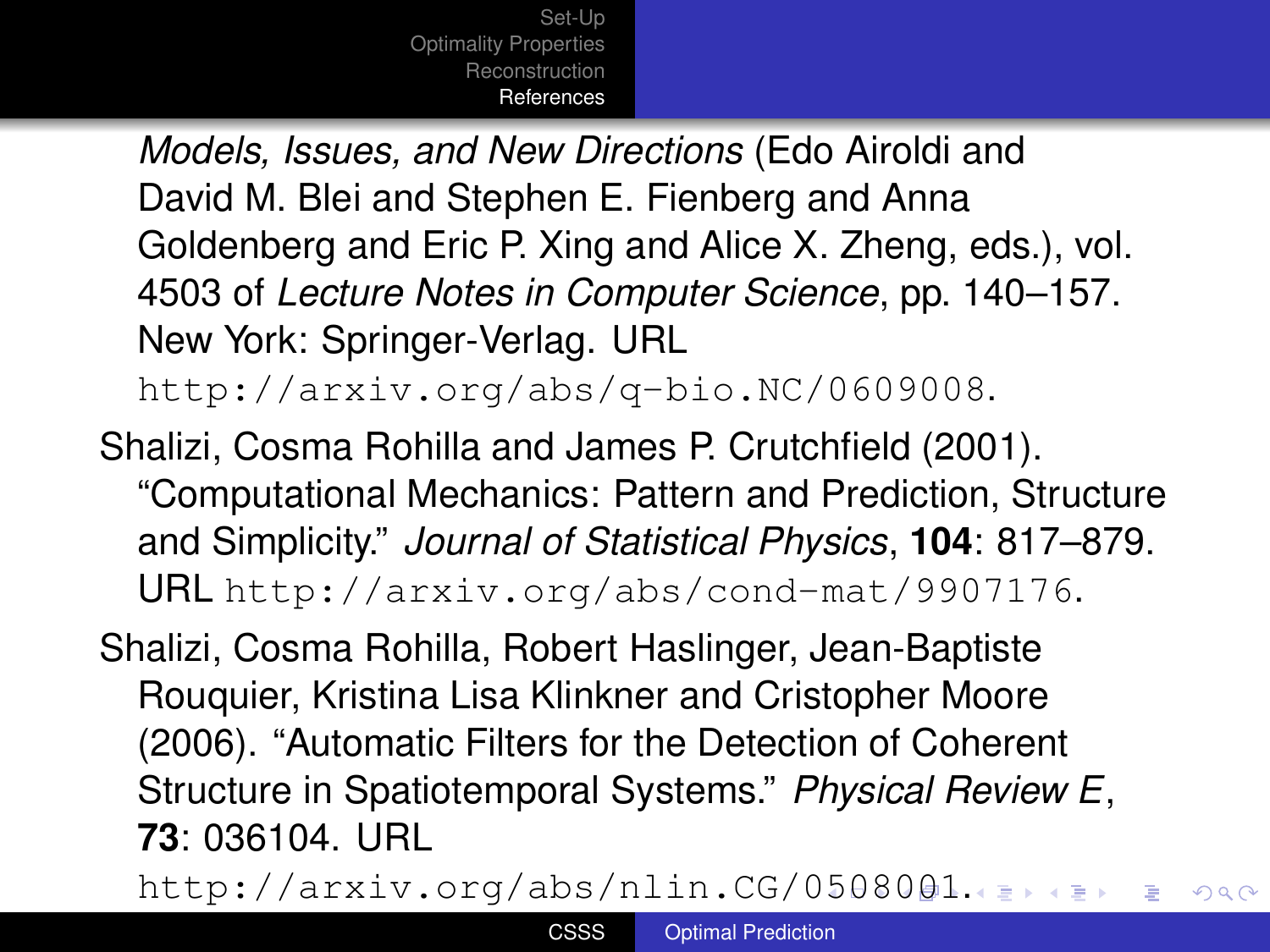Shalizi, Cosma Rohilla and Kristina Lisa Klinkner (2004). "Blind Construction of Optimal Nonlinear Recursive Predictors for Discrete Sequences." In *Uncertainty in Artificial Intelligence: Proceedings of the Twentieth Conference (UAI 2004)* (Max Chickering and Joseph Y. Halpern, eds.), pp. 504–511. Arlington, Virginia: AUAI Press. URL

<http://arxiv.org/abs/cs.LG/0406011>.

- Shalizi, Cosma Rohilla, Kristina Lisa Klinkner and Robert Haslinger (2004). "Quantifying Self-Organization with Optimal Predictors." *Physical Review Letters*, **93**: 118701. URL <http://arxiv.org/abs/nlin.AO/0409024>.
- Shalizi, Cosma Rohilla and Cristopher Moore (2003). "What Is a Macrostate? From Subjective Measurements to Objective Dynamics." Electronic pre-print. URL

<span id="page-68-0"></span><http://arxiv.org/abs/cond-mat/0303625>.

Spirtes, Peter, Clark Glymour and Richard [Sc](#page-67-0)[h](#page-69-0)[ei](#page-58-0)[ne](#page-59-0)[s](#page-46-0) [\(](#page-47-0)[20](#page-69-0)[0](#page-46-0)[1](#page-47-0)[\).](#page-69-0)  $2Q$